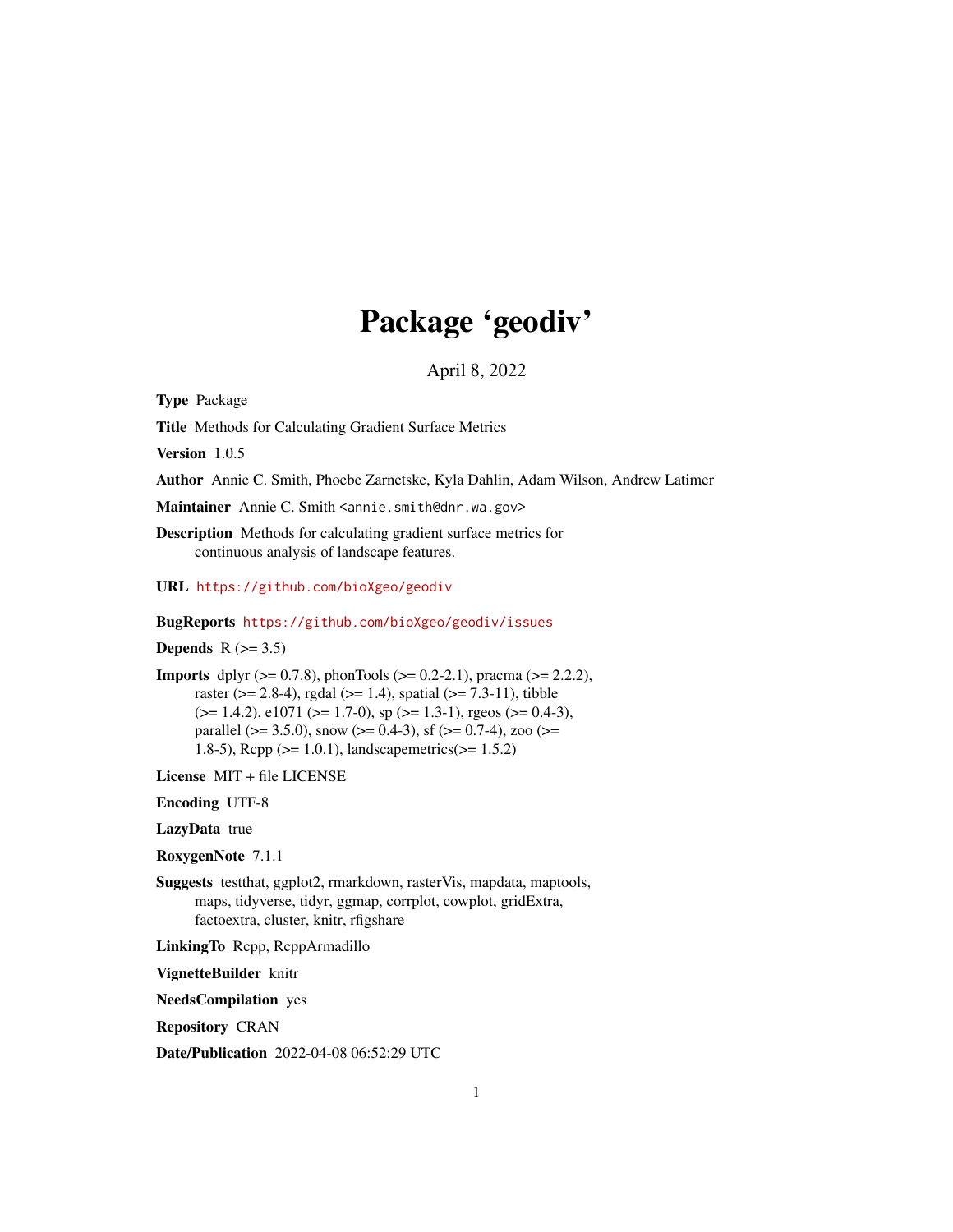# R topics documented:

|            | 3              |
|------------|----------------|
|            | 5              |
|            | 5              |
|            | 6              |
|            | $\overline{7}$ |
|            | $\overline{7}$ |
|            | 8              |
|            | 9              |
|            | 10             |
|            | 10             |
|            | 11             |
|            | 12             |
|            | 13             |
|            | 14             |
|            | 14             |
|            | 15             |
|            | 17             |
|            | 18             |
|            | 18             |
|            | 19             |
|            | 20             |
|            | 20             |
|            | 21             |
| rotate     | 22             |
|            | 22             |
| sa         | 23             |
|            | 24             |
|            | 24             |
|            | 25             |
|            | 26             |
|            | 26             |
|            | 27             |
|            | 28             |
|            | 29             |
|            | 29             |
|            |                |
| sfd        | 30             |
| simpsons   | 31             |
| sk         | 32             |
| sku.       | 32             |
| slopecalc  | 33             |
| slopemeans | 34             |
|            | 34             |
|            | 35             |
| $spk$      | 36             |
| sq         | 36             |
|            | 37             |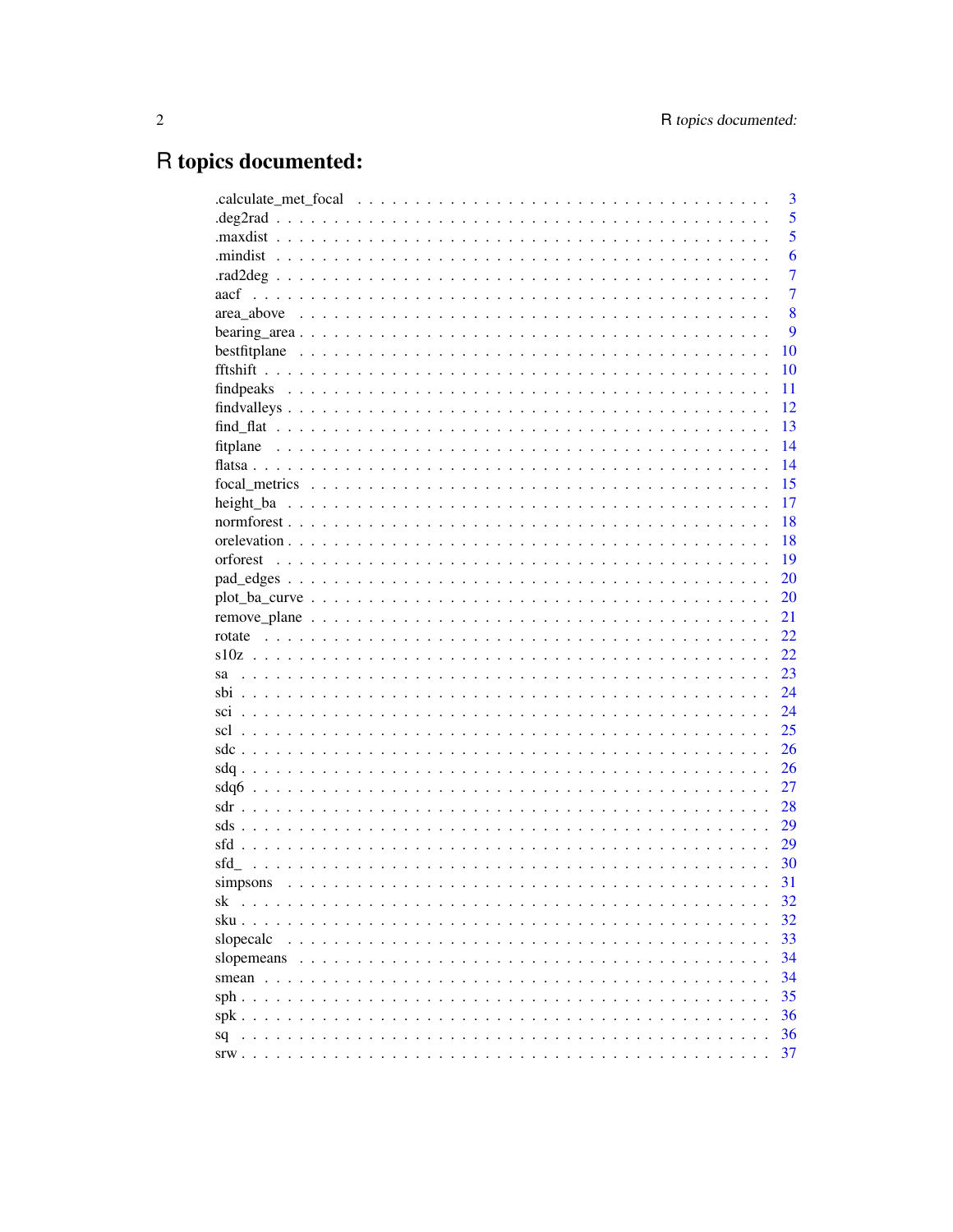<span id="page-2-0"></span>

.calculate\_met\_focal *Calculate Texture Metric for Single Pixel*

# Description

Calculates the various texture metrics over a window centered on an individual pixel. This function is modified slightly from the calculate\_lsm\_focal function in the *landscapemetrics* package (Hesselbarth et al. 2019).

#### Usage

```
.calculate_met_focal(landscape, n_row, n_col, points, what, ...)
```
# Arguments

| landscape | A raster or matrix.                                                                                                       |
|-----------|---------------------------------------------------------------------------------------------------------------------------|
| n_row     | Numeric. Number of rows in focal window.                                                                                  |
| n_col     | Numeric. Number of columns in focal window.                                                                               |
| points    | Dataframe. Coordinates and values of cells, calculated with the *landscapemet-<br>rics* raster_to_points function.        |
| what      | Character. Metric to calculate for each window. Metrics from the geodiv pack-<br>age are listed below.                    |
| $\ddots$  | Additional arguments for the metric functions. All applicable arguments will be<br>applied to the entire list of metrics. |

# Details

Metrics from geodiv package:

- 1. 'sa': average surface roughness
- 2. 'sq': root mean square roughness
- 3. 's10z': ten-point height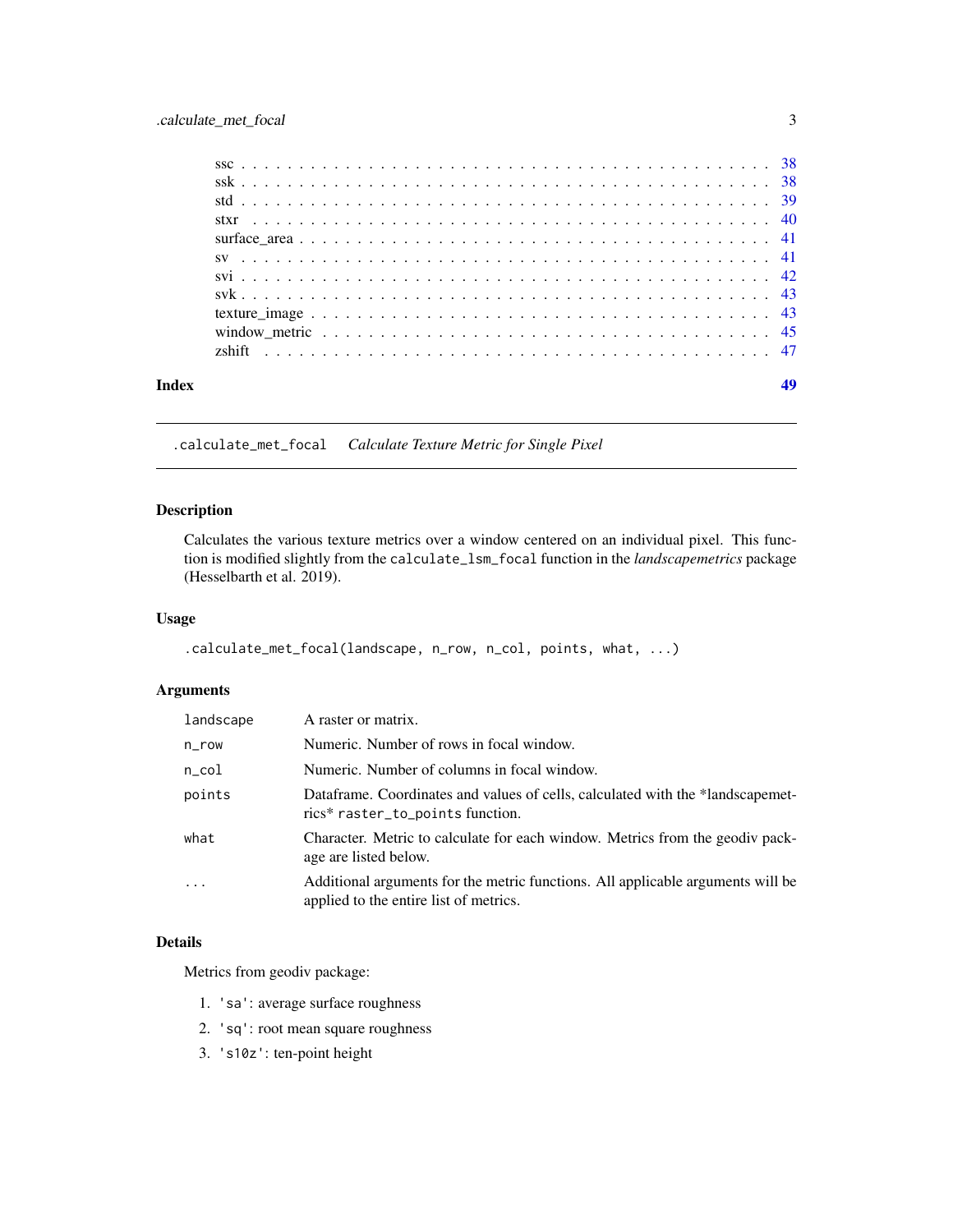- 4. 'sdq': root mean square slope of surface, 2-point method
- 5. 'sdq6': root mean square slope of surface, 7-point method
- 6. 'sdr': surface area ratio
- 7. 'sbi': surface bearing index
- 8. 'sci': core fluid retention index
- 9. 'ssk': skewness
- 10. 'sku': kurtosis
- 11. 'sds': summit density
- 12. 'sfd': 3d fractal dimension
- 13. 'srw': dominant radial wavelength, radial wavelength index, mean half wavelength
- 14. 'std': angle of dominating texture, texture direction index
- 15. 'svi': valley fluid retention index
- 16. 'stxr': texture aspect ratio
- 17. 'ssc': mean summit curvature
- 18. 'sv': maximum valley depth
- 19. 'sph': maximum peak height
- 20. 'sk': core roughness depth
- 21. 'smean': mean peak height
- 22. 'svk': reduced valley depth
- 23. 'spk': reduced peak height
- 24. 'scl': correlation length
- 25. 'sdc': bearing area curve height interval

#### Value

The metric value over the window.

#### References

1. Hesselbarth, M.H.K., Sciaini, M., With, K.A., Wiegand, K., Nowosad, J. 2019. landscapemetrics: an open-source R tool to calculate landscape metrics. - Ecography 42:1648-1657(ver. 0).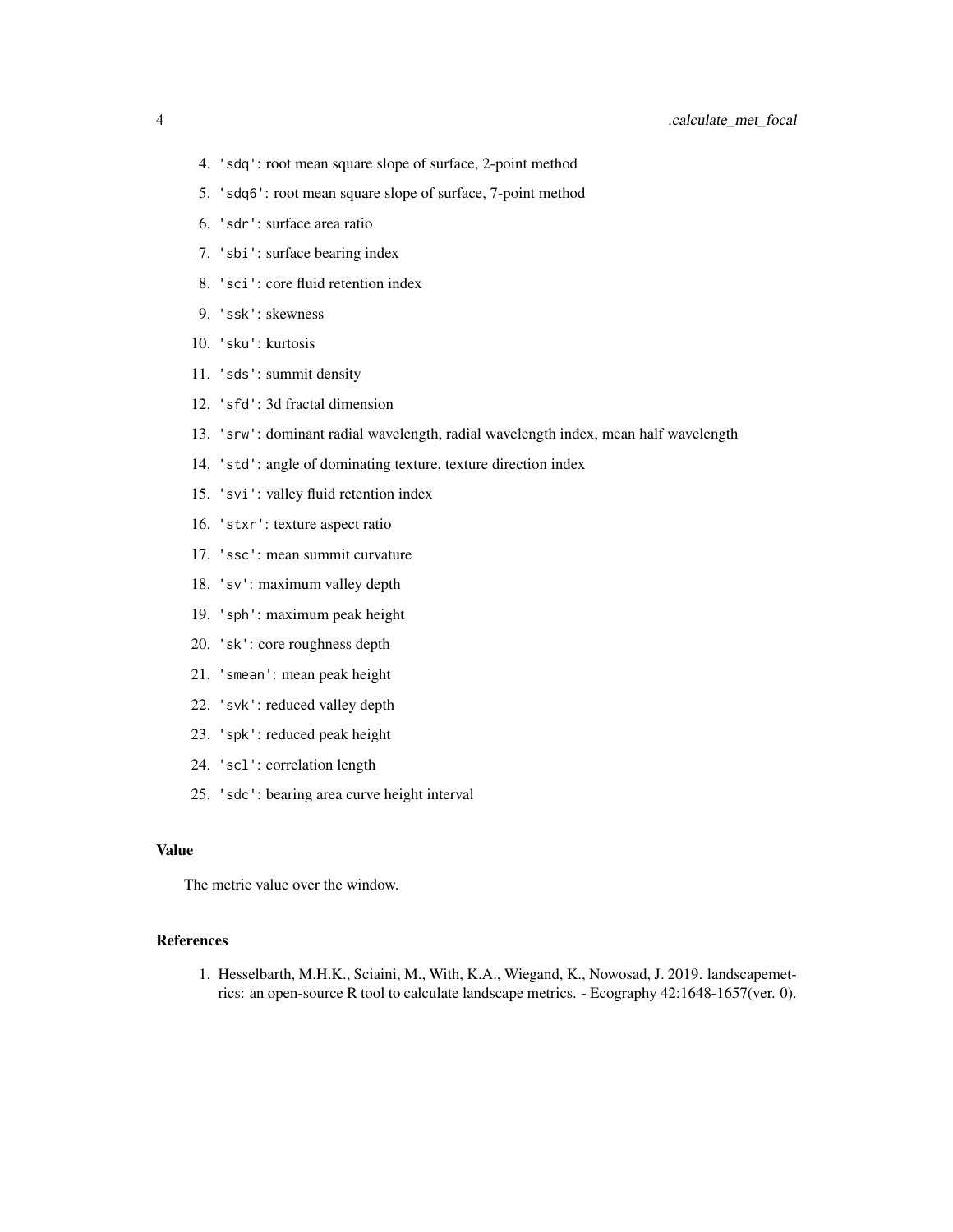<span id="page-4-0"></span>

Converts degree value(s) to radians.

# Usage

.deg2rad(x)

# Arguments

x Numeric. Degree value(s).

# Value

Numeric of degree value(s).

.maxdist *Estimate Maximum Correlation Length*

# Description

Internal function to calculates the maximum distances to specified autocorrelation values (e.g., 0.2) of the areal autocorrelation function (AACF). All 180 degrees from the origin of the AACF image are considered for the calculation.

# Usage

```
.maxdist(threshold, aacfimg, distimg)
```
# Arguments

| threshold | A number with a value between 0 and 1. Indicates the autocorrelation value to<br>which the rates of decline are measured.                                                                                                                                              |
|-----------|------------------------------------------------------------------------------------------------------------------------------------------------------------------------------------------------------------------------------------------------------------------------|
| aacfimg   | A raster of the areal autocorrelation function. This is the AACF raster split in<br>two in terms of height.                                                                                                                                                            |
| distimg   | A raster of distances to all pixels from the center of the original image. Dis-<br>tances are in meters if original raster was unprojected, and are in map units<br>(usually meters) if raster was projected (see raster::distance documentation for<br>more details). |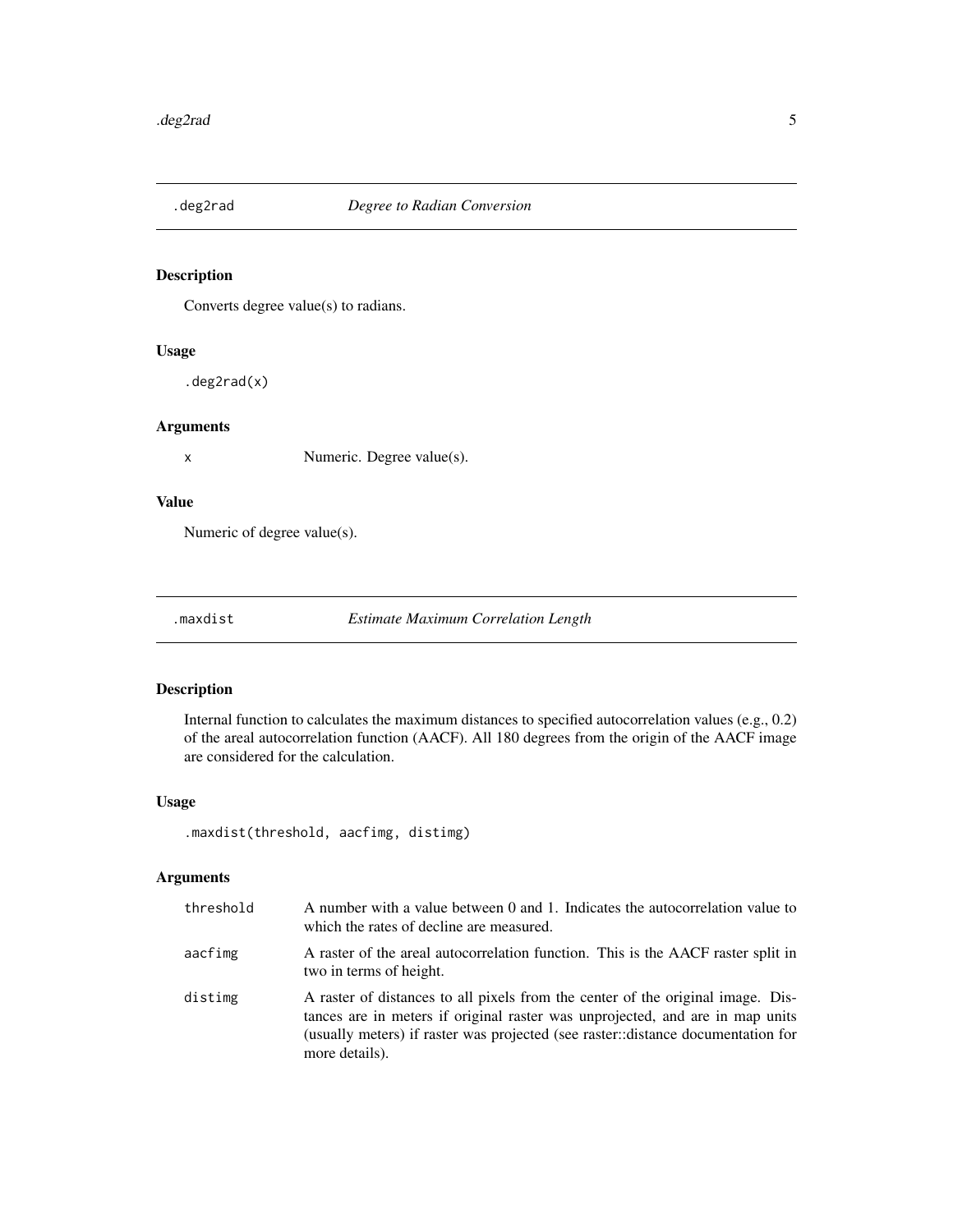#### <span id="page-5-0"></span>Value

A list containing the maximum distances from an autocorrelation value of 1 to the specified autocorrelation value < 1. Distances are meters if original raster was unprojected, and are in map units (usually meters) if raster was projected (see raster::distance documentation for more details).

.mindist *Estimate Minimum Correlation Length*

# Description

Internal function to calculates the minimum distances to specified autocorrelation values (e.g., 0.2) of the areal autocorrelation function (AACF). All 180 degrees from the origin of the AACF image are considered for the calculation.

# Usage

.mindist(threshold, aacfimg, distimg)

# Arguments

| threshold | A number with a value between 0 and 1. Indicates the autocorrelation value to<br>which the rates of decline are measured.                                                                                                                                              |
|-----------|------------------------------------------------------------------------------------------------------------------------------------------------------------------------------------------------------------------------------------------------------------------------|
| aacfimg   | A raster of the areal autocorrelation function. This is the AACF raster split in<br>two in terms of height.                                                                                                                                                            |
| distimg   | A raster of distances to all pixels from the center of the original image. Dis-<br>tances are in meters if original raster was unprojected, and are in map units<br>(usually meters) if raster was projected (see raster::distance documentation for<br>more details). |

# Value

A list containing the minimum distances from an autocorrelation value of 1 to the specified autocorrelation value < 1. Distances are meters if original raster was unprojected, and are in map units (usually meters) if raster was projected (see raster::distance documentation for more details).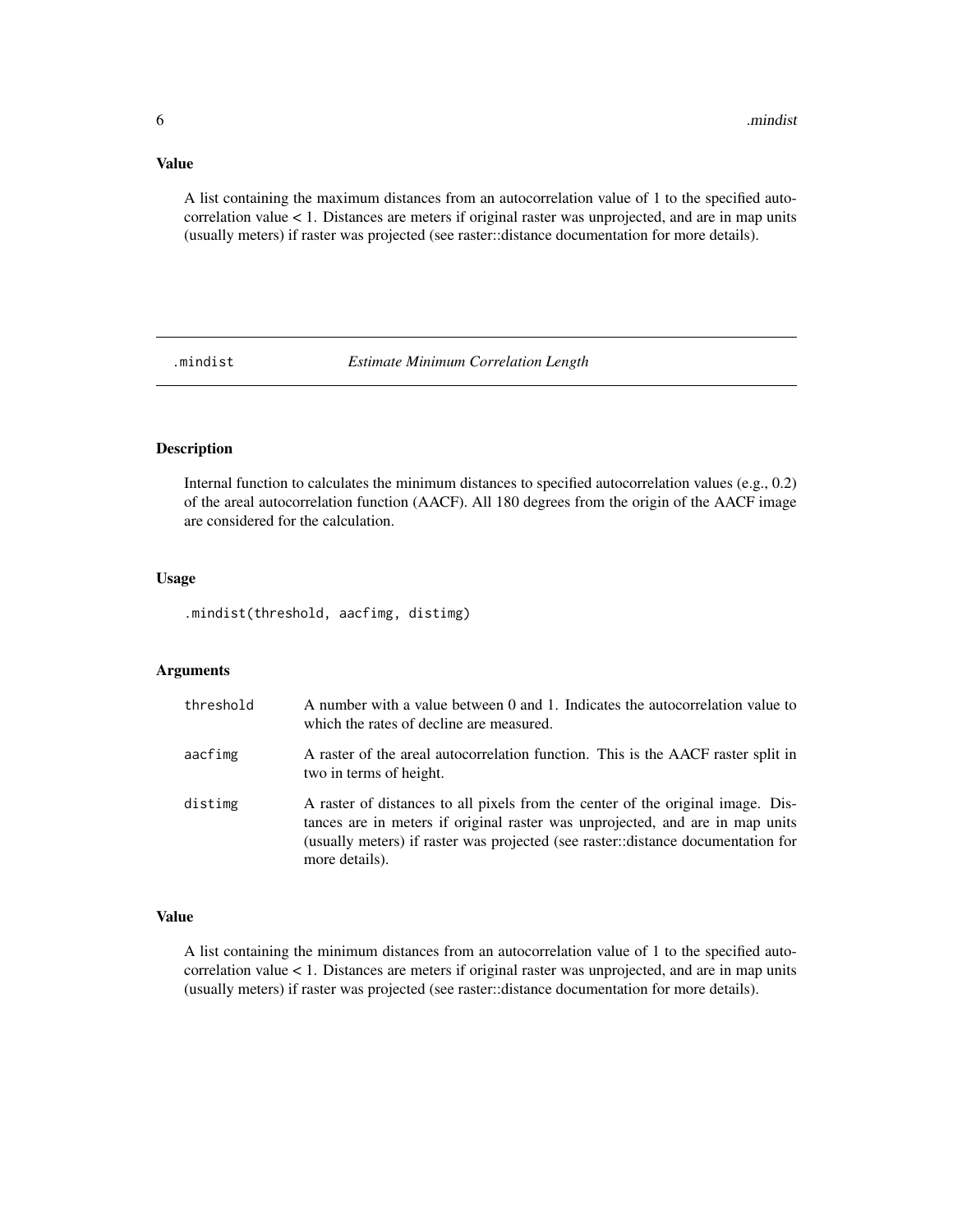<span id="page-6-0"></span>

Converts radian value(s) to degrees.

# Usage

.rad2deg(x)

# Arguments

x Numeric. Radian value(s).

# Value

Numeric of degree value(s).

aacf *Estimate the Areal Autocorrelation Function*

# Description

Calculates the areal autocorrelation function (AACF) as the inverse of the Fourier power spectrum. aacf(x) returns the AACF in both matrix and raster format.

# Usage

aacf(x)

# Arguments

x An n x n raster or matrix.

# Value

A raster or matrix representation of the AACF. Both raster and matrix values are normalized so that the maximum is equal to 1.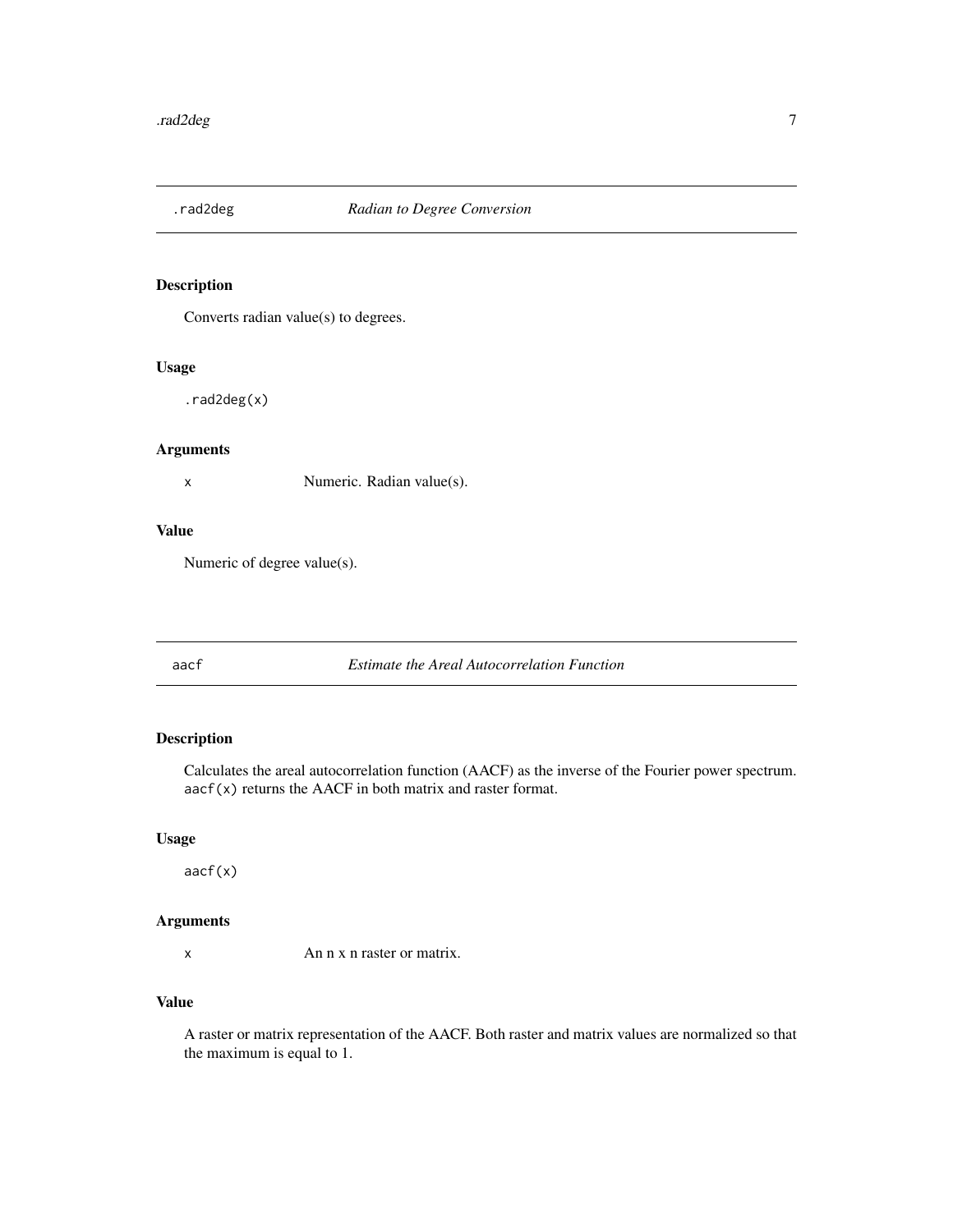# Examples

```
library(raster)
# import raster image
data(normforest)
# calculate aacf img and matrix
aacf_out <- aacf(normforest)
# plot resulting aacf image
plot(aacf_out)
```
# area\_above *Area Above the Bearing Area Curve*

#### Description

Calculates the area above the bearing area curve from points a to b. If a box is drawn around a function with the upper-left at a and the bottom-right at b, this function extracts the area above the function within the box.

# Usage

 $area_above(f, a, b, n = 100)$ 

#### Arguments

|    | The function for the Bearing Area curve produced by stats::ecdf(). |
|----|--------------------------------------------------------------------|
| a  | Numeric. The left x boundary.                                      |
| b  | Numeric. The right x boundary.                                     |
| n. | Numeric. The number of subdivisions along the function line.       |

# Details

The area under the curve used to calculate area above the curve is calculated as the numerical integral of the Bearing Area function from a to b using the trapezoid rule with n subdivisions. Assume a < b and n is a positive integer.

# Value

A numeric value representing the area above the curve with x bounds a and b.

<span id="page-7-0"></span>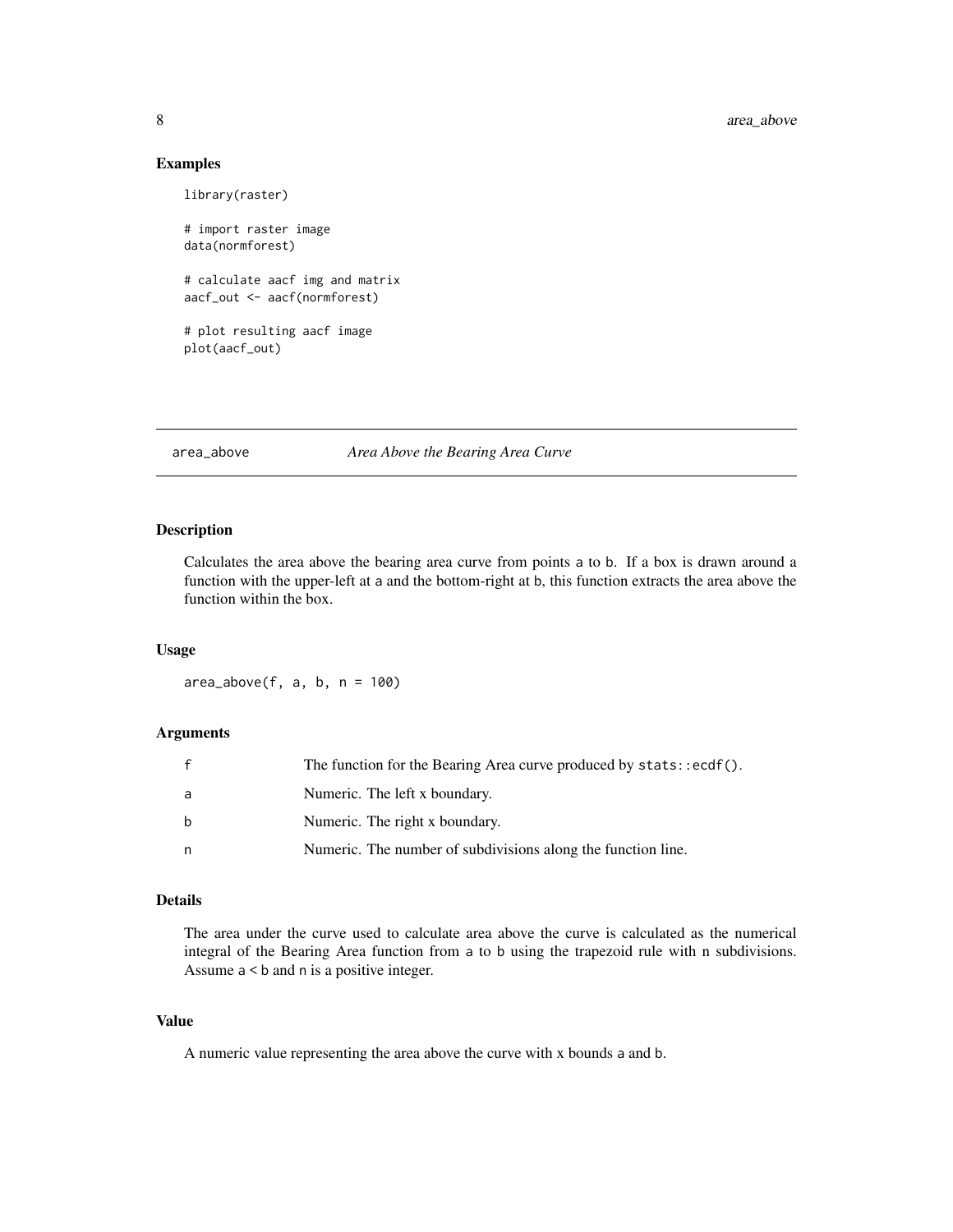# <span id="page-8-0"></span>bearing\_area 9

#### Examples

```
library(raster)
# import raster image
data(normforest)
# basic values
z <- getValues(normforest)
# calculate cumulative probability density function of surface 'height' (= ndvi)
mod \le ecdf((1 - z))# valley fluid retention index = void volume in 'valley' zone
Svi <- area\_above(f = mod, b = 1, a = 0.8, n = 500)
```
bearing\_area *Calculates the Rotated Bearing Area Curve*

# Description

Finds a rotated version of the Bearing Area (Abbott-Firestone) curve from a raster or matrix. The resulting function should be rotated 90 degrees clockwise to get the actual Bearing Area curve.

#### Usage

bearing\_area(x)

# Arguments

x A raster or matrix.

#### Value

A function describing the rotated Bearing Area curve.

#### Examples

```
# import raster image
data(normforest)
```
# find the rotated Bearing Area curve. ba\_func <- bearing\_area(normforest)

# rotate the values and re-plot xval <- environment(ba\_func)\$y yval <- (1 - environment(ba\_func)\$x) plot(yval ~ xval)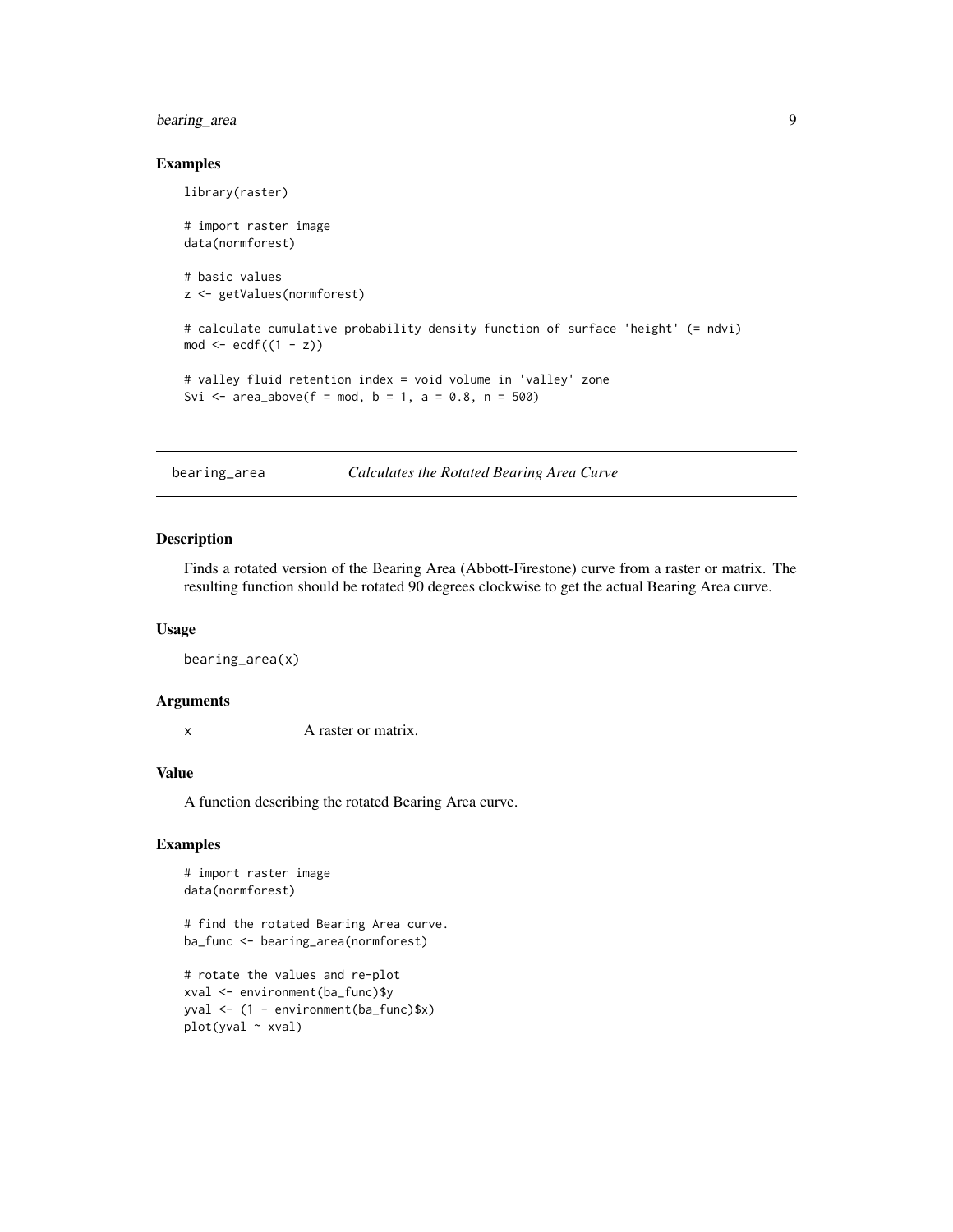Finds the best fit polynomial surface for a raster or matrix. This function tests least squares polynomial fits with orders of 0 - 3 and determines which order minimizes the error when the fit is subtracted from the original image.

#### Usage

```
bestfitplane(x)
```
#### Arguments

x A raster or matrix.

### Value

A raster or matrix of the same size as the input with values predicted from the best polynomial fit.

# Examples

```
library(raster)
# import raster image
data(orforest)
# find the least squares polynomial surface
poly <- bestfitplane(orforest)
# plot the fit
plot(poly)
```
fftshift *Fourier Transform Shift*

# Description

This function serves to shift the zero-frequency component of the Fourier transform to the center of the matrix.

# Usage

fftshift(x, dim =  $-1$ )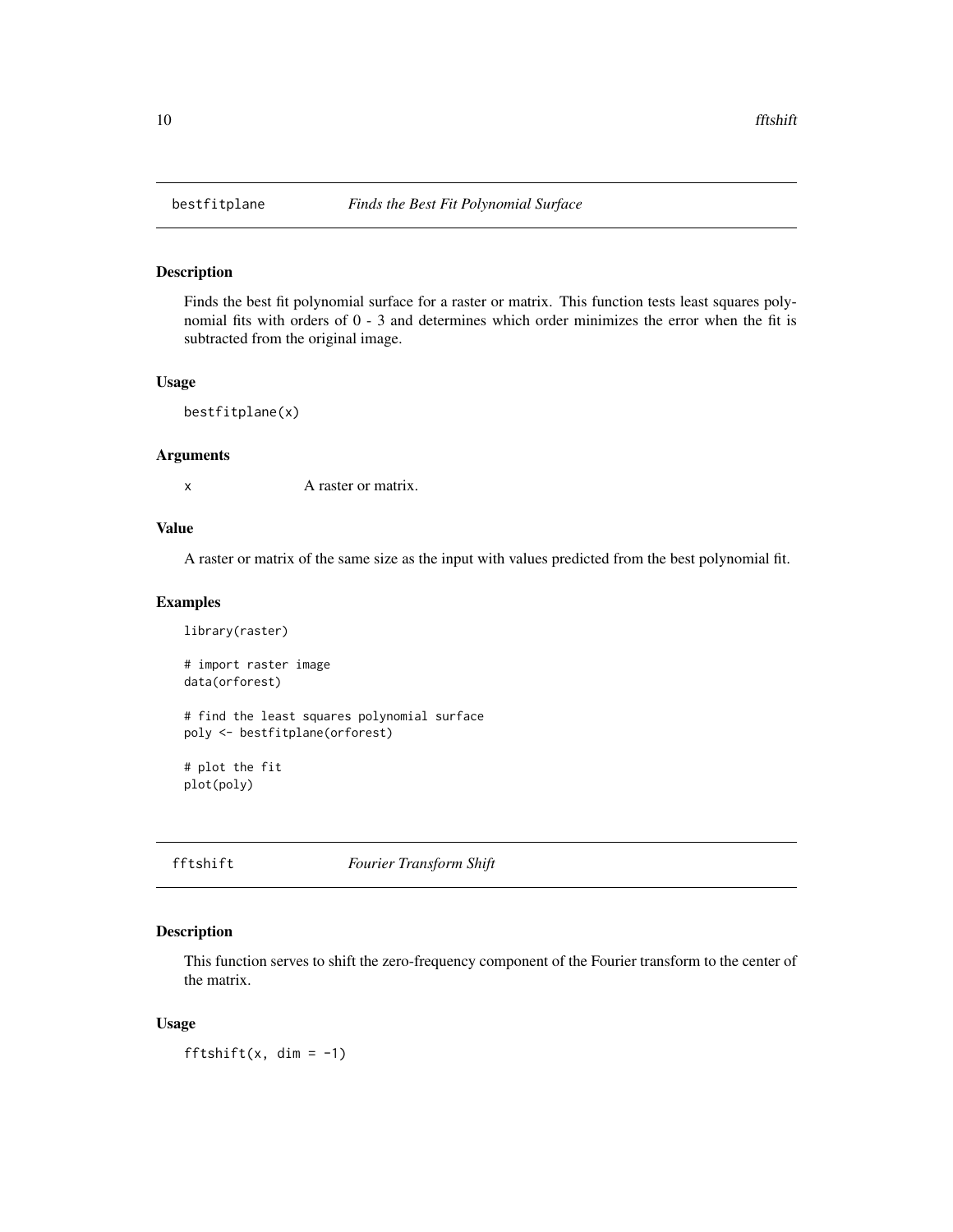#### <span id="page-10-0"></span>findpeaks and the state of the state of the state of the state of the state of the state of the state of the state of the state of the state of the state of the state of the state of the state of the state of the state of

#### Arguments

| $\mathbf{x}$ | An n x n Fourier transform matrix.                                                                            |
|--------------|---------------------------------------------------------------------------------------------------------------|
| dim          | Which dimension to shift the matrix. -1 swaps up/down and left/right. 1 swaps<br>up/down. 2 swaps left/right. |

# Value

An n x n matrix with the zero-frequency component of the Fourier transform in the center.

# References

#' This function was created from code posted by rayryeng at: https://stackoverflow.com/questions/38230794/howto-write-fftshift-and-ifftshift-in-r.

# Examples

```
library(raster)
# import raster image
data(normforest)
# convert to matrix form
M <- ncol(normforest)
N <- nrow(normforest)
zmat <- matrix(raster::getValues(normforest), ncol = M, nrow = N, byrow = TRUE)
# calculate fourier transform and shift
ftmat <- fft(zmat)
ftshift <- fftshift(ftmat)
# plot real component
r <- setValues(normforest, Re(ftshift))
plot(r)
```
findpeaks *Find Local Peaks*

# Description

Locates local peaks on a raster or matrix. A peak is defined as any pixel where all 8 surrounding pixels have lower values, and the center pixel has a positive value.

#### Usage

findpeaks(x)

#### Arguments

x A raster or matrix.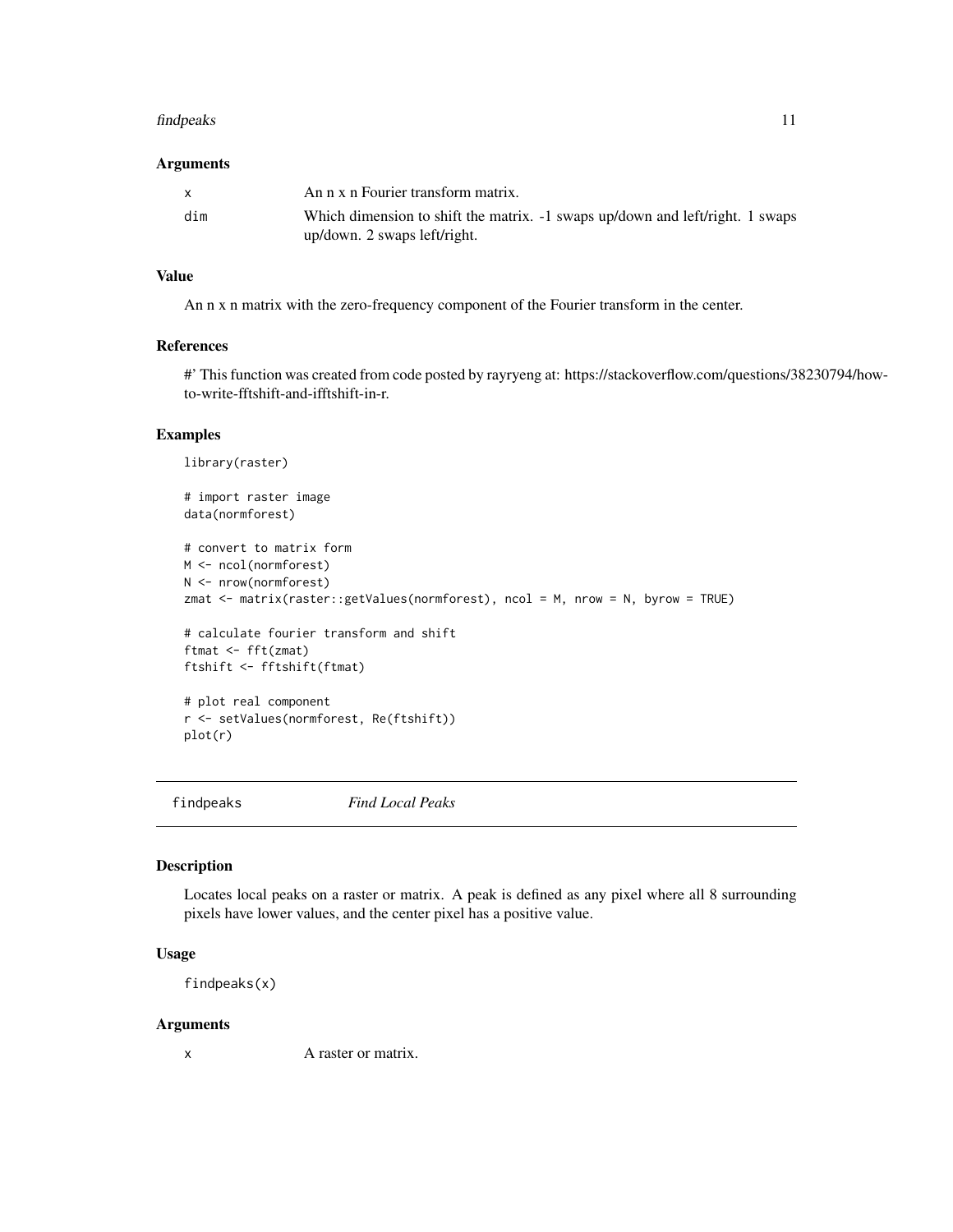#### Value

A dataframe of local peak locations  $(x, y)$  and values (val). The raster or matrix location index (ind), row (row), and column (col) are also listed.

### Examples

```
# import raster image
data(normforest)
# locate peaks
peaks <- findpeaks(normforest)
# calculate the summit density (# peaks/area)
N <- ncol(normforest)
M <- nrow(normforest)
Sds <- nrow(peaks) / ((N - 1) * (M - 1))
```
findvalleys *Find Local Valleys*

#### Description

Locates local valleys on a raster or matrix. A valley is defined as any pixel where all 8 surrounding pixels have higher values, and the center pixel has a negative value.

#### Usage

findvalleys(x)

#### Arguments

x A raster or matrix.

#### Value

A dataframe of local valley locations  $(x, y)$  and values (val). The raster or matrix location index (ind), row (row), and column (col) are also listed.

```
# import raster image
data(normforest)
# locate peaks and valleys
peaks <- findpeaks(normforest)
valleys <- findvalleys(normforest)
# find top 5 peaks, valleys
top_peaks <- peaks[order(peaks$val, decreasing = TRUE)[1:5],]
```
<span id="page-11-0"></span>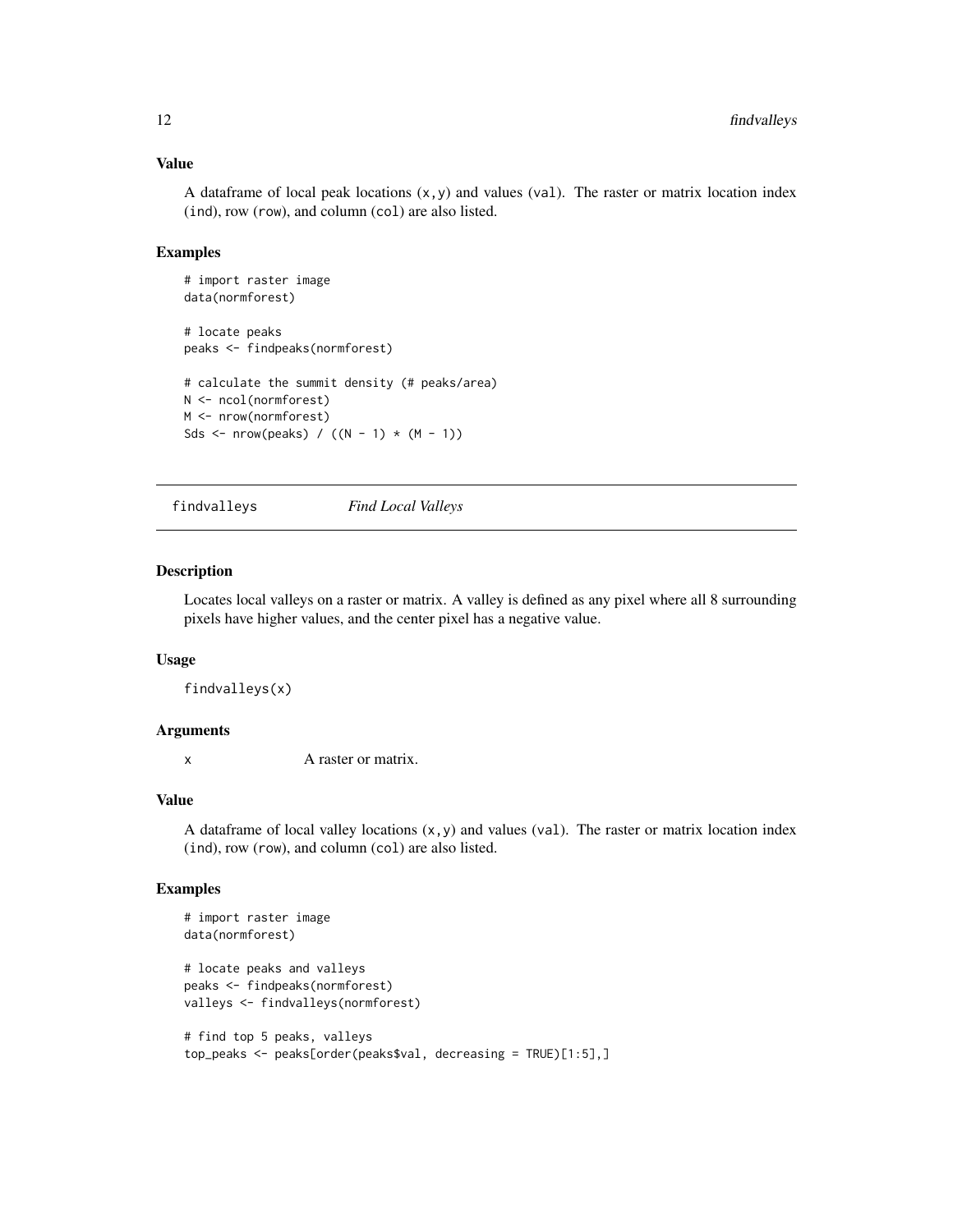#### <span id="page-12-0"></span>find\_flat 13

```
bottom_valleys <- valleys[order(valleys$val)[1:5],]
# calculate the ten-point height
S10z <- (sum(top_peaks$val) + sum(abs(bottom_valleys$val))) / 5
```
find\_flat *Finds the Flattest Part of the Bearing Area Curve*

# Description

Locates the flattest x percentage of the Bearing Area curve. Meant to locate the flattest 40 percent of the Bearing Area curve as used in several roughness parameter calculations.

#### Usage

find\_flat(x, perc =  $0.4$ )

# Arguments

|      | A raster or matrix.                                                              |
|------|----------------------------------------------------------------------------------|
| perc | Numeric between 0 and 1. The percentage of the curve over which to fit the line. |

#### Value

A list containing the equation for the best fit line, the predicted values from that line, the high and low y-intercept values for the intersection points of the line with the Bearing Area curve, and the high and low x-intercept values for the intersection points of the line with the Bearing Area curve.

```
# import raster image
data(normforest)
# locate the flattest 40% of the bearing area curve
line_data <- find_flat(normforest, perc = 0.4)
# extract the equation of the line
bf_line <- line_data[[1]]
```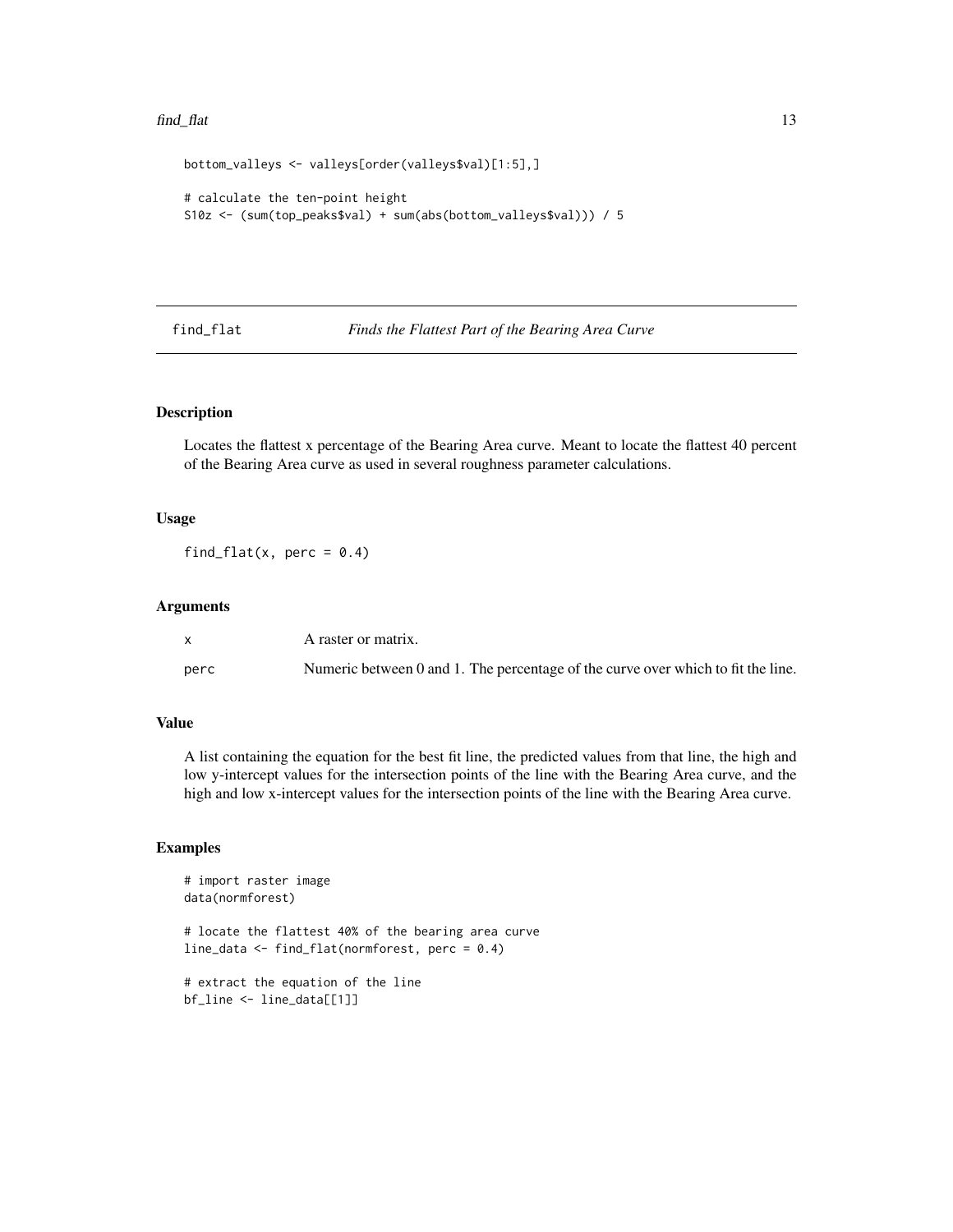<span id="page-13-0"></span>

Fits a polynomial surface of order n to a raster or matrix.

#### Usage

```
fitplane(x, order)
```
### Arguments

|       | A raster or matrix.                                |
|-------|----------------------------------------------------|
| order | Numeric. Indicates the polynomial order to be fit. |

#### Value

A matrix with values predicted from the polynomial fit.

#### Examples

```
library(raster)
# import raster image
data(orforest)
# find the 2nd order least squares polynomial surface
polyfit <- fitplane(orforest, order = 2)
# create raster of polyfit
x <- setValues(orforest, polyfit)
# plot the fit
plot(x)
```
flatsa *Flattened Surface Area*

# Description

Calculates the surface area of a flat raster or matrix with the same x, y bounds as the study surface.

# Usage

flatsa(x)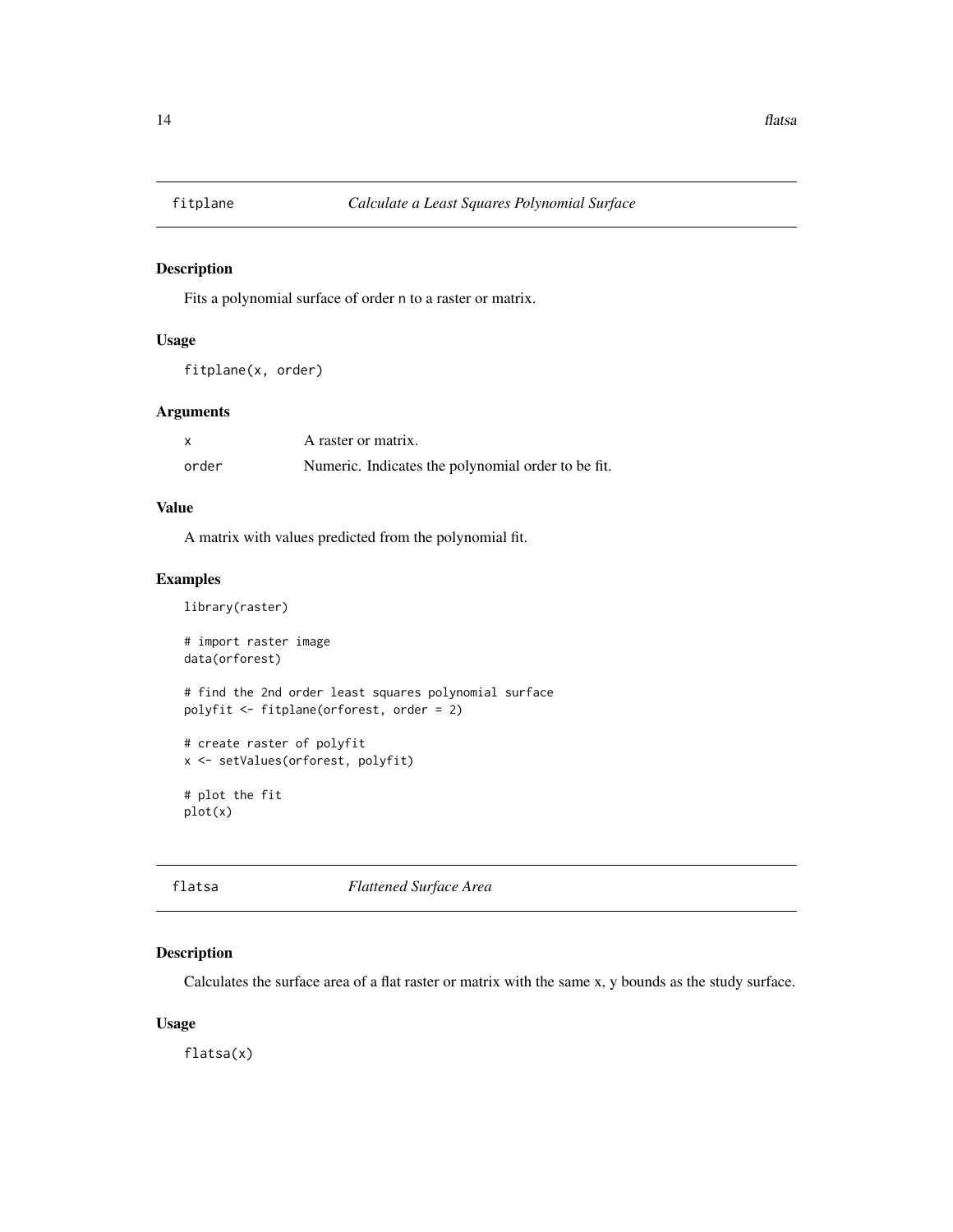# <span id="page-14-0"></span>focal\_metrics 15

#### Arguments

x A raster or matrix.

# Details

This function scales both x and y to between 0 and 1. This is done because most satellite data have units where the x, y units do not equal the z units and because the flat surface area is usually compared to the actual surface area. Surface area is calculated over the sample area (N-1, M-1).

### Value

A numeric value representing the scaled surface area of a flattened surface with the same x, y bounds.

#### Examples

```
# import raster image
data(normforest)
```
# calculate flattened surface area flatsa(normforest)

focal\_metrics *Calculate Texture Metrics per Pixel*

#### Description

Calculates the various texture metrics over windows centered on individual pixels. This creates a continuous surface of the texture metric. This function is a modified version of the window\_lsm function from the *landscapemetrics* package (Hesselbarth et al. 2019).

#### Usage

focal\_metrics(x, window, metrics, progress, ...)

# Arguments

| X          | A raster or matrix. Image over which to apply focal window calculations.                                                  |
|------------|---------------------------------------------------------------------------------------------------------------------------|
| window     | Matrix. The focal window used to create the image.                                                                        |
| metrics    | List. List of metrics to apply. Function names must be strings.                                                           |
| progress   | Logical. Display progress through metrics list?                                                                           |
| $\ddots$ . | Additional arguments for the metric functions. All applicable arguments will be<br>applied to the entire list of metrics. |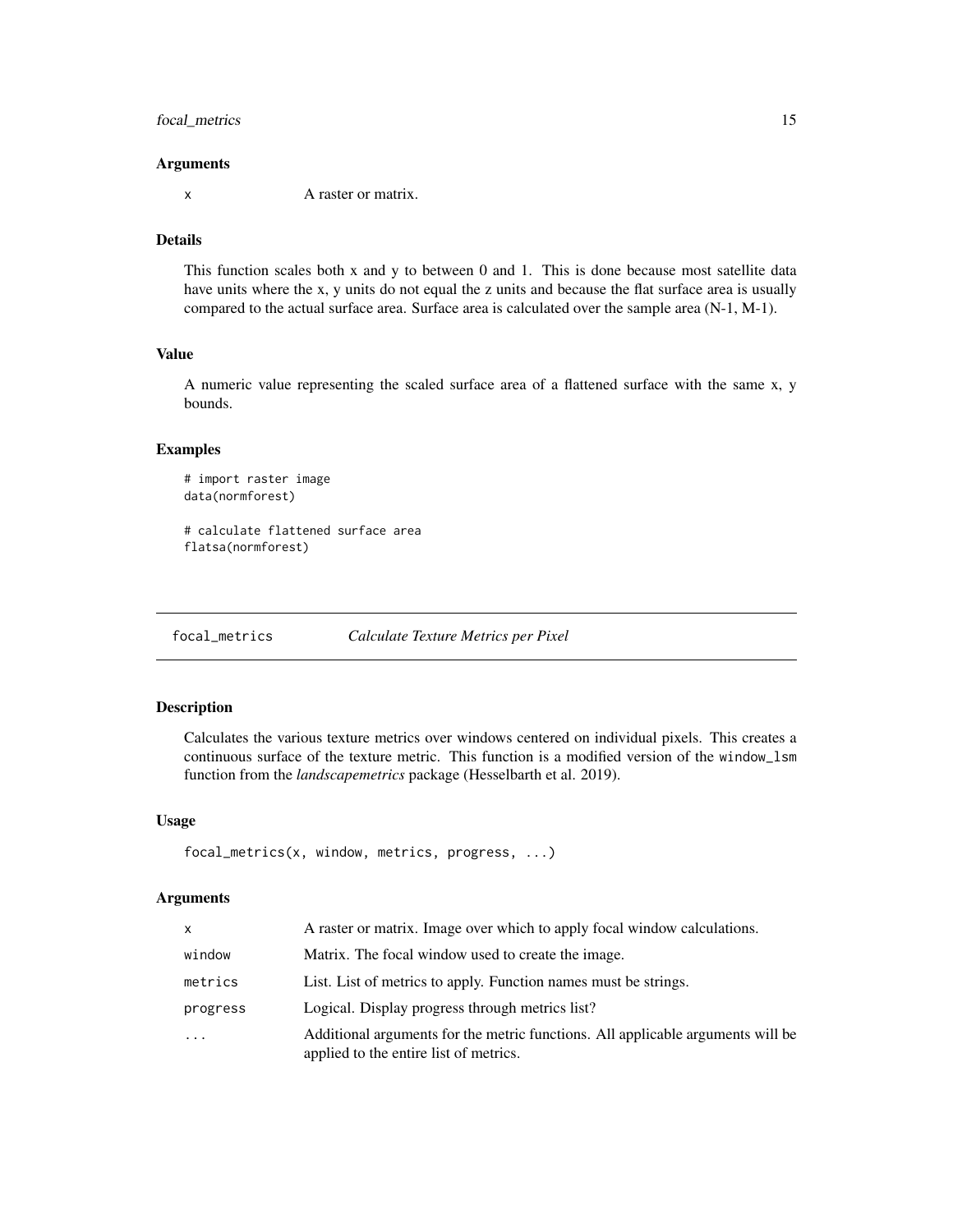# 16 focal\_metrics focal\_metrics focal\_metrics focal\_metrics focal\_metrics focal\_metrics focal\_metrics focal\_metrics focal\_metrics focal\_metrics focal\_metrics focal\_metrics focal\_metrics focal\_metrics focal\_metrics for  $\frac{1$

# Details

Metrics available from geodiv package:

- 1. 'sa': average surface roughness
- 2. 'sq': root mean square roughness
- 3. 's10z': ten-point height
- 4. 'sdq': root mean square slope of surface, 2-point method
- 5. 'sdq6': root mean square slope of surface, 7-point method
- 6. 'sdr': surface area ratio
- 7. 'sbi': surface bearing index
- 8. 'sci': core fluid retention index
- 9. 'ssk': skewness
- 10. 'sku': kurtosis
- 11. 'sds': summit density
- 12. 'sfd': 3d fractal dimension
- 13. 'srw': dominant radial wavelength, radial wavelength index, mean half wavelength
- 14. 'std': angle of dominating texture, texture direction index
- 15. 'svi': valley fluid retention index
- 16. 'stxr': texture aspect ratio
- 17. 'ssc': mean summit curvature
- 18. 'sv': maximum valley depth
- 19. 'sph': maximum peak height
- 20. 'sk': core roughness depth
- 21. 'smean': mean peak height
- 22. 'svk': reduced valley depth
- 23. 'spk': reduced peak height
- 24. 'scl': correlation length
- 25. 'sdc': bearing area curve height interval

#### Value

A raster of the metric calculated in windows over the raster or matrix. If the input was a matrix, the function will return a raster with an extent of  $[0, 1, 0, 1]$ .

# References

1. Hesselbarth, M.H.K., Sciaini, M., With, K.A., Wiegand, K., Nowosad, J. 2019. landscapemetrics: an open-source R tool to calculate landscape metrics. - Ecography 42:1648-1657(ver. 0).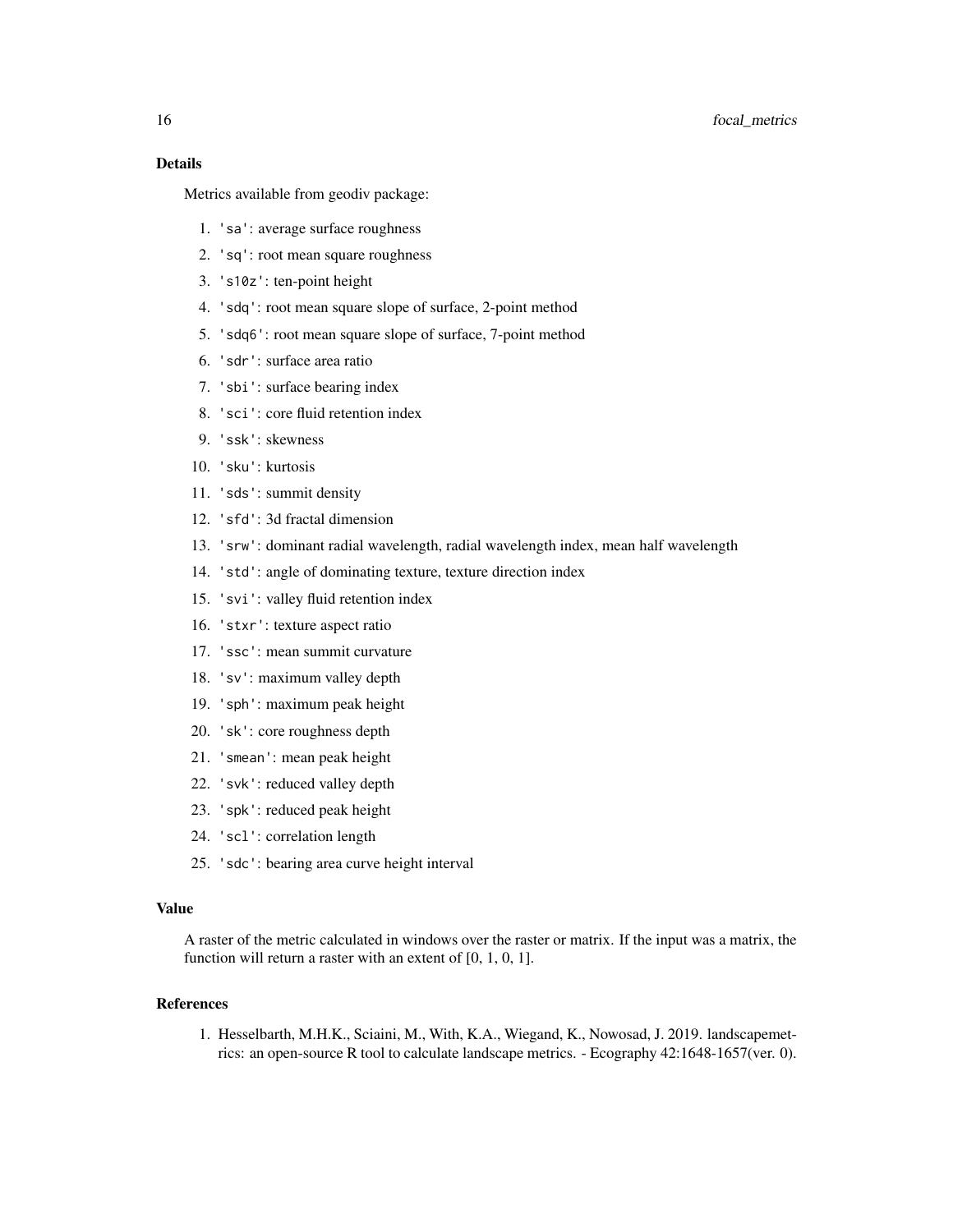#### <span id="page-16-0"></span>height\_ba 17

# Examples

library(raster)

```
# import raster image
data(normforest)
# crop raster to smaller area
x <- crop(normforest, extent(normforest, 1, 100, 1, 100))
# get a surface of root mean square roughness
sa_img \le focal_metrics(x = x, window = matrix(1, 5, 5),
                        metrics = list('sa'), progress = TRUE)
# plot the result
plot(sa_img$sa)
```
height\_ba *Value of the Bearing Area Curve at a Specified Value*

# Description

Determines the value of the bearing area curve for a specific value along the x-axis (xval).

#### Usage

height\_ba(x, xval)

#### Arguments

| X    | A raster or matrix.             |
|------|---------------------------------|
| xval | Numeric value along the x-axis. |

#### Value

A numeric value of the bearing area function corresponding to xval.

```
# import raster image
data(normforest)
# determine the bearing area function value
# corresponding to an x value of 0.4
val <- height_ba(normforest, 0.4)
```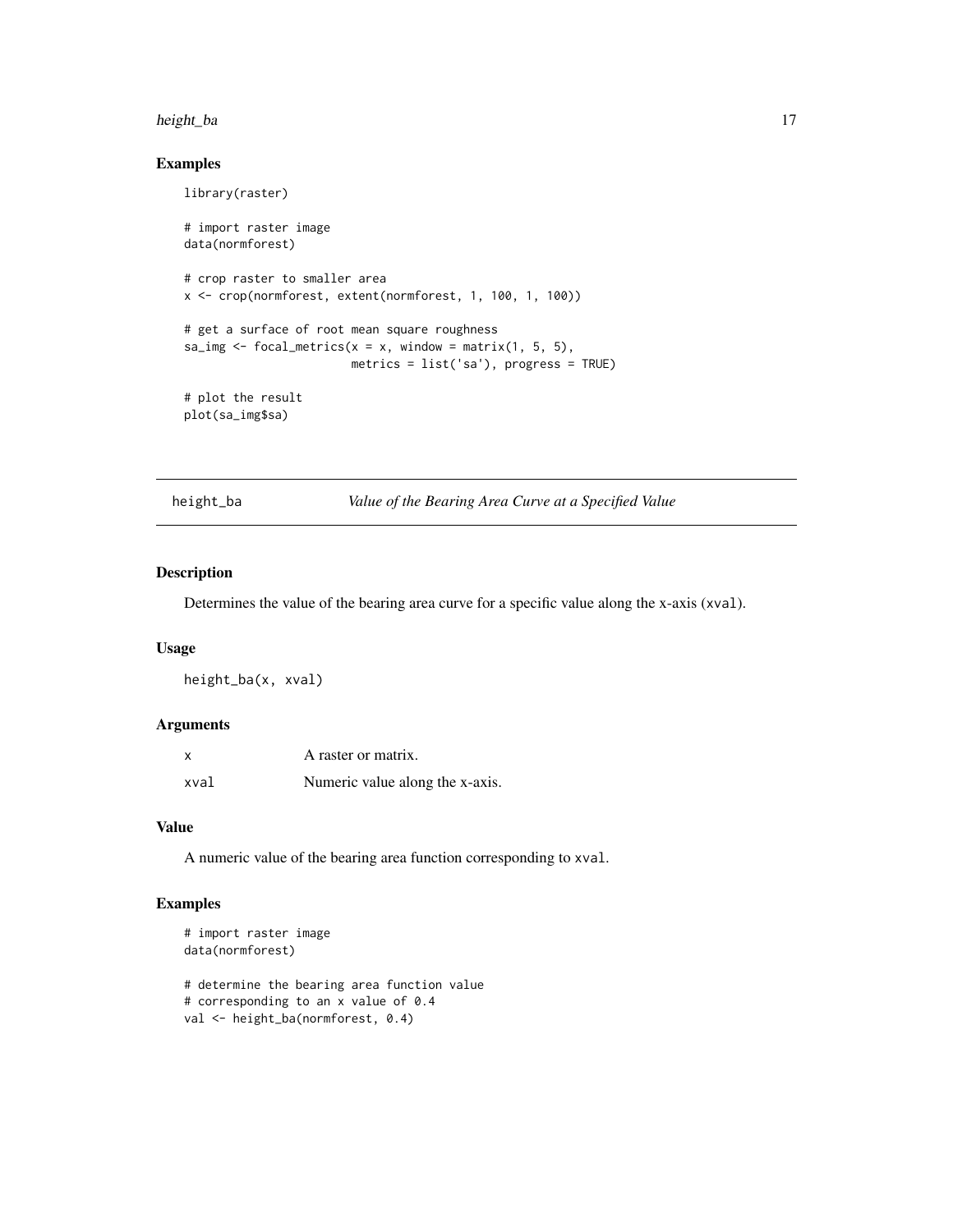A raster image of Normalized Difference Vegetation Index (NDVI) errors derived from Landsat data for a small portion of SW Oregon state. This raster was calculated by subtracting the best-fit polynomial plane from the orforest values. The best-fit polynomial plane was calculated using bestfitplane.

#### Usage

normforest

# Format

A raster image with 371 x 371 pixels

range -0.5854638 – 0.1585918

bounds -123, -122.9, 43.0002, 43.1

resolution 30m x 30m (0.002694946 degrees)

projection WGS84

scalar 1...

# Details

NDVI values are derived from Landsat scene path 45, row 30 summarized as the mean NDVI value between June and August 2000 at roughly 30m resolution. Clouds were removed from the Landsat scene before calculating the mean. The image was created using Google Earth Engine in August 2018.

orelevation *SRTM elevation for a portion of southwestern Oregon, USA.*

# Description

A raster image of Shuttle Radar Topography Mission (SRTM) elevation for a portion of southwestern Oregon.

#### Usage

orelevation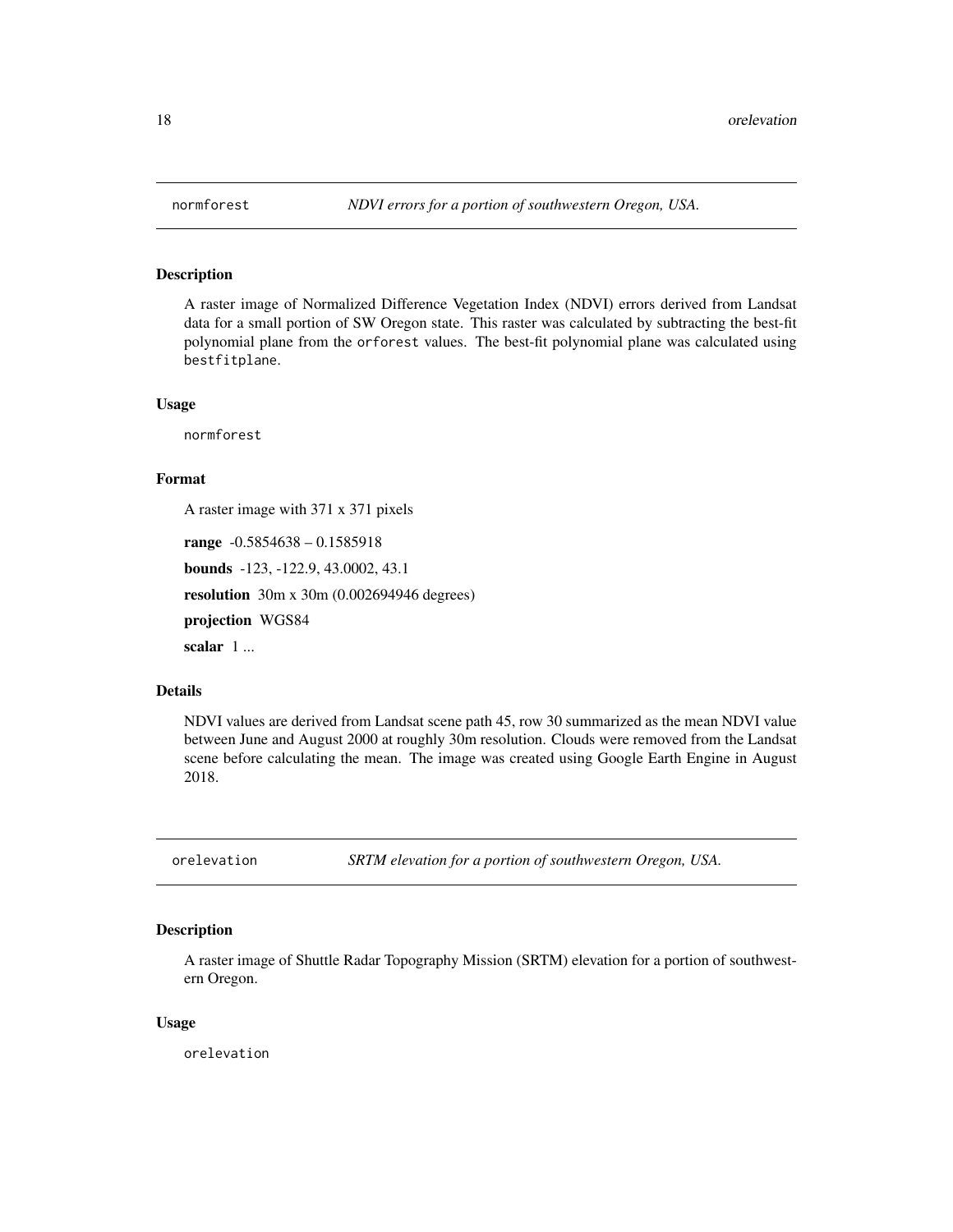#### <span id="page-18-0"></span>orforest and the contract of the contract of the contract of the contract of the contract of the contract of the contract of the contract of the contract of the contract of the contract of the contract of the contract of t

# Format

A raster image with 371 x 371 pixels

range 433 – 1390 bounds -123.0001, -122.9002, 43.00015, 43.10013 resolution 30m x 30m (0.002694946 degrees) projection WGS84 scalar 1...

# Details

Elevation values are from the SRTM data for 2000 and are at roughly 30m resolution. The image was created using Google Earth Engine in October 2019.

orforest *NDVI for a portion of southwestern Oregon, USA.*

### Description

A raster image of Normalized Difference Vegetation Index (NDVI) derived from Landsat data for a small portion of SW Oregon state.

# Usage

orforest

# Format

A raster image with 371 x 371 pixels

range  $0 - 1$ 

bounds -123, -122.9, 43.0002, 43.1

resolution 30m x 30m (0.002694946 degrees)

projection WGS84

scalar 1...

#### Details

NDVI values are derived from Landsat scene path 45, row 30 summarized as the mean NDVI value between June and August 2000 at roughly 30m resolution. Clouds were removed from the Landsat scene before calculating the mean. The image was created using Google Earth Engine in August 2018.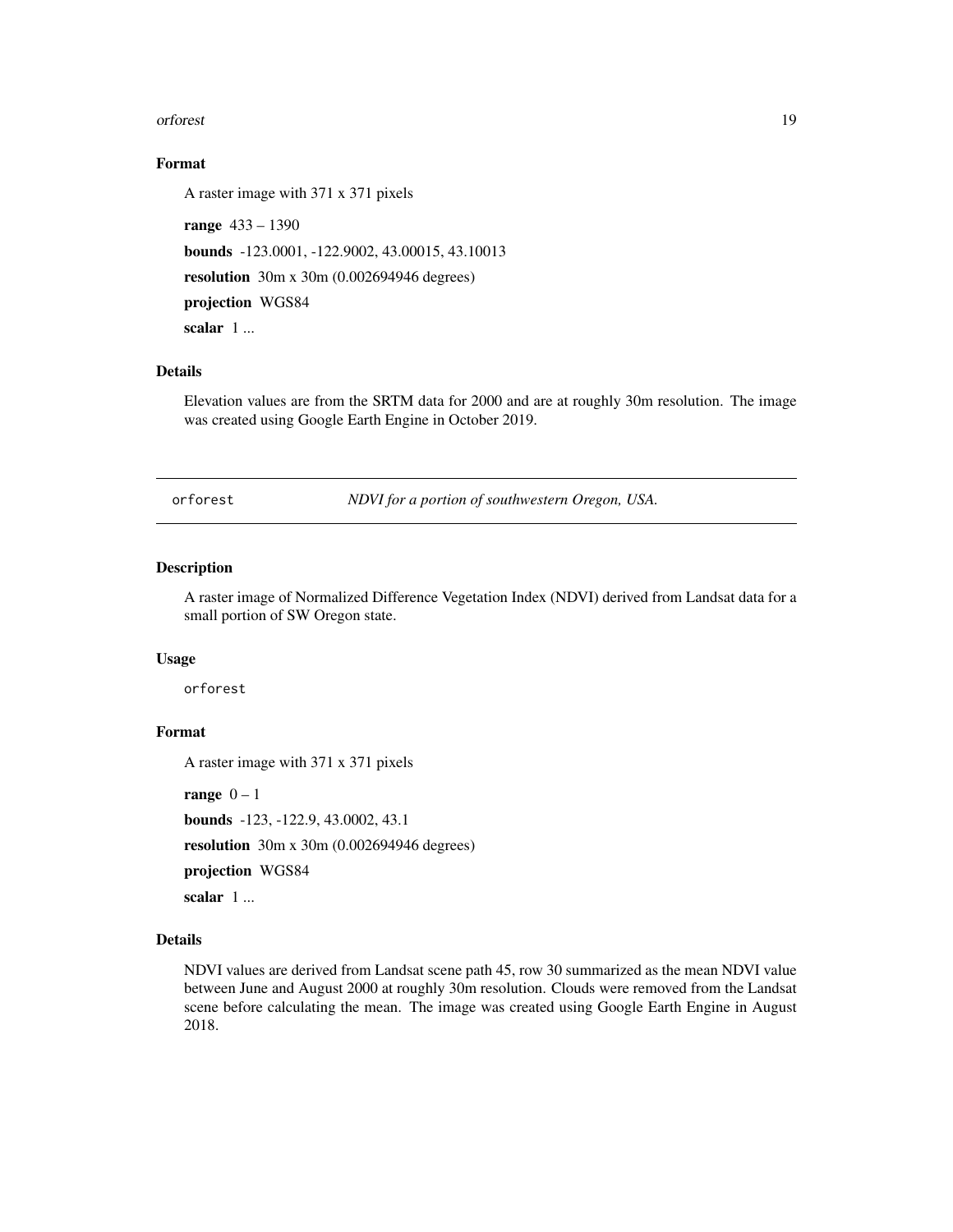<span id="page-19-0"></span>

Extends edge values of a raster or matrix by a specified number of pixels.

# Usage

pad\_edges(x, size, val = NULL)

# Arguments

| X.   | A matrix.                                                                                                                     |
|------|-------------------------------------------------------------------------------------------------------------------------------|
| size | Numeric. Number of pixels to add to each side.                                                                                |
| val  | Numeric. If NULL (default), this extends the edge values out. If not null, this<br>value will be used for the extended cells. |

# Value

A raster with edges padded size number of pixels on each edge.

### Examples

```
library(raster)
# import raster image
data(normforest)
# crop raster to much smaller area
x <- pad_edges(as.matrix(normforest), 3, val = NA)
```
plot\_ba\_curve *Plots the Bearing Area Curve*

# Description

Calculates and plots the Bearing Area curve for a raster or matrix using the bearing\_area() function (with correctly rotated results).

#### Usage

plot\_ba\_curve(x, divisions = FALSE)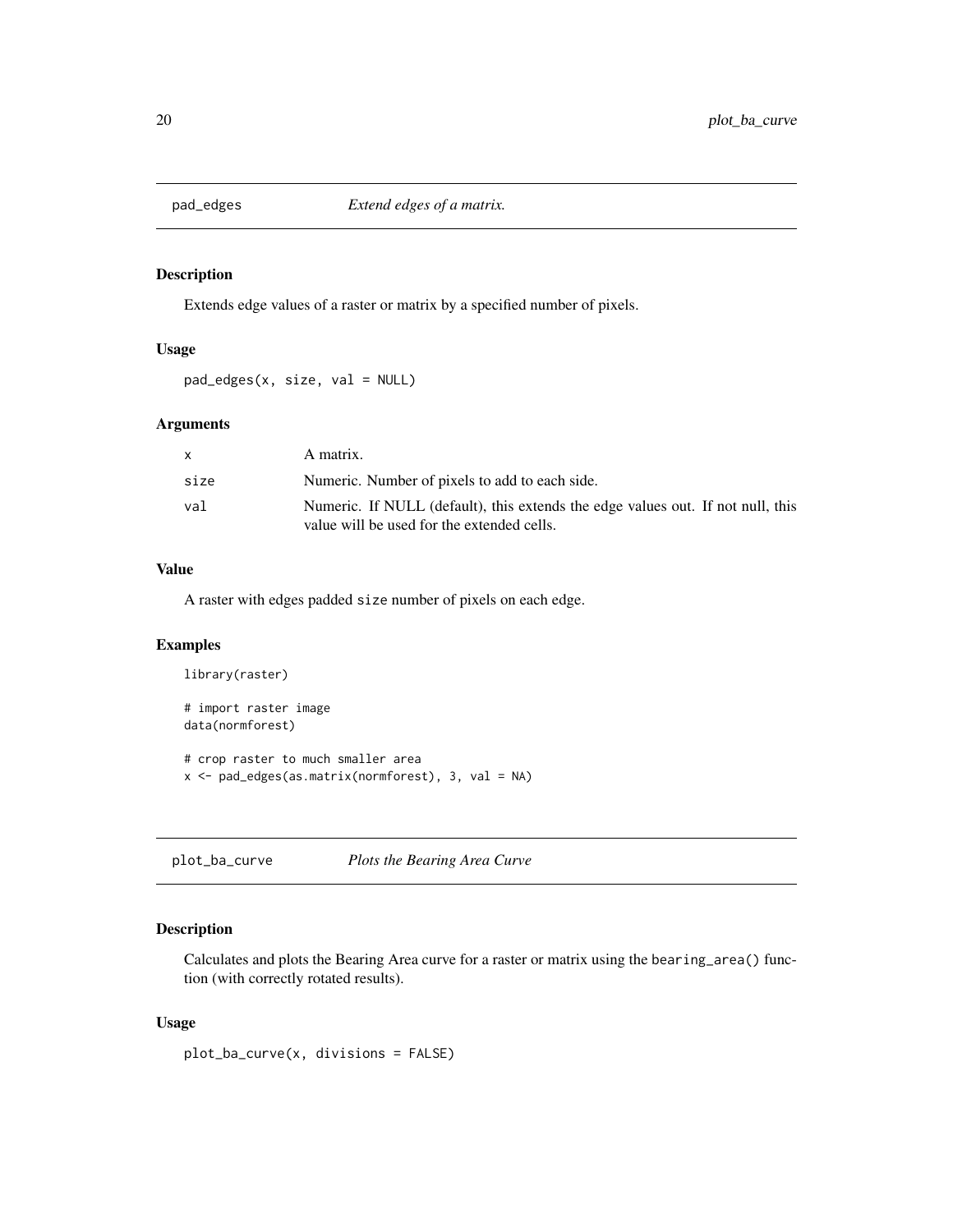# <span id="page-20-0"></span>remove\_plane 21

#### **Arguments**

| $\mathsf{x}$ | A raster or matrix.                                                                                                       |
|--------------|---------------------------------------------------------------------------------------------------------------------------|
| divisions    | Logical, defaults to FALSE. If TRUE, divisions of the curve will be plotted. See<br>details section for more information. |

#### Details

If divisions = TRUE, the lines representing the best fit line to the flattest 40 percent of the curve will be shown, as well as both the x and y interception points of that line.

#### Value

Plots the Bearing Area curve.

#### Examples

```
# import raster image
data(normforest)
```

```
# plot the bearing area curve
plot_ba_curve(normforest, divisions = TRUE)
```

```
remove_plane Removes the Best Fit Polynomial Surface
```
#### Description

Finds the best fit polynomial surface for a raster or matrix and subtracts it from the actual values. The output image has positive values where the actual values are higher than the surface and negative values where the actual value are lower than the surface.

#### Usage

```
remove_plane(x)
```
# Arguments

x A raster or matrix.

# Value

A raster or matrix of the same size as the input with values equal to the difference between the original and bestfit plane.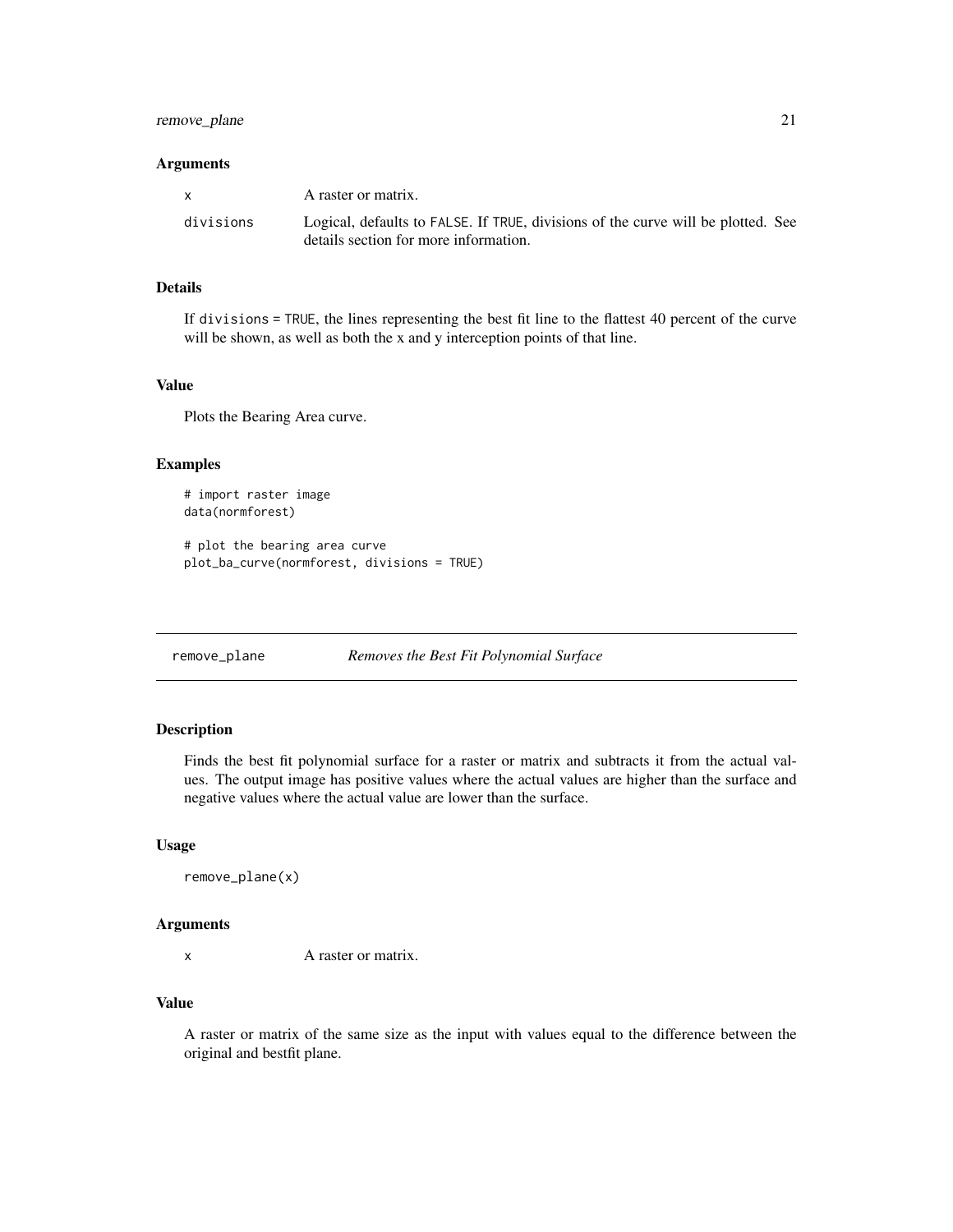# Examples

```
library(raster)
# import raster image
data(orforest)
# remove the least squares polynomial surface
new_rast <- remove_plane(orforest)
# plot
plot(new_rast)
```
# rotate *Rotates a matrix 180 degrees.*

# Description

Rotates a matrix 180 degrees. Code is from https://stackoverflow.com/questions/16496210/rotatea-matrix-in-r-by-90-degrees-clockwise.

# Usage

rotate(x)

# Arguments

x A matrix.

# Value

A matrix rotate 180 degrees.

s10z *Ten-Point Height*

# Description

Calculates the average height above the mean surface for the five highest local maxima plus the average height below the mean surface for the five lowest local minima.

#### Usage

s10z(x)

#### Arguments

x A raster or matrix.

<span id="page-21-0"></span>22 s10z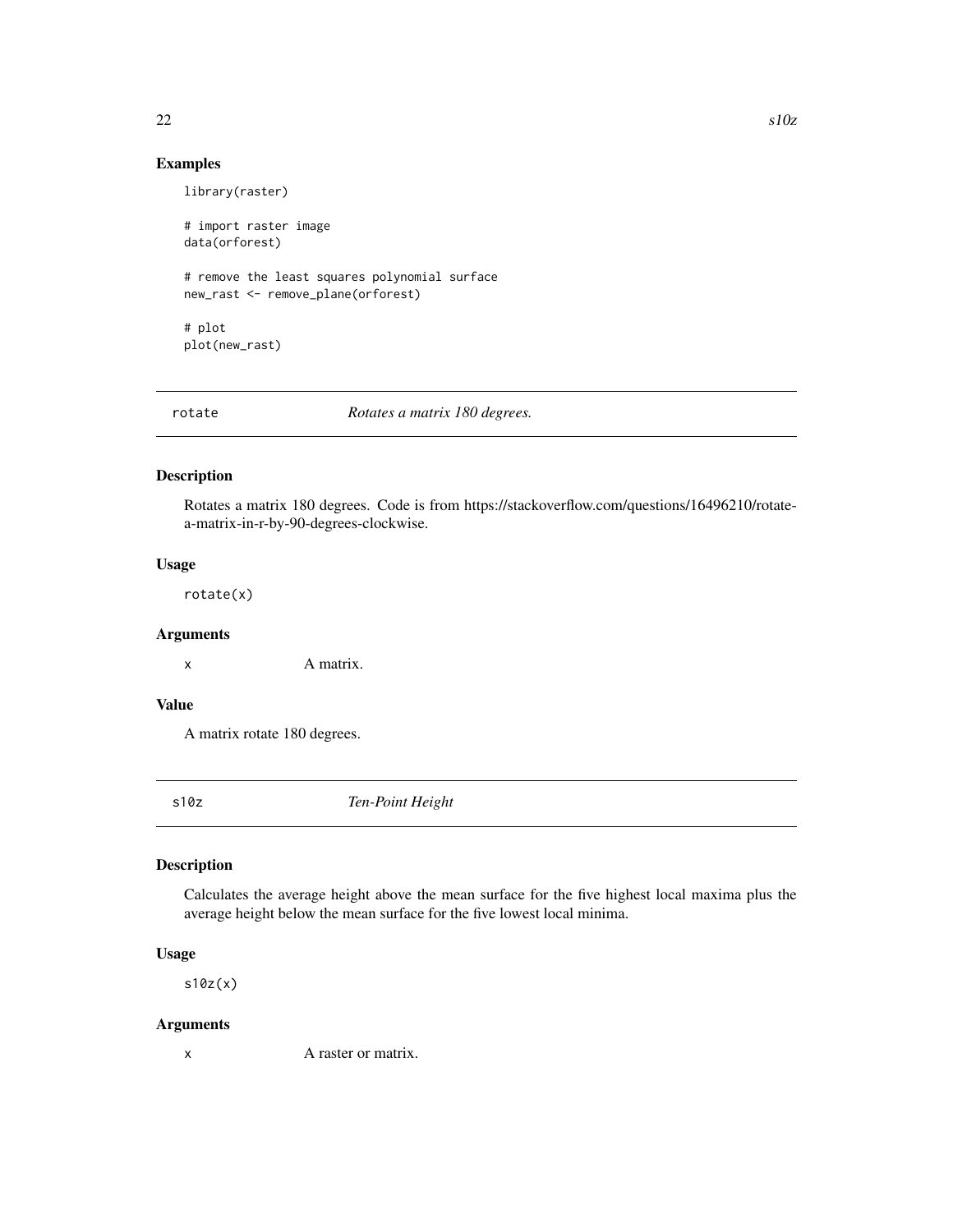# <span id="page-22-0"></span>Value

A numeric value representing the ten-point height.

# Examples

```
# import raster image
data(normforest)
```
# calculate ten-point height. S10z <- s10z(normforest)

# sa *Calculates the Average Roughness of a Surface*

# Description

Finds the average roughness of a surface (Sa) as the absolute deviation of surface heights from the mean surface height. Height is measured as the value of a raster and may not necessarily represent actual height.

#### Usage

sa(x)

# Arguments

x A raster or matrix.

#### Value

A value of average roughness in the units of the original raster or matrix.

```
# import raster image
data(normforest)
# find the surface roughness
roughness <- sa(normforest)
```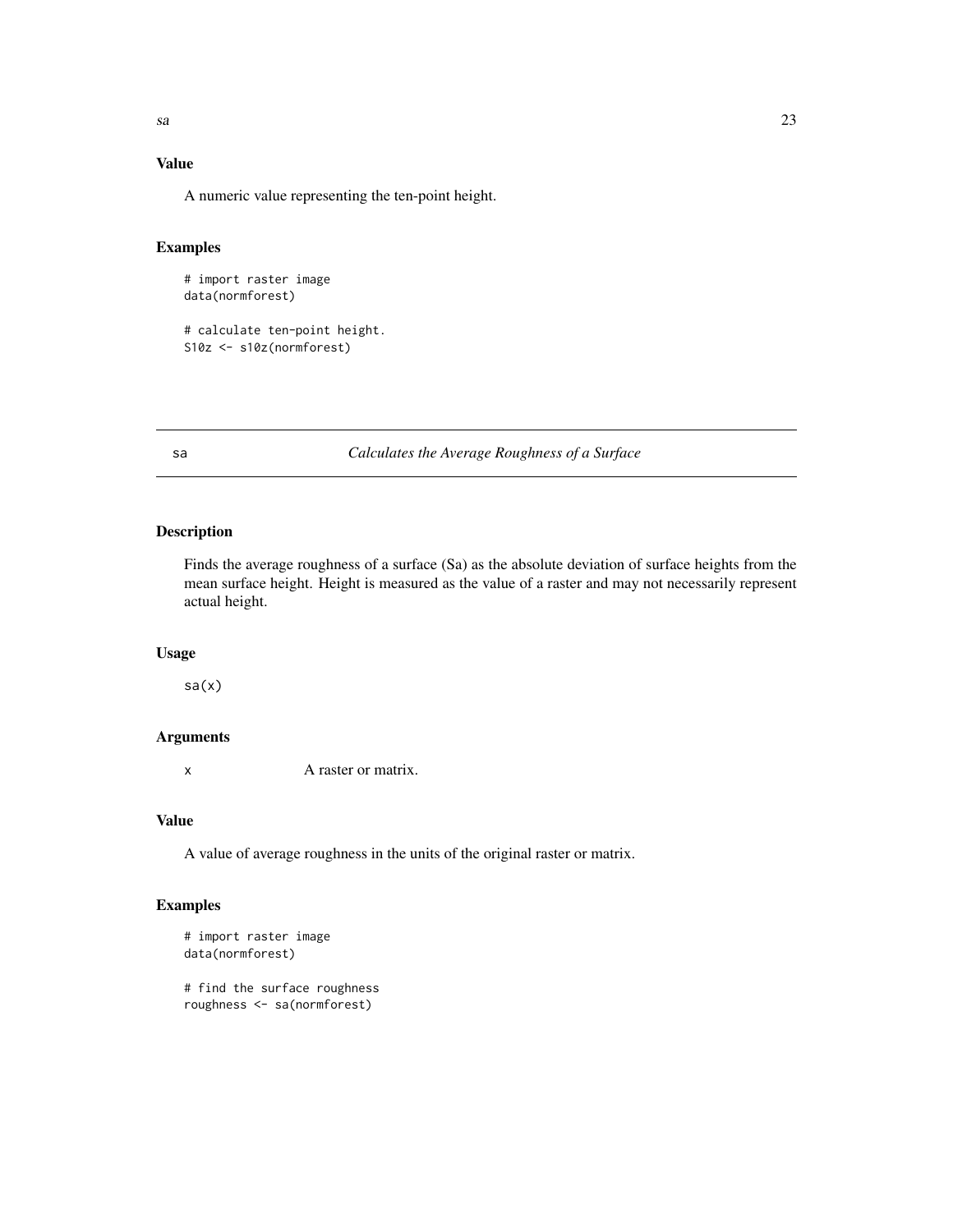<span id="page-23-0"></span>Determines the surface bearing index (Sbi), calculated as the ratio of root mean square roughness (Sq) to height at 5% of bearing area (z05).

#### Usage

sbi(x)

#### Arguments

x A raster or matrix.

# Value

A numeric value representing the surface bearing index.

### Examples

# import raster image data(normforest)

# determine the surface bearing index Sbi <- sbi(normforest)

#### sci *Core Fluid Retention Index*

# Description

Determines the core fluid retention index (Sci). This value is the void volume (area under the bearing area curve) in the 'core' zone. See Figure 2a from Kedron et al. (2018) for more details.

#### Usage

sci(x)

# Arguments

x A raster or matrix.

# Value

A numeric value representing the core fluid retention index.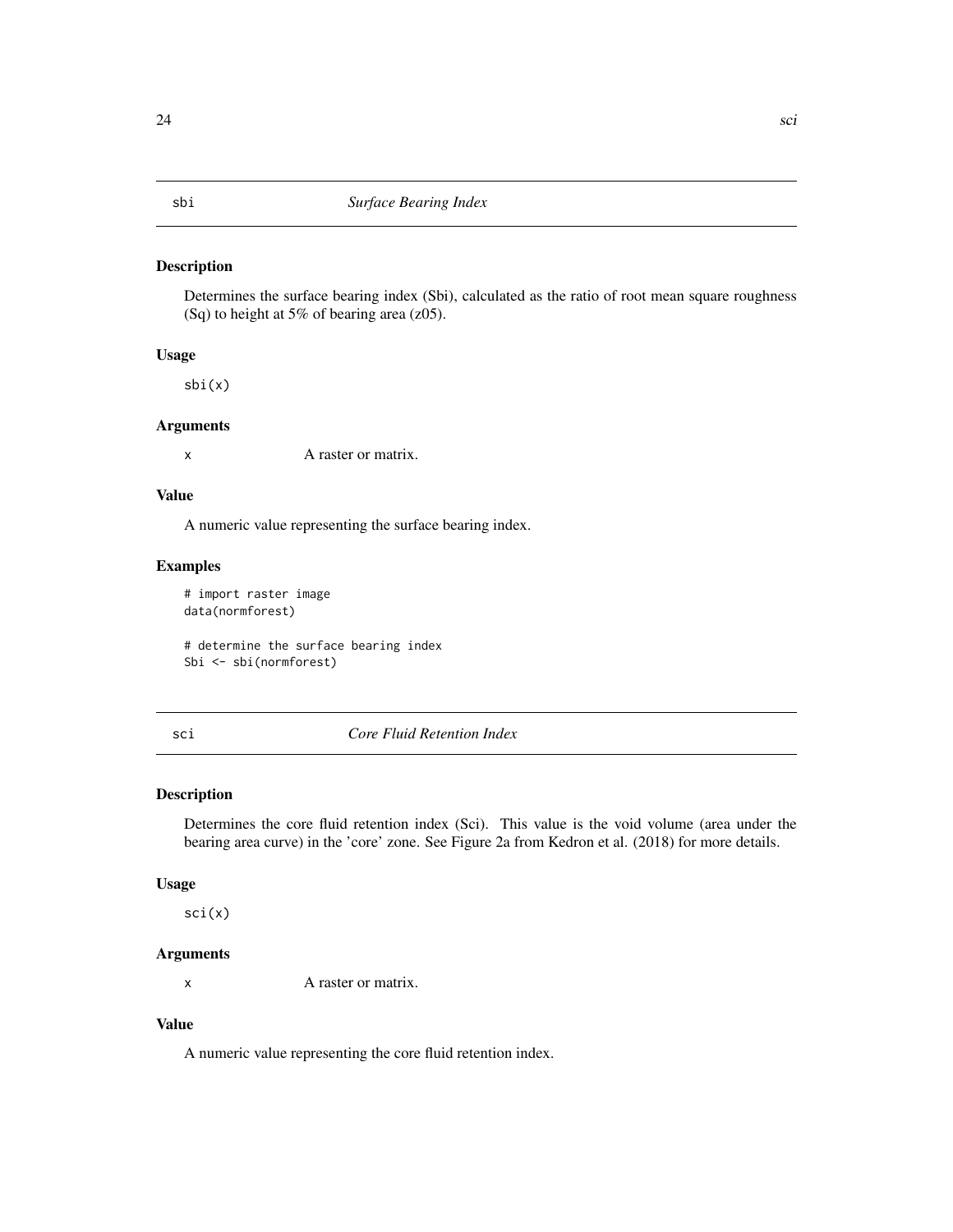#### Examples

```
# import raster image
data(normforest)
# determine the core fluid retention index
```

```
Sci <- sci(normforest)
```
# scl *Calculate Correlation Length*

# Description

Calculates the smallest and largest distances to specified autocorrelation values (e.g., 0.2) of the areal autocorrelation function (AACF). All 180 degrees from the origin of the AACF image are considered for the calculation.

# Usage

```
scl(x, threshold = c(0.2, 1/exp(1)), create\_plot = FALSE)
```
#### Arguments

| <b>X</b>    | A raster or matrix.                                                                                                                              |
|-------------|--------------------------------------------------------------------------------------------------------------------------------------------------|
| threshold   | A numeric vector containing values between 0 and 1. Indicates the autocorrela-<br>tion values to which the rates of decline are measured.        |
| create_plot | Logical. Defaults to FALSE. If TRUE, the AACF and lines showing the considered<br>directions of autocorrelation from the origin will be plotted. |

# Value

A list containing the minimum and maximum distances from an autocorrelation value of 1 to the specified autocorrelation values  $\lt 1$ . Distances are in the units of the x, y coordinates of the raster image. If more than one threshold value is specified, the order of this list will be [minval(t1),minval(t2),maxval(t1),maxval(t2)].

#### Examples

```
library(raster)
```

```
# import raster image
data(normforest)
```
# calculate Scl20, the minimum distance to an autocorrelation value of 0.2 in the AACF Scl20 <- scl(normforest)[1]

<span id="page-24-0"></span>scl 25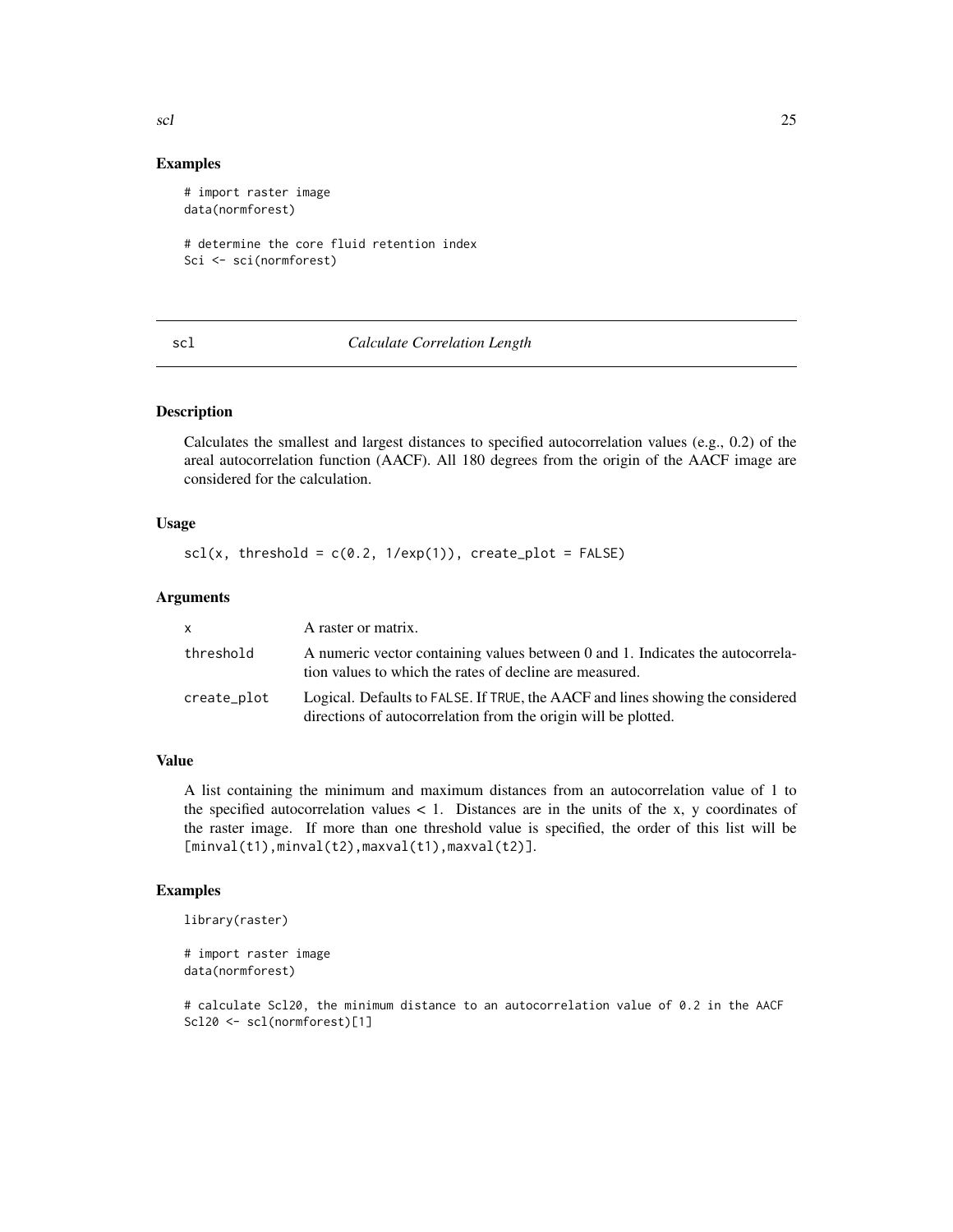<span id="page-25-0"></span>Determines the height interval (height distance) for points along the bearing area curve as defined by their x values.

#### Usage

sdc(x, low, high)

# Arguments

| X    | A raster or matrix.                                                                                |
|------|----------------------------------------------------------------------------------------------------|
| low  | Numeric value along the x-axis corresponding to the lowest value of interest<br>along the x-axis.  |
| high | Numeric value along the y-axis corresponding to the highest value of interest<br>along the x-axis. |

# Value

A numeric value of the difference in height of the y values along the bearing area curve corresponding to the specified x values.

#### Examples

```
# import raster image
data(normforest)
# determine the 10-40% height interval of the
# bearing area curve
val <- sdc(normforest, 0.1, 0.4)
```
sdq *Root Mean Square Slope of Surface*

# Description

Calculates the root mean square slope of a raster or matrix surface using the two-point method.

# Usage

sdq(x)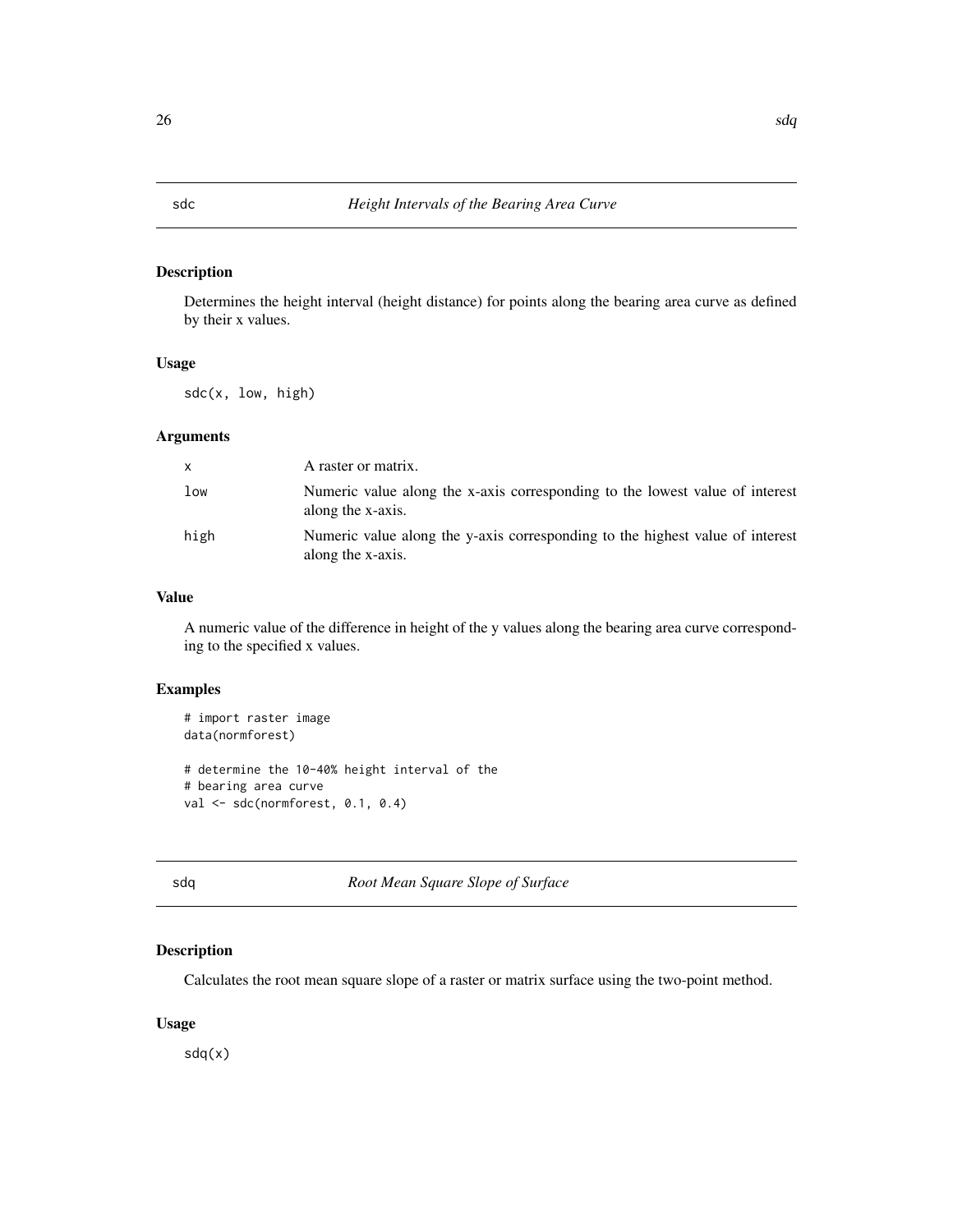<span id="page-26-0"></span> $sdq6$   $27$ 

#### Arguments

x A raster or matrix.

# Value

A numeric value representing the two-point root mean square slope, Sdq. The units of the returned value are change in z per one unit (pixel).

#### References

This function is based on the equations found at https://www.ntmdt-si.ru/data/media/files/manuals/image\_analisys\_p9\_nov12

#### Examples

# import raster image data(normforest)

# calculate root mean square slope Sdq <- sdq(normforest)

sdq6 *Root Area Mean Square Slope of Surface*

# Description

Calculates the area root mean square slope of a raster or matrix surface using the seven-point method.

#### Usage

sdq6(x)

#### Arguments

x A raster or matrix.

#### Value

A numeric value representing the seven-point root mean square slope, Sdq6. The units of the returned value are change in z per one unit (pixel).

#### References

This function is based on the equations found at https://www.ntmdt-si.ru/data/media/files/manuals/image\_analisys\_p9\_nov12.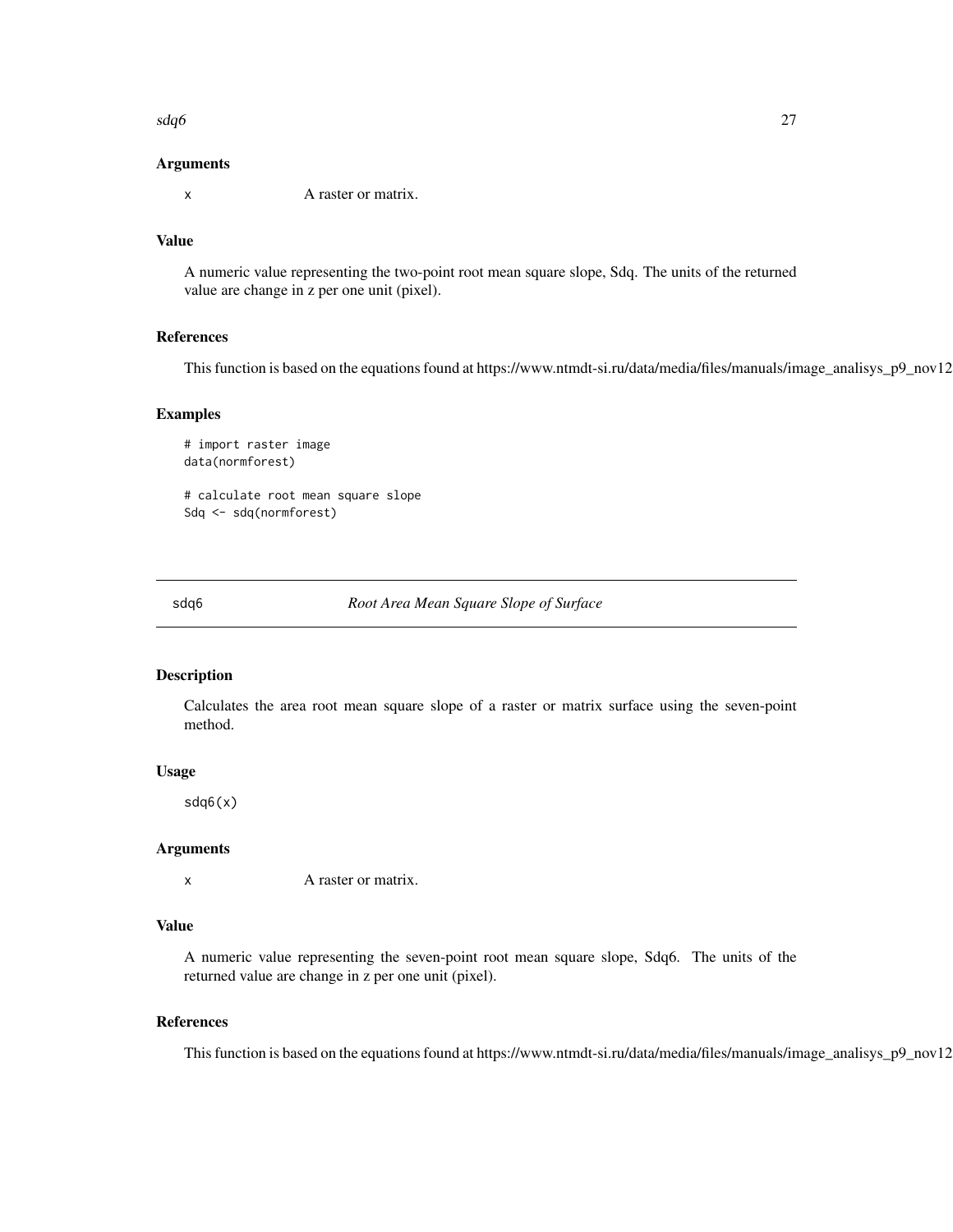# Examples

```
# import raster image
data(normforest)
# calculate area root mean square slope
Sdq6 <- sdq6(normforest)
```
sdr *Surface Area Ratio*

# Description

Calculates the surface area ratio of a raster or matrix. This is the ratio of a flat surface to the actual surface.

#### Usage

sdr(x)

### Arguments

x A raster or matrix.

#### Details

This function scales both x and y, as well as the surface value  $(z)$ , to between 0 and 1 to best match their units. This is done because most satellite data have units where the x, y units do not equal the z units. Surface area is calculated over the sample area (N-1, M-1).

# Value

A numeric value representing the surface area ratio.

```
# import raster image
data(normforest)
# calculate the surface area ratio
Sdr <- sdr(normforest)
```
<span id="page-27-0"></span>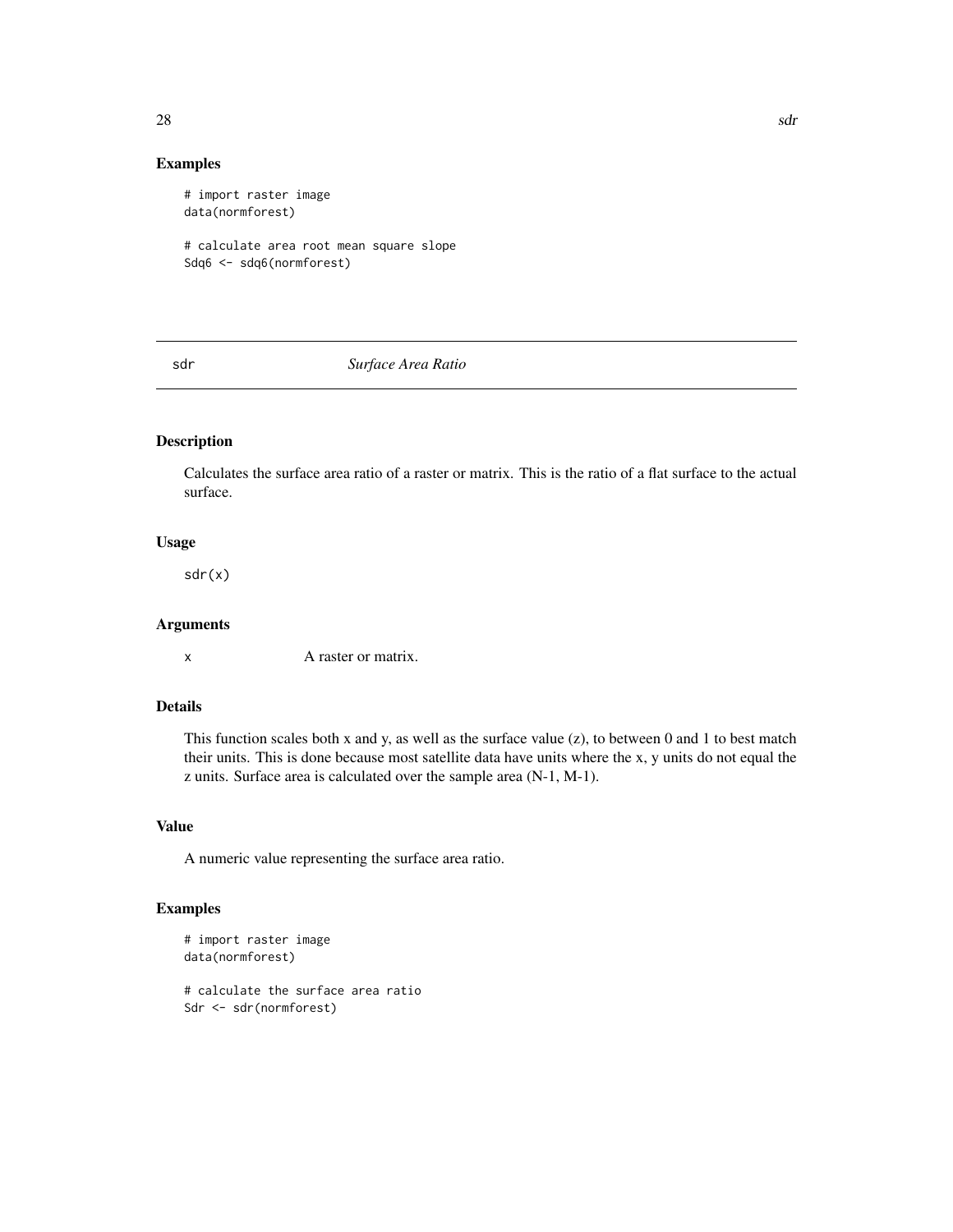<span id="page-28-0"></span>Calculates the summit density of a raster or matrix. Summit density is the number of local peaks per unit area.

#### Usage

sds(x)

#### Arguments

x A raster or matrix.

#### Value

A numeric value representing the summit density.

# Examples

```
# import raster image
data(normforest)
```
# calculate summit density. Sds <- sds(normforest)

# sfd *Calculate the fractal dimension of a raster.*

# Description

Calculates the 3D fractal dimension of a raster using the triangular prism surface area method.

# Usage

sfd(x, silent = FALSE)

# Arguments

|        | A raster or matrix.                                                    |
|--------|------------------------------------------------------------------------|
| silent | Logical. If FALSE (default), the function will print warning messages. |

# Value

A numeric value representing the fractal dimension of the image.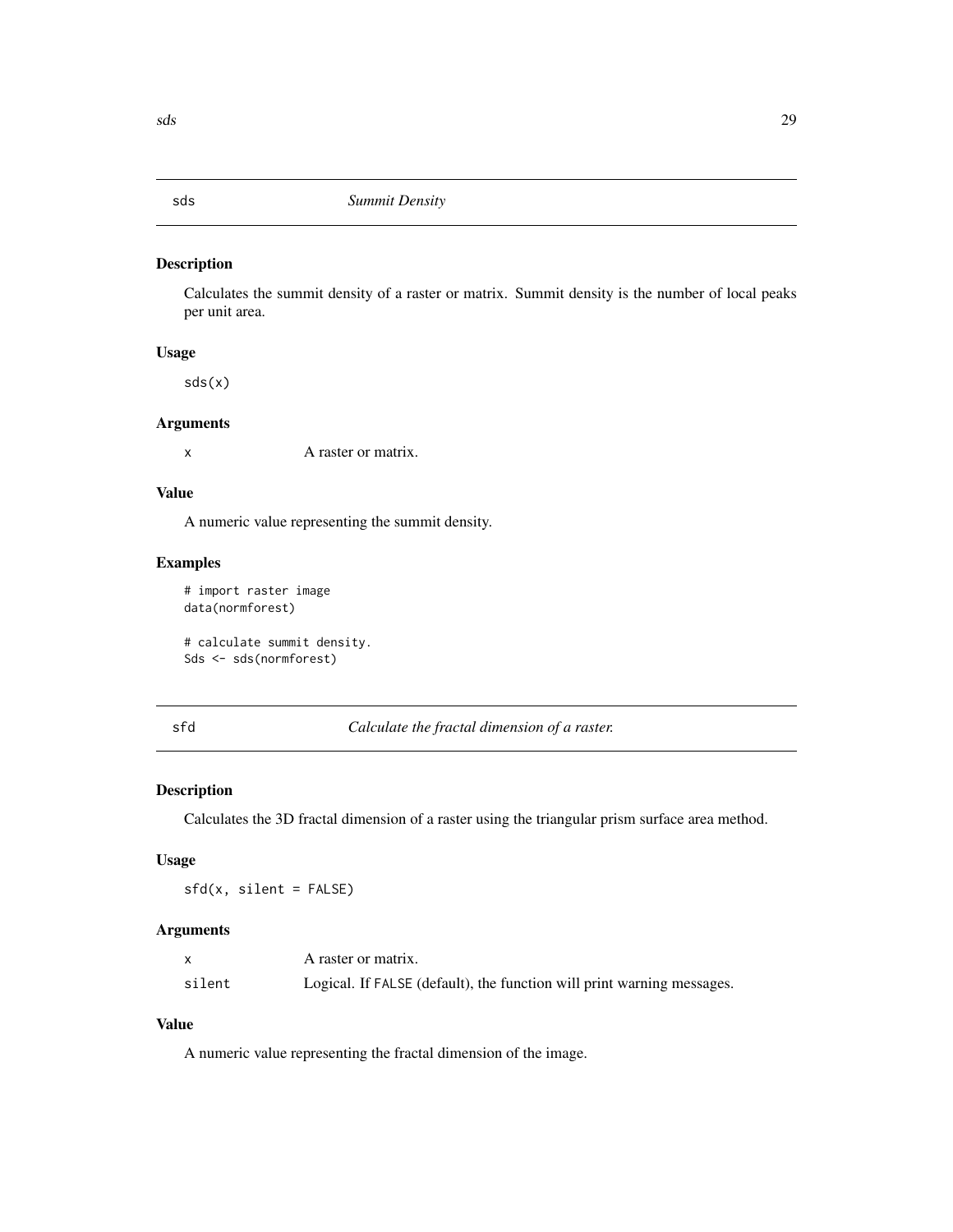#### <span id="page-29-0"></span>References

Clarke, K.C., 1986. Computation of the fractal dimension of topographic surfaces using the triangular prism surface area method. Computers & Geosciences, 12(5), pp.713-722.

#### Examples

```
# import raster image
data(normforest)
# calculate the fractal dimension
Sfd <- sfd(normforest)
```
sfd\_ *Calculate the fractal dimension of a raster (C function).*

#### Description

Calculates the 3D fractal dimension of a raster using the triangular prism surface area method.

# Usage

sfd\_(mat)

### Arguments

mat A matrix.

# Value

A numeric value representing the fractal dimension of the image.

#### References

Clarke, K.C., 1986. Computation of the fractal dimension of topographic surfaces using the triangular prism surface area method. Computers & Geosciences, 12(5), pp.713-722.

```
# import raster image
data(normforest)
# convert to matrix
mat <- raster::as.matrix(normforest)
# calculate the fractal dimension
Sfd \leftarrow sfd_{max}(mat)
```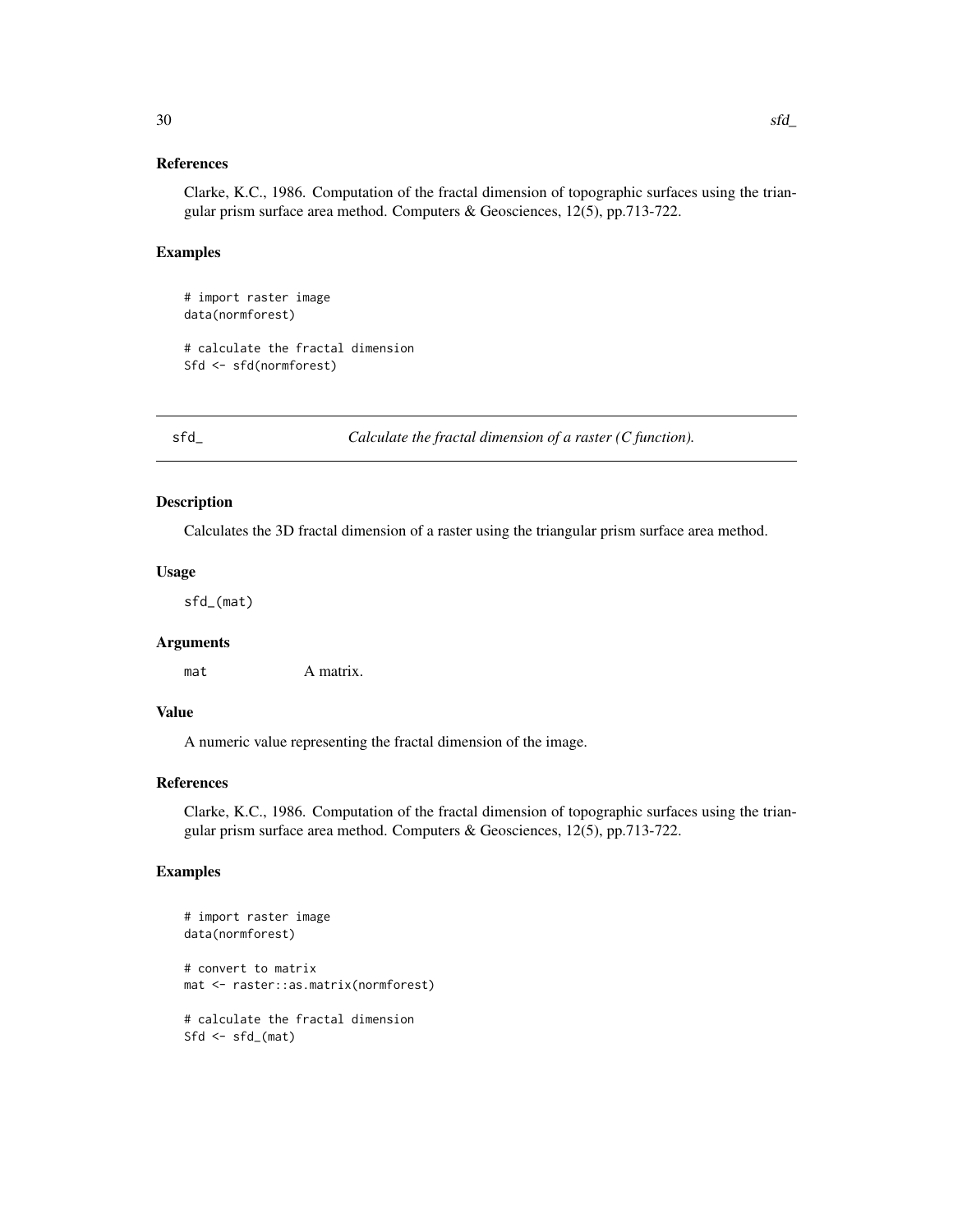<span id="page-30-0"></span>

Calculates the area below a curve from points a to b. This function is provided for general use.

#### Usage

simpsons(f, a, b,  $n = 100$ )

# Arguments

| $\mathbf{f}$ | A function.                                                  |
|--------------|--------------------------------------------------------------|
| a            | Numeric. The left x boundary.                                |
| b            | Numeric. The right x boundary.                               |
| n            | Numeric. The number of subdivisions along the function line. |

#### Details

Note that if y-values are negative, this returns the area above the function line.

# Value

A numeric value representing the area under the curve with x bounds a and b.

```
library(raster)
# import raster image
data(normforest)
# basic values
z <- getValues(normforest)
# calculate cumulative probability density function of surface 'height' (= ndvi)
mod \leftarrow \text{ecd}((1 - z))# calculate integral
```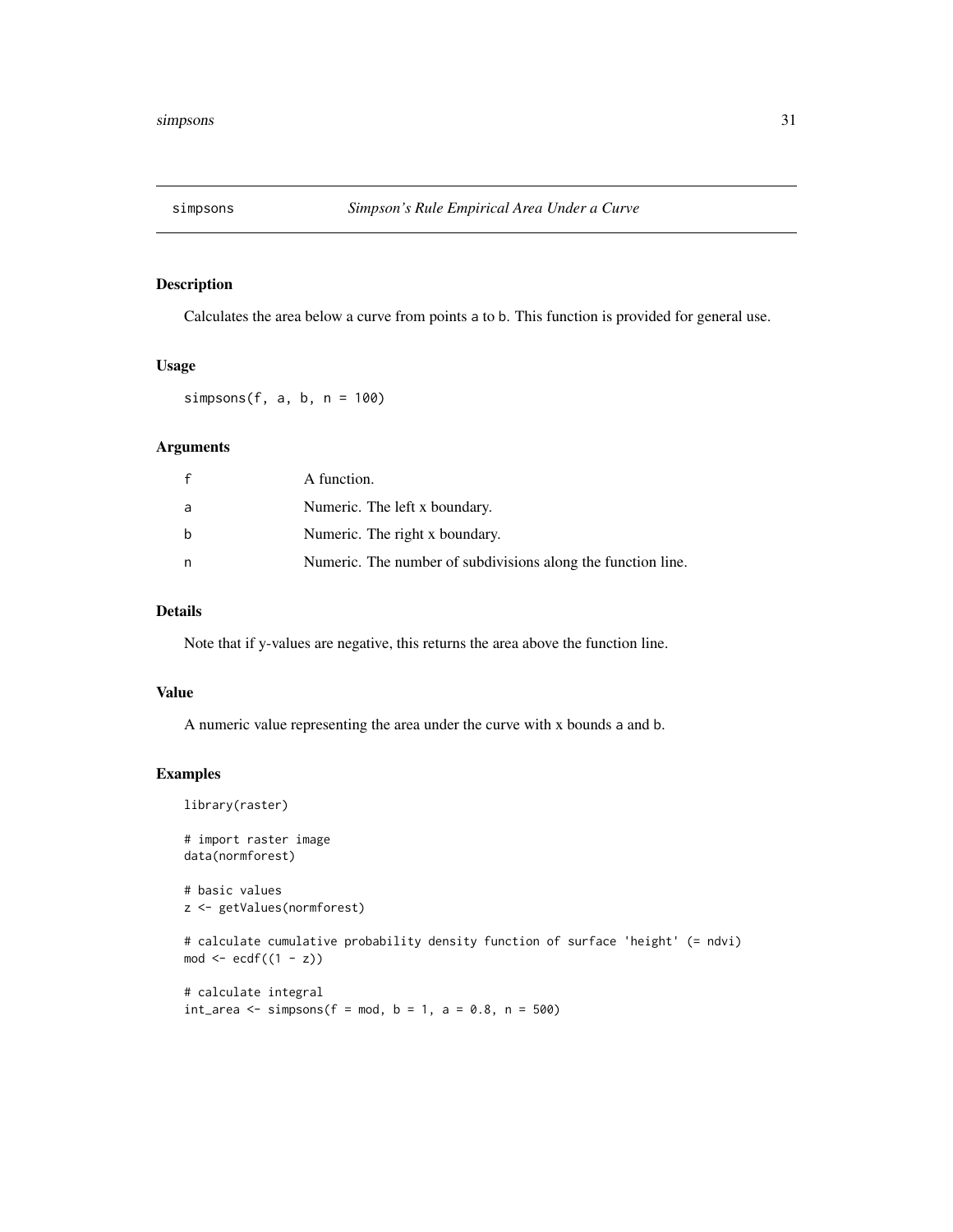<span id="page-31-0"></span>Determines the core roughness depth (Sk), the height difference between y values of the intersection points of the least mean square line fit to the flattest 40% of the bearing area curve. See Figure 2a from Kedron et al. (2018) for more details.

#### Usage

sk(x)

#### Arguments

x A raster.

### Value

A numeric value representing the core roughness depth of the image.

#### Examples

# import raster image data(normforest)

# determine the core roughness depth Sk <- sk(normforest)

sku *Calculates the Kurtosis of Raster Values*

# Description

Finds the kurtosis for a distribution of raster or matrix values (Sku). Kurtosis represents the peakedness of the raster surface height distribution. Height is measured as the value of a raster/matrix and may not necessarily represent actual height.

#### Usage

sku(x, excess = TRUE)

#### Arguments

| $\mathbf{x}$ | A raster or matrix.                                                                                                                                      |
|--------------|----------------------------------------------------------------------------------------------------------------------------------------------------------|
| excess       | Logical, defaults to TRUE. If TRUE, excess kurtosis is calculated. If FALSE, kur-<br>tosis is calculated as the difference from the normal distribution. |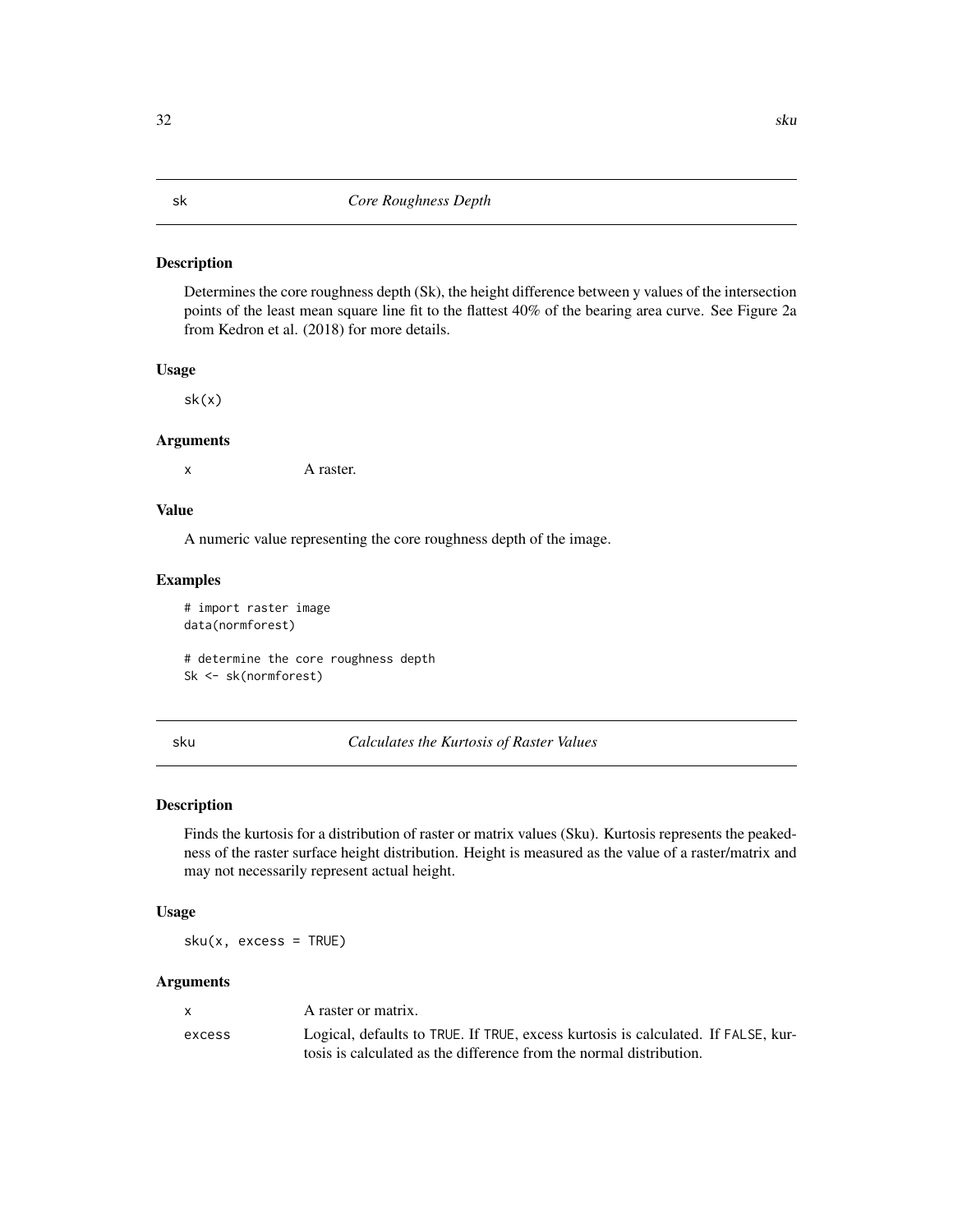#### <span id="page-32-0"></span>slopecalc 33

# Value

A numeric value representing kurtosis.

# Examples

```
# import raster image
data(normforest)
```
# find the excess kurtosis of the raster distribution Sku <- sku(normforest, excess = TRUE)

#### slopecalc *Determines the Slopes Along the Bearing Area Curve*

# Description

Calculates the slopes along the bearing area curve of a raster or matrix. Slopes are determined at points x, from point  $x - h$  to  $x + h$ .

# Usage

slopecalc(x, h, f)

#### Arguments

|              | A vector of x values.                                                                        |
|--------------|----------------------------------------------------------------------------------------------|
| h.           | Spacing before and after each point. 2h is the distance over which slopes are<br>calculated. |
| $\mathbf{f}$ | Bearing area function as calculated with bearing area.                                       |

#### Value

A dataframe with the slope for each segment with centerpoint x.

```
# import raster image
data(normforest)
# find the slopes along the bearing area curve
ba <- bearing_area(normforest)
x \leq -\text{seq}(0, 1, \text{length.out} = 100000)slopes \leq slopecalc(x = x, h = 0.01, f = ba)
```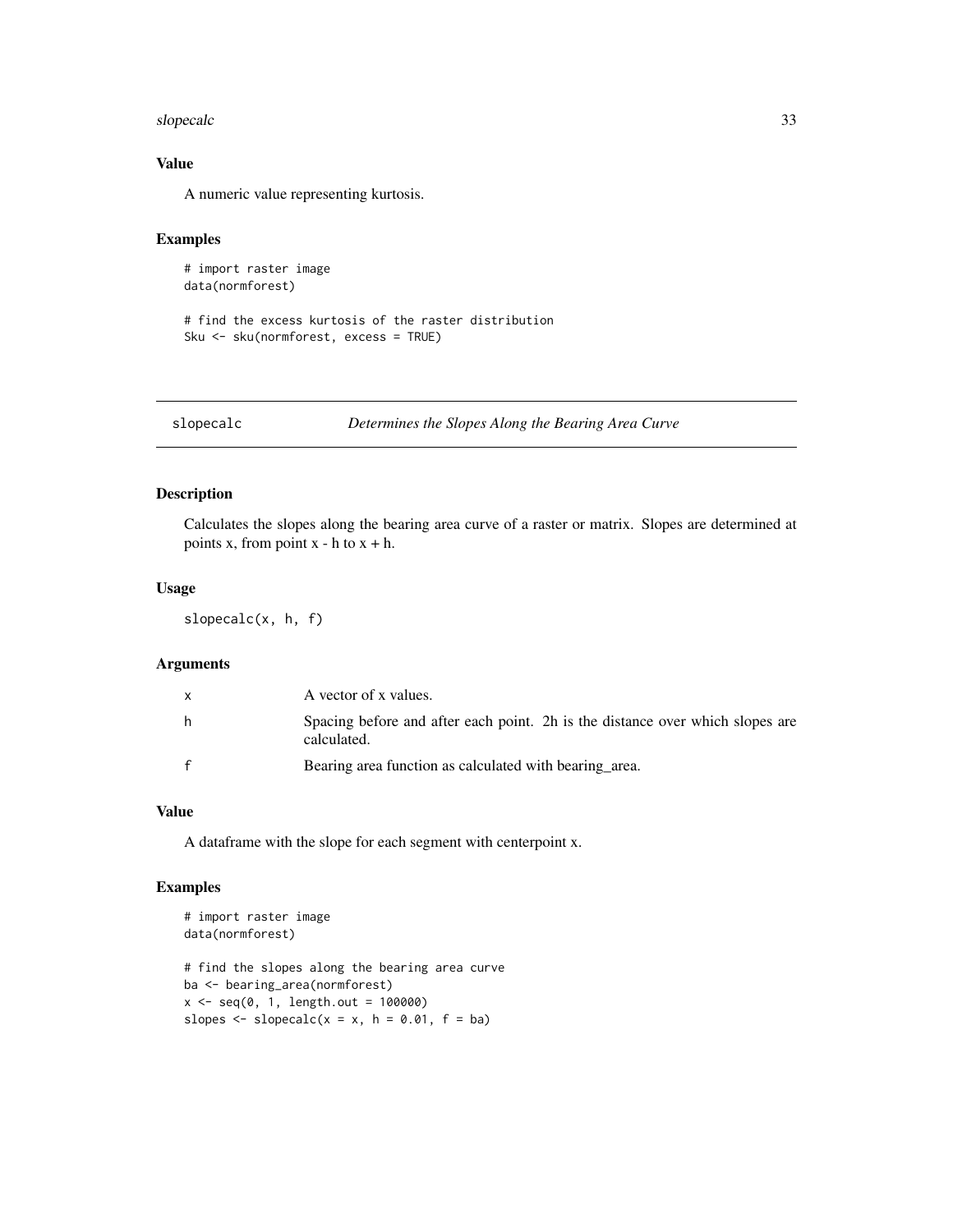<span id="page-33-0"></span>

Calculates the average slope over every segment of a specified percentage length of the total bearing area curve.

#### Usage

slopemeans(slopes,  $l = 0.4$ )

# Arguments

| slopes | A dataframe containing all slopes along the bearing area curve, calculated using<br>the slopecalc function. |
|--------|-------------------------------------------------------------------------------------------------------------|
|        | Percentage of the curve over which to calculate mean slope.                                                 |

# Value

A dataframe with the average slope over segments beginning at specified x locations along the bearing area curve. 'slope' represents the mean slope over the segment, 'xstart' is the beginning x location of the segment, and 'xend' is the concluding x location of the segment.

#### Examples

```
# import raster image
data(normforest)
# find the average slope of segments of the bearing area
# curve.
ba <- bearing_area(normforest)
x < - seq(0, 1, length.out = 10000)
slopes \leq slopecalc(x = x, h = 0.01, f = ba)
slopes_forty <- slopemeans(slopes = slopes, l = 0.4)
```
smean *Calculates the Mean Peak Height of a Surface Image*

#### Description

Finds the mean height of positive values in the landscape (mean peak height; Smean) for a raster or matrix representing a surface.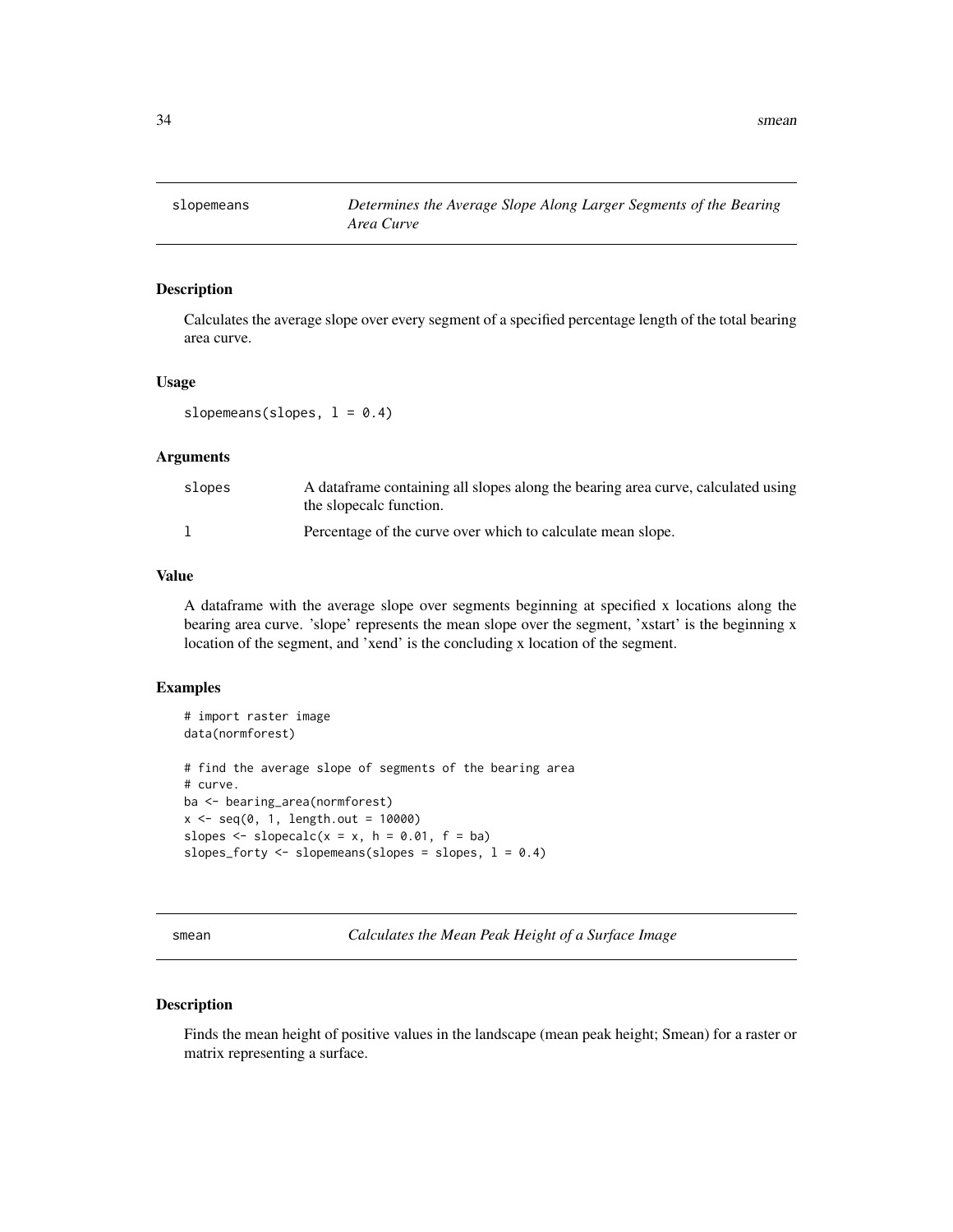<span id="page-34-0"></span> $sph$  35

# Usage

smean(x)

# Arguments

x A raster or matrix.

# Value

A numeric value of mean peak height.

# Examples

# import raster image data(normforest)

# find the maximum peak height Smean <- smean(normforest)

sph *Calculates the Maximum Peak Height of a Surface Image*

# Description

Finds the absolute value of the highest value in the landscape (maximum peak height; Sph) for a raster or matrix representing a surface.

# Usage

sph(x)

# Arguments

x A raster or matrix.

# Value

A numeric value of maximum peak height.

# Examples

```
# import raster image
data(normforest)
```
# find the maximum peak height Sph <- sph(normforest)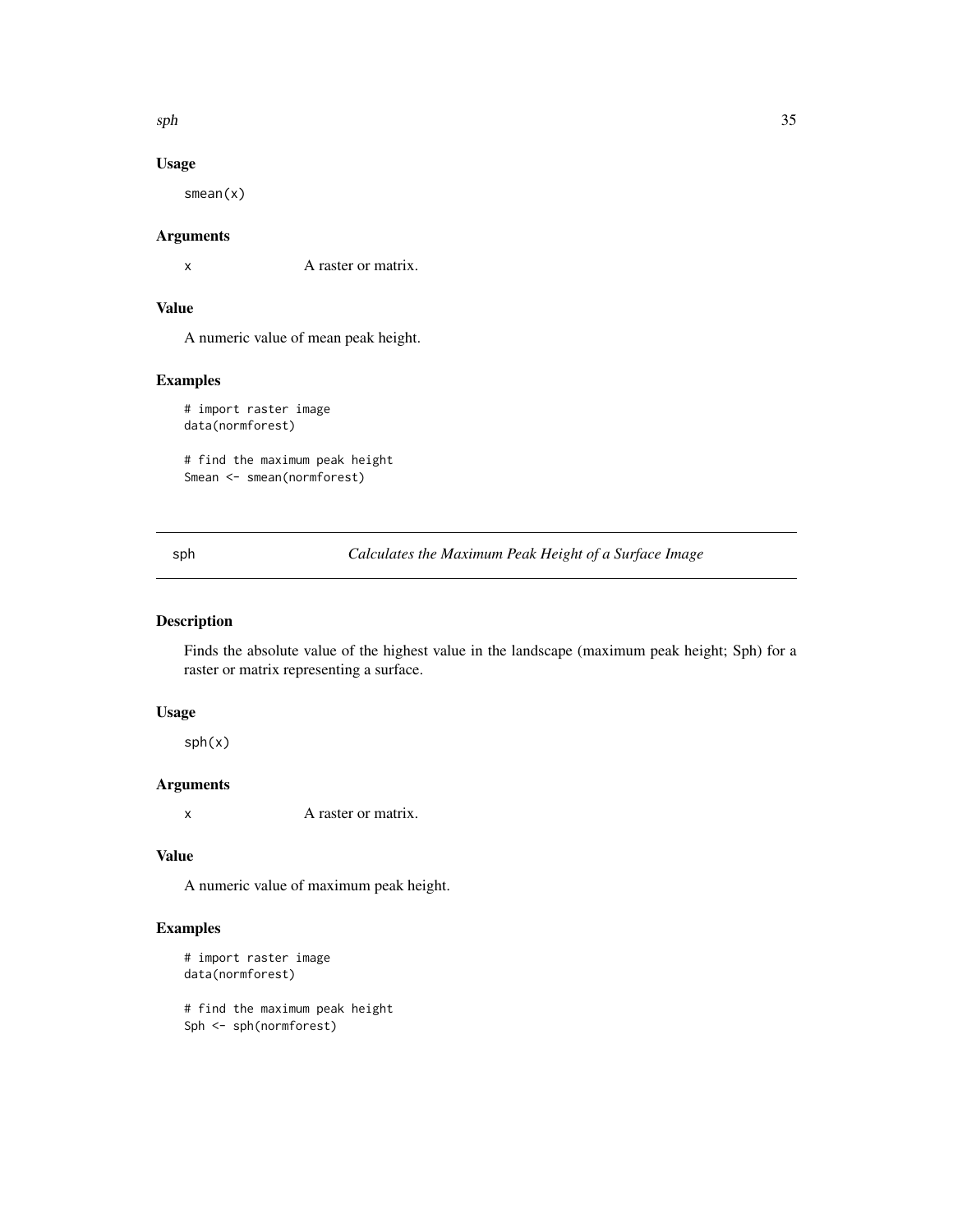Determines the reduced peak height (Spk), the height difference between the maximum y value of the bearing area curve and the y value of the highest intersection point of the least mean square line fit to the flattest 40% of the bearing area curve. See Figure 2a from Kedron et al. (2018) for more details.

## Usage

spk(x)

#### Arguments

x A raster or matrix.

#### Value

A numeric value representing the reduced peak height.

# Examples

```
# import raster image
data(normforest)
```
# determine the reduced peak height Spk <- spk(normforest)

sq *Calculates the Root Mean Square Roughness of a Surface*

#### Description

Finds the root mean square roughness of a surface (Sq) as the standard deviation of surface heights from the mean surface height. Height is measured as the value of a raster and may not necessarily represent actual height.

#### Usage

sq(x)

#### Arguments

x A raster or matrix.

<span id="page-35-0"></span> $36$  sq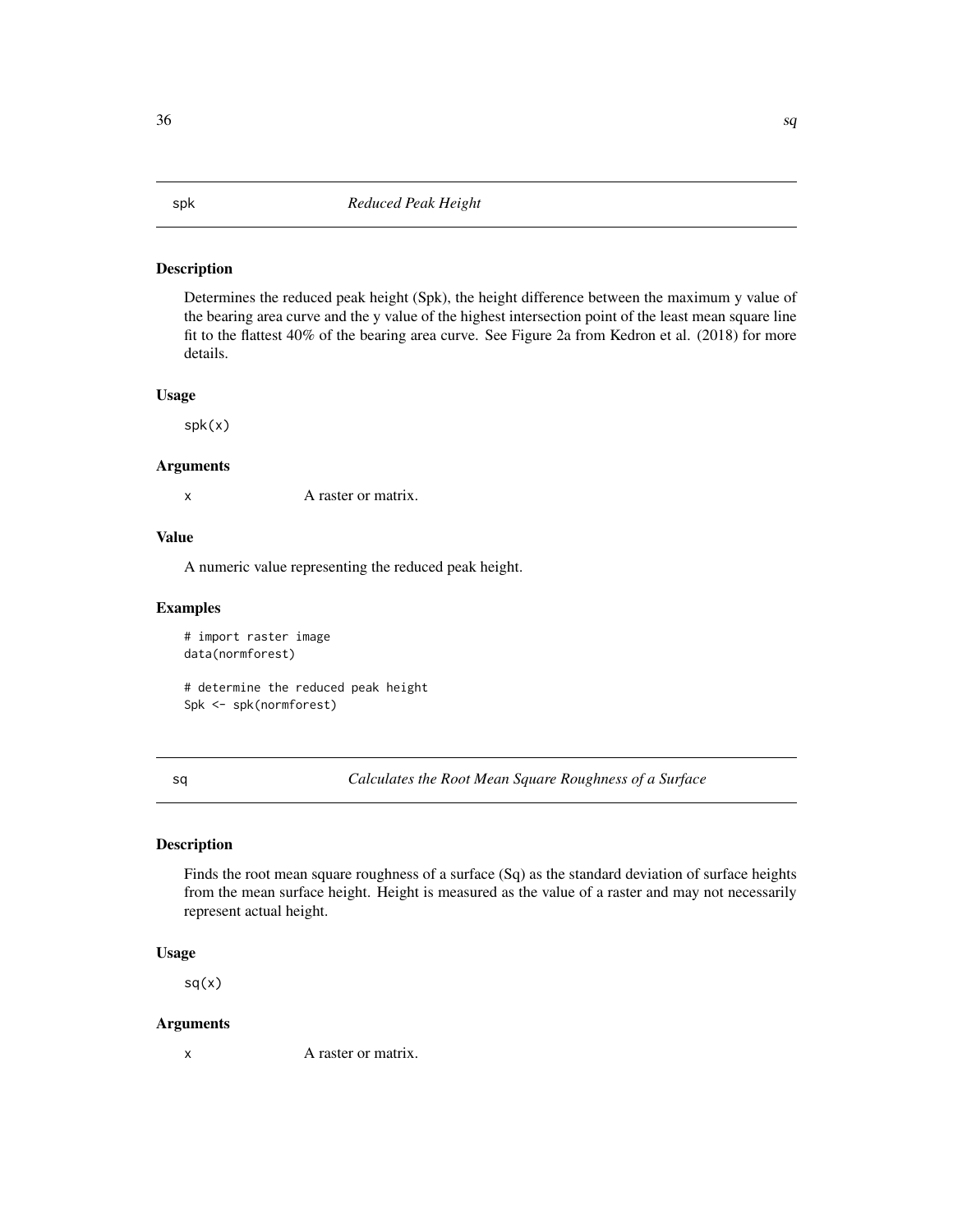<span id="page-36-0"></span> $s<sub>rw</sub>$  37

# Value

A value of root mean square roughness in the units of the original raster or matrix.

#### Examples

```
# import raster image
data(normforest)
```
# find the surface roughness roughness <- sq(normforest)

srw *Radial Wavelength Metrics*

#### Description

Calculates the dominant radial wavelength, radial wavelength index, and mean half wavelength of the radial Fourier spectrum. See Kedron et al. (2018) for more detailed description.

### Usage

 $srw(x, create\_plot = FALSE, option = c(1, 2, 3))$ 

#### Arguments

| x.          | A raster or matrix.                                                                                                                    |
|-------------|----------------------------------------------------------------------------------------------------------------------------------------|
| create_plot | Logical. If TRUE, returns a plot of the amplitude spectrum with lines showing<br>the radii at which Srw, Srwi, and Shw are calculated. |
| option      | Numeric. Code for which output metric(s) to return. $1 = Srw$ , $2 = Srw$ , $3 = Shw$ .                                                |

# Value

A vector containing numeric values for the dominant radial wavelength, radial wavelength index, and mean half wavelength.

```
library(raster)
# import raster image
data(normforest)
# calculate metrics
srwvals <- srw(normforest)
# extract each value
Srw <- srwvals[1]
Srwi <- srwvals[2]
Shw <- srwvals[3]
```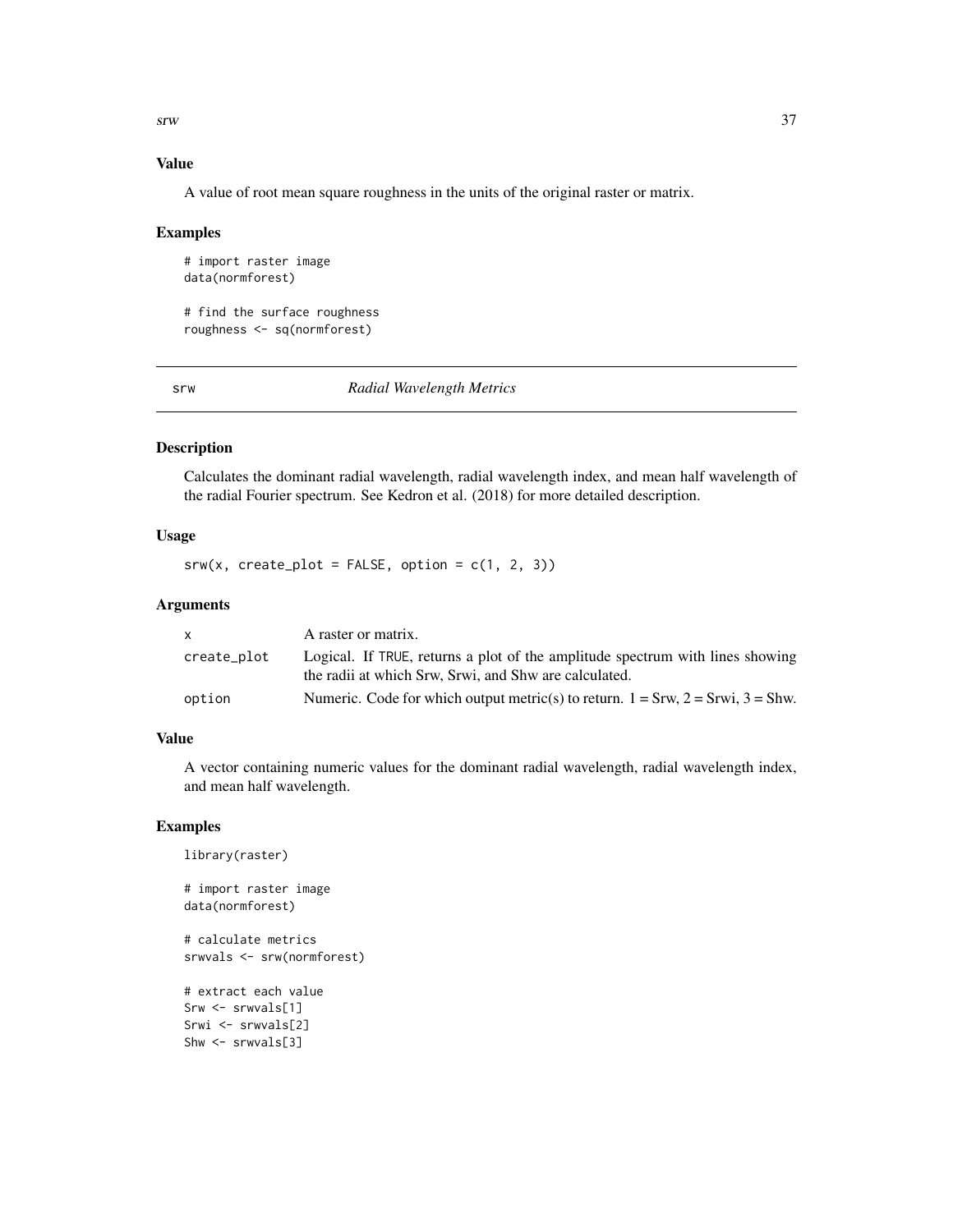<span id="page-37-0"></span>ssc *Mean Summit Curvature*

#### Description

Calculates the mean summit curvature of a raster or matrix. Mean summit curvature is the average principle curvature of local maximas on the surface.

#### Usage

ssc(x)

#### Arguments

x A raster or matrix.

# Value

A numeric value representing the average curvature of surface peaks.

#### Examples

# import raster image data(normforest)

# calculate mean summit curvature Ssc <- ssc(normforest)

#### ssk *Calculates the Skewness of Raster Values*

# Description

Finds the Fisher-Pearson coefficient of skewness for raster or matrix values (Ssk). Skewness represents the asymmetry of the surface height distribution. Height is measured as the value of a raster/matrix and may not necessarily represent actual height.

#### Usage

 $s$ sk $(x, adj = TRUE)$ 

#### Arguments

|     | A raster or matrix.                                                            |
|-----|--------------------------------------------------------------------------------|
| adi | Logical, defaults to TRUE. If TRUE, the adjusted Fisher-Pearson coefficient of |
|     | skewness is calculated. Otherwise, the standard coefficient is calculated.     |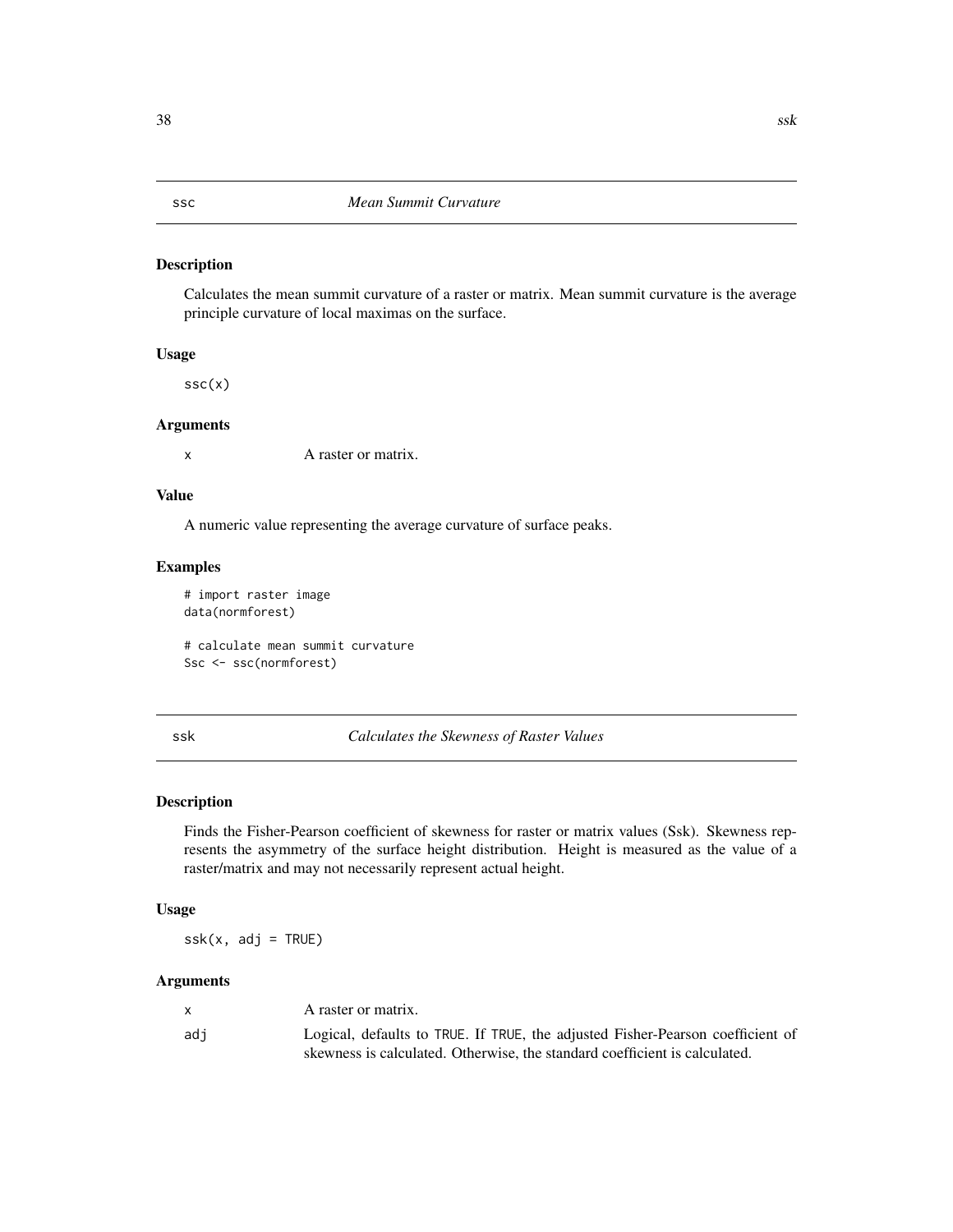# <span id="page-38-0"></span>Value

A numeric value representing skewness. # import raster image data(normforest)

# find the adjusted coefficient of skewness Ssk <- ssk(normforest, adj = TRUE)

# std *Texture Direction Metrics*

# Description

Calculates the angle of dominating texture and the texture direction index of the Fourier spectrum image calculated from a raster image (see Kedron et al. 2018).

# Usage

 $std(x, create\_plot = FALSE, option = c(1, 2))$ 

#### Arguments

| <b>X</b>    | A raster or matrix.                                                                                                                                                                                               |
|-------------|-------------------------------------------------------------------------------------------------------------------------------------------------------------------------------------------------------------------|
| create_plot | Logical. If TRUE, returns a plot of the amplitude spectrum with lines showing<br>directions in which amplitude is summed for the Std and Stdi calculations. Plot-<br>ting is not possible when input is a matrix. |
| option      | Numeric. Code for which output metric(s) to return. $1 = Std$ , $2 = Stdi$ .                                                                                                                                      |

### Value

A vector containing numeric values for the angle of dominating texture and the texture direction index.

```
library(raster)
# import raster image
data(normforest)
# calculate Std and Stdi
stdvals <- std(normforest)
```

```
# extract each value
Std <- stdvals[1]
Stdi <- stdvals[2]
```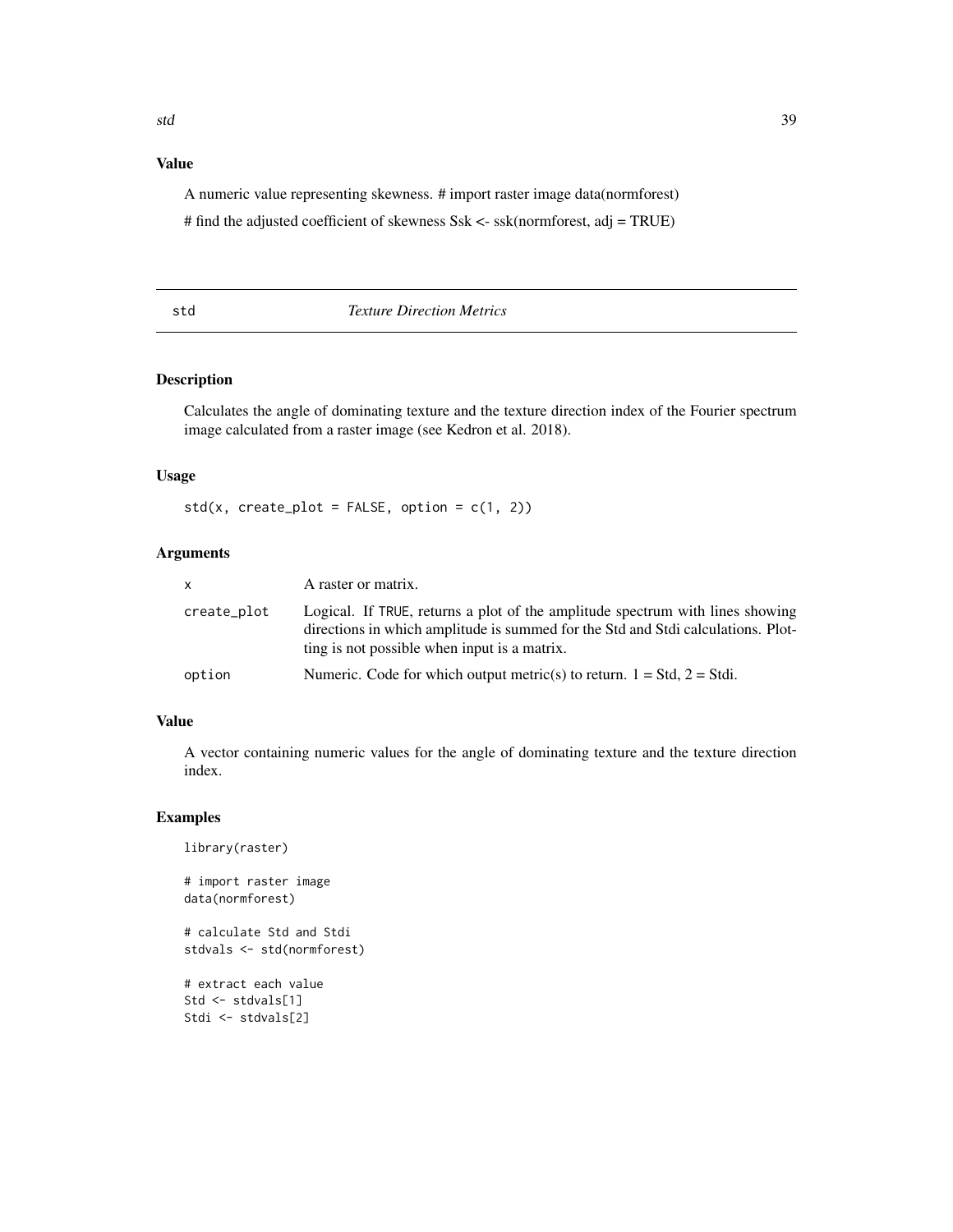<span id="page-39-0"></span>Calculates the texture aspect ratio (Str) at defined autocorrelation values. The texture aspect ratio is the ratio of the fastest to the slowest decay lengths of the autocorrelation function to the defined autocorrelation values.

# Usage

```
stxr(x, threshold = c(0.2, 1/exp(1)))
```
#### Arguments

| <b>X</b>  | A raster or matrix.                                                                                                                                     |
|-----------|---------------------------------------------------------------------------------------------------------------------------------------------------------|
| threshold | A vector of autocorrelation values with values between 0 and 1. Indicates the<br>$autocorrelation value(s)$ to which the rates of decline are measured. |

# Value

A vector with length equal to that of threshold containing the texture aspect ratio(s) for the input autocorrelation value(s).

#### Examples

library(raster)

# import raster image data(normforest)

```
# estimate the texture aspect ratio for autocorrelation
# thresholds of 0.20 and 0.37 (1/e)
strvals \leq stxr(normforest, threshold = c(0.20, 1 / exp(1)))
```

```
# calculate Str20, the texture aspect ratio for
# autocorrelation value of 0.2 in the AACF
Str20 <- strvals[1]
```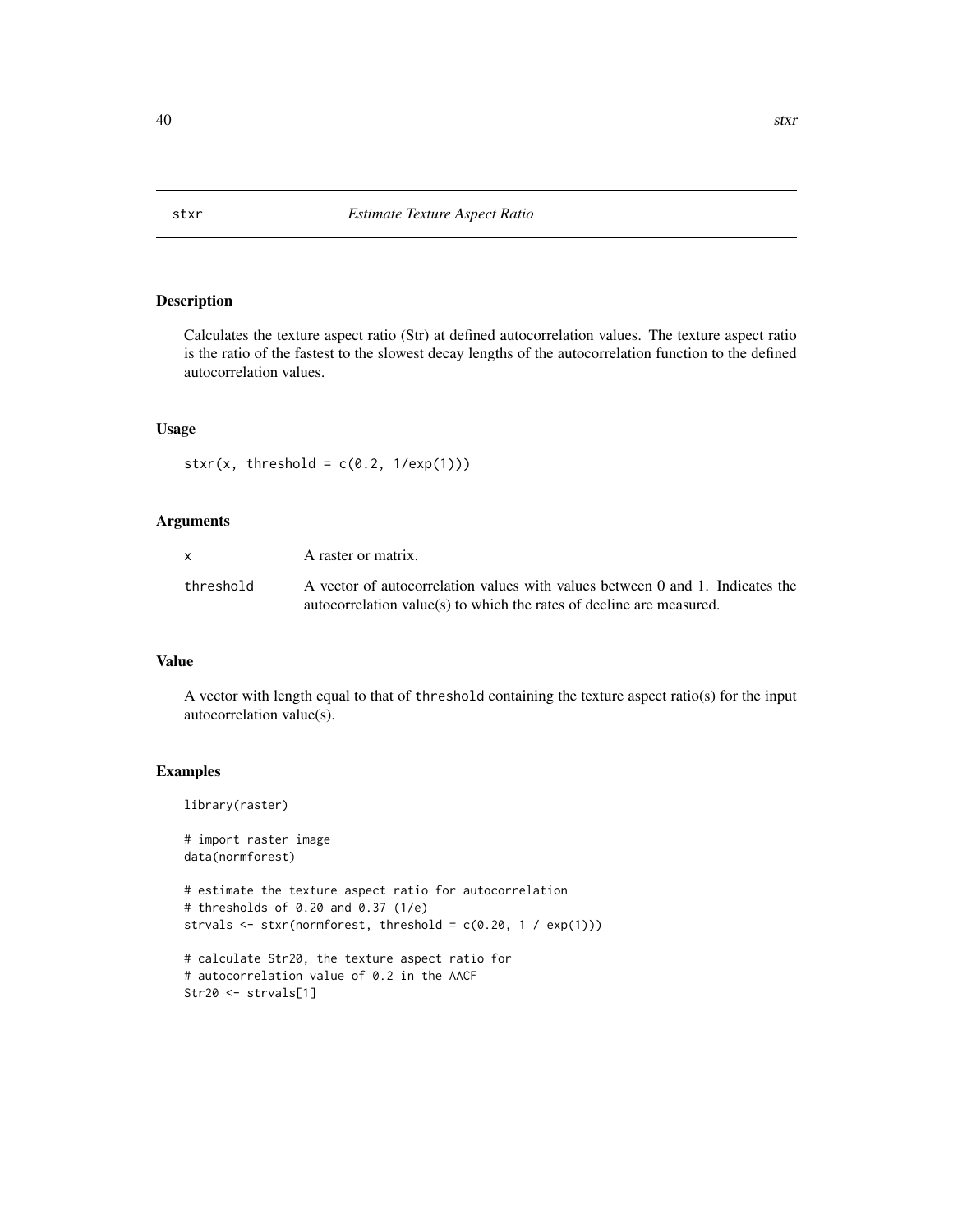<span id="page-40-0"></span>surface\_area *Surface Area*

# Description

Calculates the scaled surface area of a raster or matrix.

#### Usage

```
surface_area(x)
```
#### Arguments

x A raster or matrix.

### Details

This function scales both x and y, as well as the surface value  $(z)$ , to between 0 and 1 to best match their units. This is done because most satellite data have units where the x, y units do not equal the z units. The surface area represents the surface area of the sample area (N-1, M-1).

Note that the surface object may have NA values around the edges, but should not have any missing values within the main area.

#### Value

A numeric value representing the scaled surface area.

# Examples

```
# import raster image
data(normforest)
# calculate surface area
surface_area(normforest)
```
sv *Calculates the Maximum Valley Depth of a Surface Image*

#### Description

Finds the absolute value of the lowest value in the landscape (maximum valley depth; Sv) for a raster or matrix representing a surface.

#### Usage

 $sv(x)$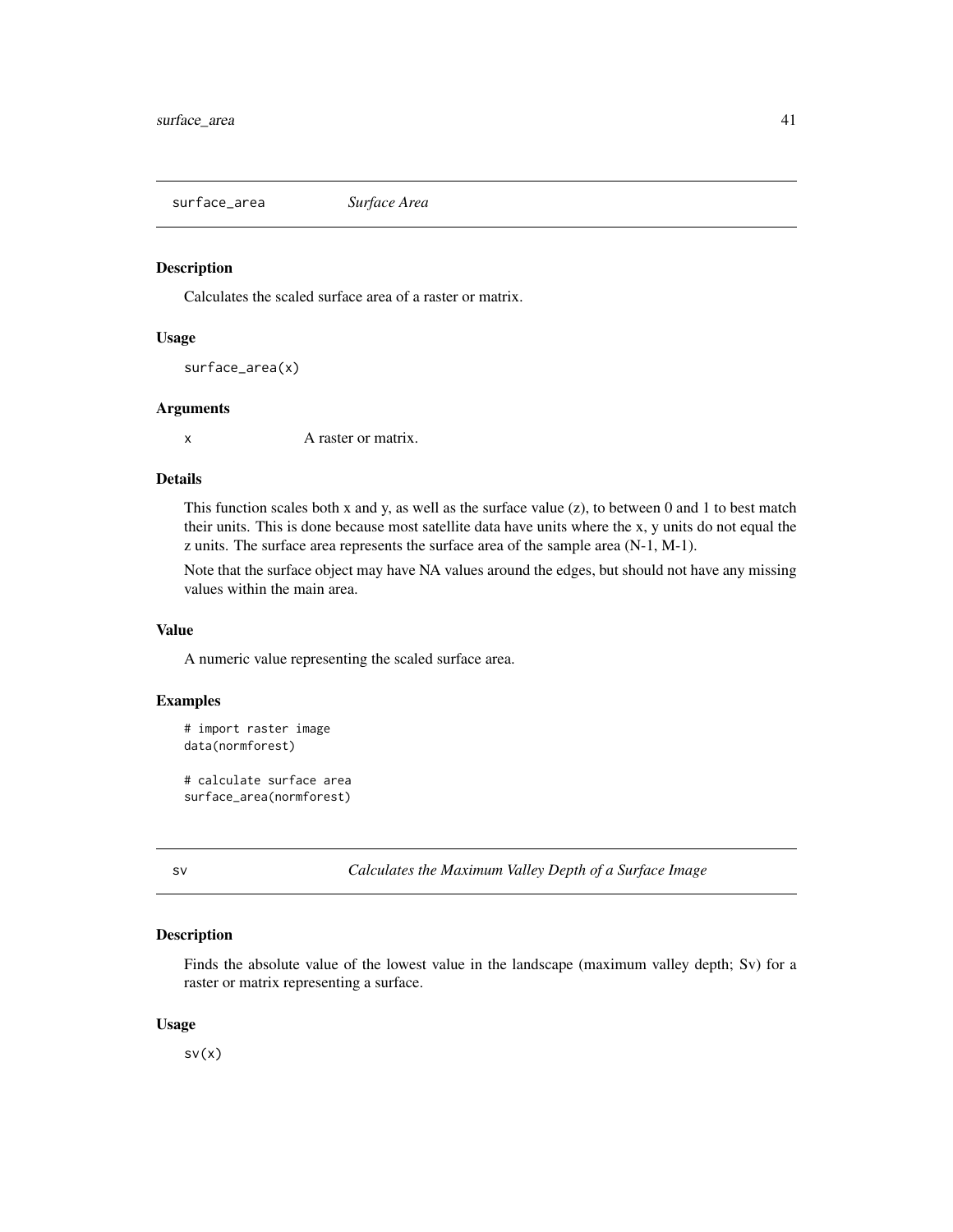### <span id="page-41-0"></span>Arguments

x A raster or matrix.

# Value

A numeric value of maximum valley depth.

# Examples

# import raster image data(normforest)

# find the maximum valley depth Sv <- sv(normforest)

svi *Valley Fluid Retention Index*

#### Description

Determines the valley fluid retention index (Svi). This value is the void volume (area under the bearing area curve) in the 'valley' zone. See Figure 2a from Kedron et al. (2018) for more details.

#### Usage

svi(x)

### Arguments

x A raster or matrix.

#### Value

A numeric value representing the valley fluid retention index.

```
# import raster image
data(normforest)
# determine the valley fluid retention index
Svi <- svi(normforest)
```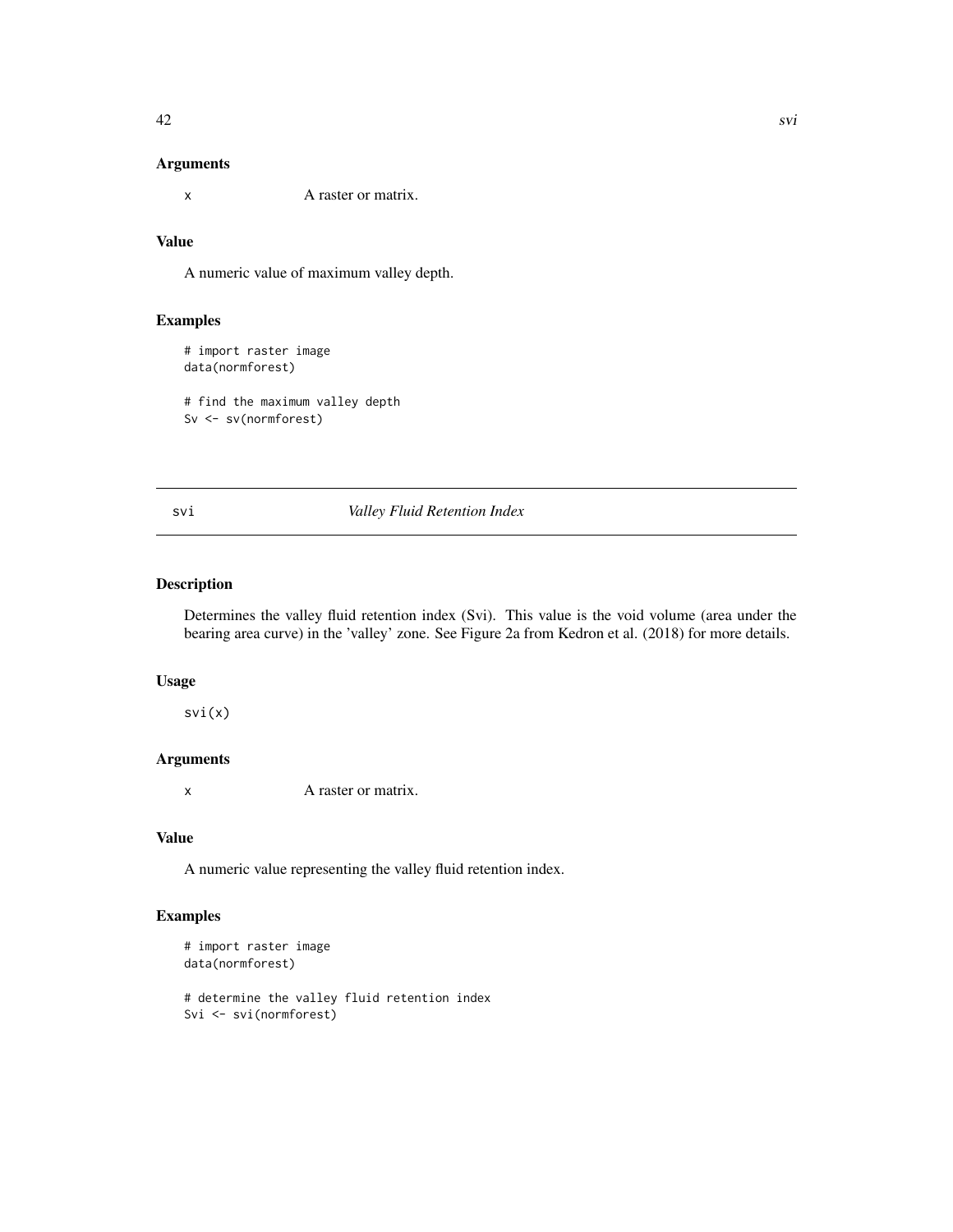Determines the reduced valley depth (Svk), the height difference between y value of the lowest intersection point of the least mean square line fit to the flattest 40% of the bearing area curve and the minimum y value of the bearing area curve. See Figure 2a from Kedron et al. (2018) for more details.

## Usage

svk(x)

#### Arguments

x A raster or matrix.

#### Value

A numeric value representing the reduced valley depth.

#### Examples

```
# import raster image
data(normforest)
```
# determine the reduced valley depth Svk <- svk(normforest)

texture\_image *Calculate Texture Metrics per Pixel*

#### Description

Calculates the various texture metrics over windows centered on individual pixels. This creates a continuous surface of the texture metric.

#### Usage

```
texture_image(
  x,
 window_type = "square",
  size = 5,
  in_meters = FALSE,
 metric,
```
<span id="page-42-0"></span> $s$ vk  $43$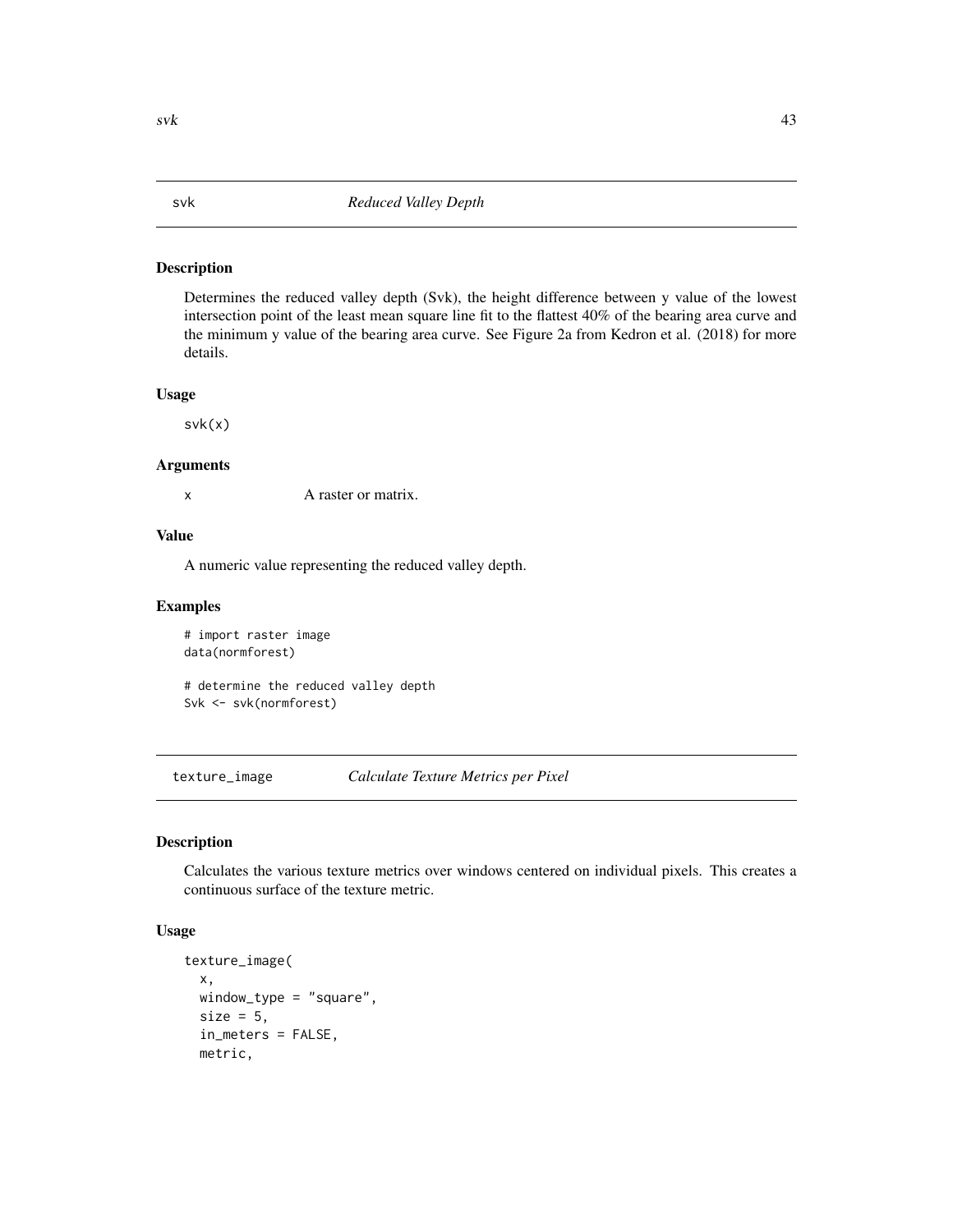```
args = NULL,
 parallel = TRUE,
 ncores = NULL,
 nclumps = 100)
```
#### Arguments

| X           | A raster or matrix.                                                                                                    |
|-------------|------------------------------------------------------------------------------------------------------------------------|
| window_type | Character. Type of window, either circular or square.                                                                  |
| size        | Numeric. Size of window (edge length) or diameter (in meters).                                                         |
| in_meters   | Logical. Is the size given in meters?                                                                                  |
| metric      | Character. Metric to calculate for each window. Metrics from the geodiv pack-<br>age are listed below.                 |
| args        | List. Arguments from function to be applied over each window (e.g., list (threshold<br>$= 0.2$ ).                      |
| parallel    | Logical. Option to run the calculations in parallel on available cores.                                                |
| ncores      | Numeric. If parallel is TRUE, number of cores on which to run the calculations.<br>Defaults to all available, minus 1. |
| nclumps     | Numeric. Number of clumps to split the raster or matrix into.                                                          |

# Details

Note that this function is meant to work on rasters with an equal area projection.

Metrics available from geodiv package:

- 1. 'sa': average surface roughness
- 2. 'sq': root mean square roughness
- 3. 's10z': ten-point height
- 4. 'sdq': root mean square slope of surface, 2-point method
- 5. 'sdq6': root mean square slope of surface, 7-point method
- 6. 'sdr': surface area ratio
- 7. 'sbi': surface bearing index
- 8. 'sci': core fluid retention index
- 9. 'ssk': skewness
- 10. 'sku': kurtosis
- 11. 'sds': summit density
- 12. 'sfd': 3d fractal dimension
- 13. 'srw': dominant radial wavelength, radial wavelength index, mean half wavelength
- 14. 'std': angle of dominating texture, texture direction index
- 15. 'svi': valley fluid retention index
- 16. 'stxr': texture aspect ratio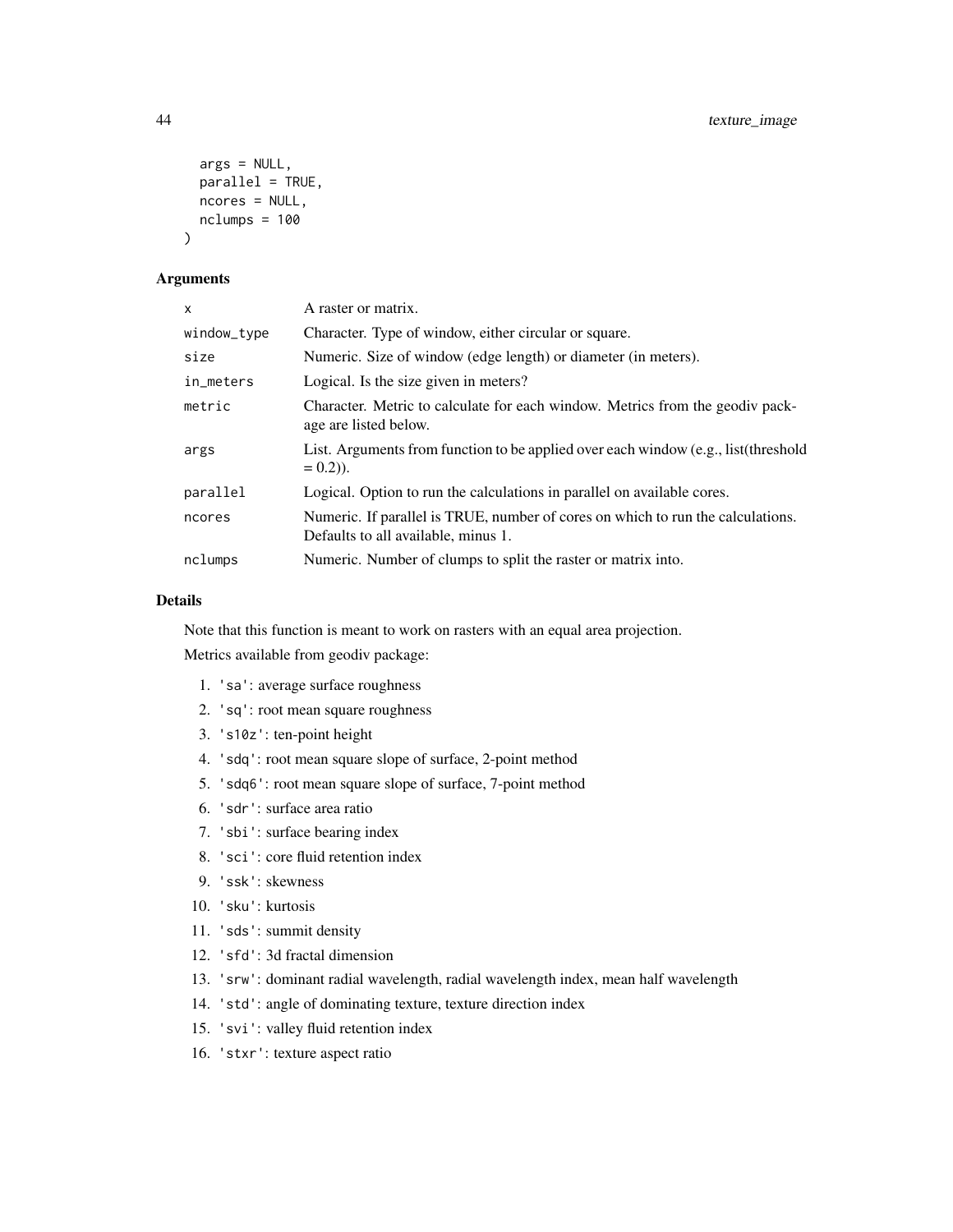- <span id="page-44-0"></span>17. 'ssc': mean summit curvature
- 18. 'sv': maximum valley depth
- 19. 'sph': maximum peak height
- 20. 'sk': core roughness depth
- 21. 'smean': mean peak height
- 22. 'svk': reduced valley depth
- 23. 'spk': reduced peak height
- 24. 'scl': correlation length
- 25. 'sdc': bearing area curve height interval

# Value

A raster or list of rasters (if function results in multiple outputs) with pixel values representative of the metric value for the window surrounding that pixel.

#### Note

The total window size for square windows will be (size  $* 2$ ) + 1.

#### Examples

```
library(raster)
# import raster image
data(normforest)
# crop raster to smaller area
x <- crop(normforest, extent(normforest, 1, 100, 1, 100))
# get a surface of root mean square roughness
sa\_img \leftarrow texture\_image(x = x, window = 'square',size = 5, metric = 'sa',
parallel = TRUE, ncores = 2, nclumps = 20)
# plot the result
plot(sa_img)
```
window\_metric *Calculate Texture Metric for Single Pixel*

#### Description

Calculates the various texture metrics over a window centered on an individual pixel.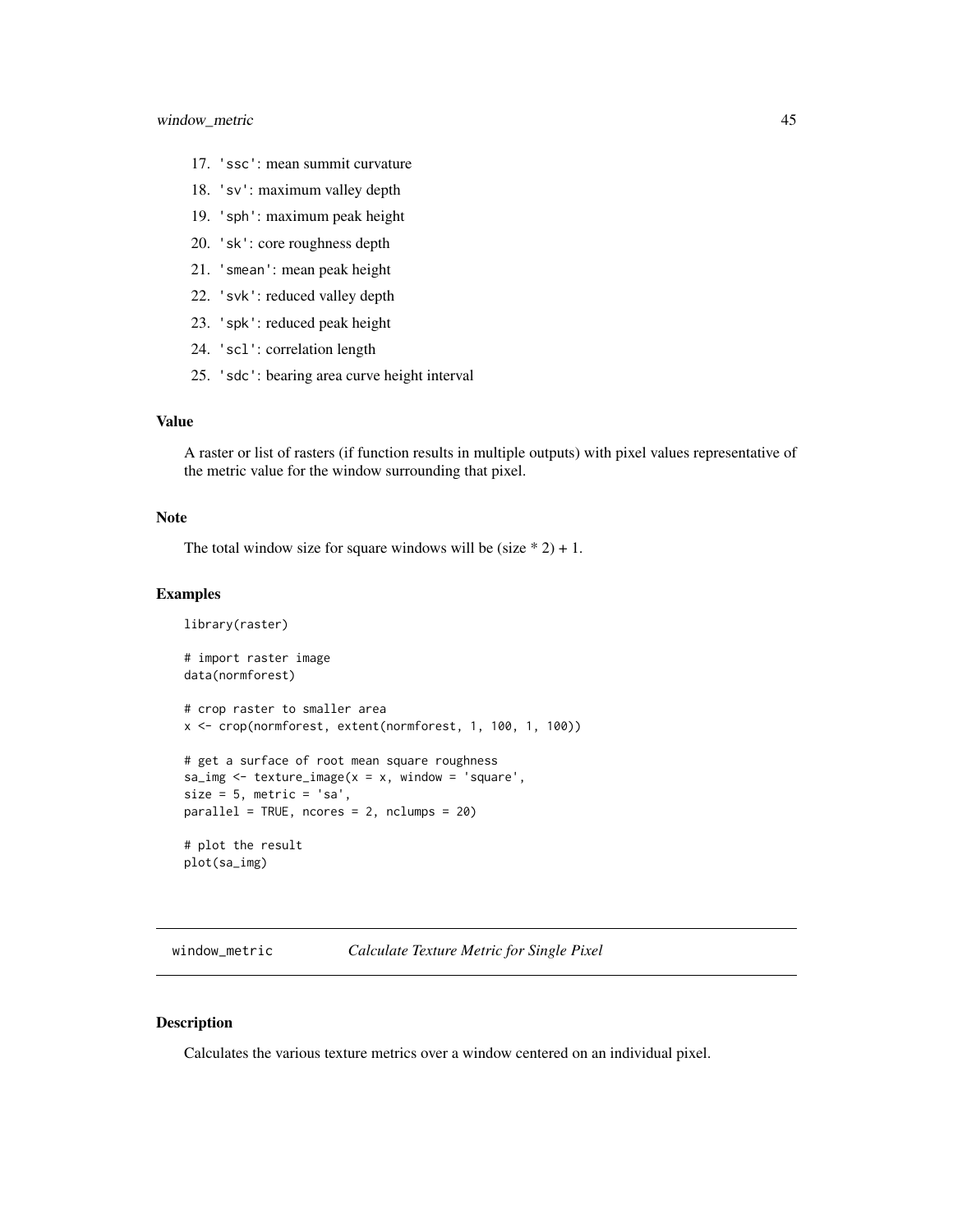# Usage

```
window_metric(
  x,
  coords,
  window_type = "square",
  size = 11,
  metric,
  args = NULL
\mathcal{L}
```
#### Arguments

| $\mathsf{x}$ | A raster or matrix.                                                                                    |
|--------------|--------------------------------------------------------------------------------------------------------|
| coords       | Dataframe. Coordinates of window edges.                                                                |
| window_type  | Character. Type of window, either circular or square.                                                  |
| size         | Numeric. Edge length or diameter of window in number of pixels.                                        |
| metric       | Character. Metric to calculate for each window. Metrics from the geodiv pack-<br>age are listed below. |
| args         | List. Arguments from function to be applied over each window (e.g., list (threshold<br>$= 0.2$ ).      |

#### Details

Metrics from geodiv package:

- 1. 'sa': average surface roughness
- 2. 'sq': root mean square roughness
- 3. 's10z': ten-point height
- 4. 'sdq': root mean square slope of surface, 2-point method
- 5. 'sdq6': root mean square slope of surface, 7-point method
- 6. 'sdr': surface area ratio
- 7. 'sbi': surface bearing index
- 8. 'sci': core fluid retention index
- 9. 'ssk': skewness
- 10. 'sku': kurtosis
- 11. 'sds': summit density
- 12. 'sfd': 3d fractal dimension
- 13. 'srw': dominant radial wavelength, radial wavelength index, mean half wavelength
- 14. 'std': angle of dominating texture, texture direction index
- 15. 'svi': valley fluid retention index
- 16. 'stxr': texture aspect ratio
- 17. 'ssc': mean summit curvature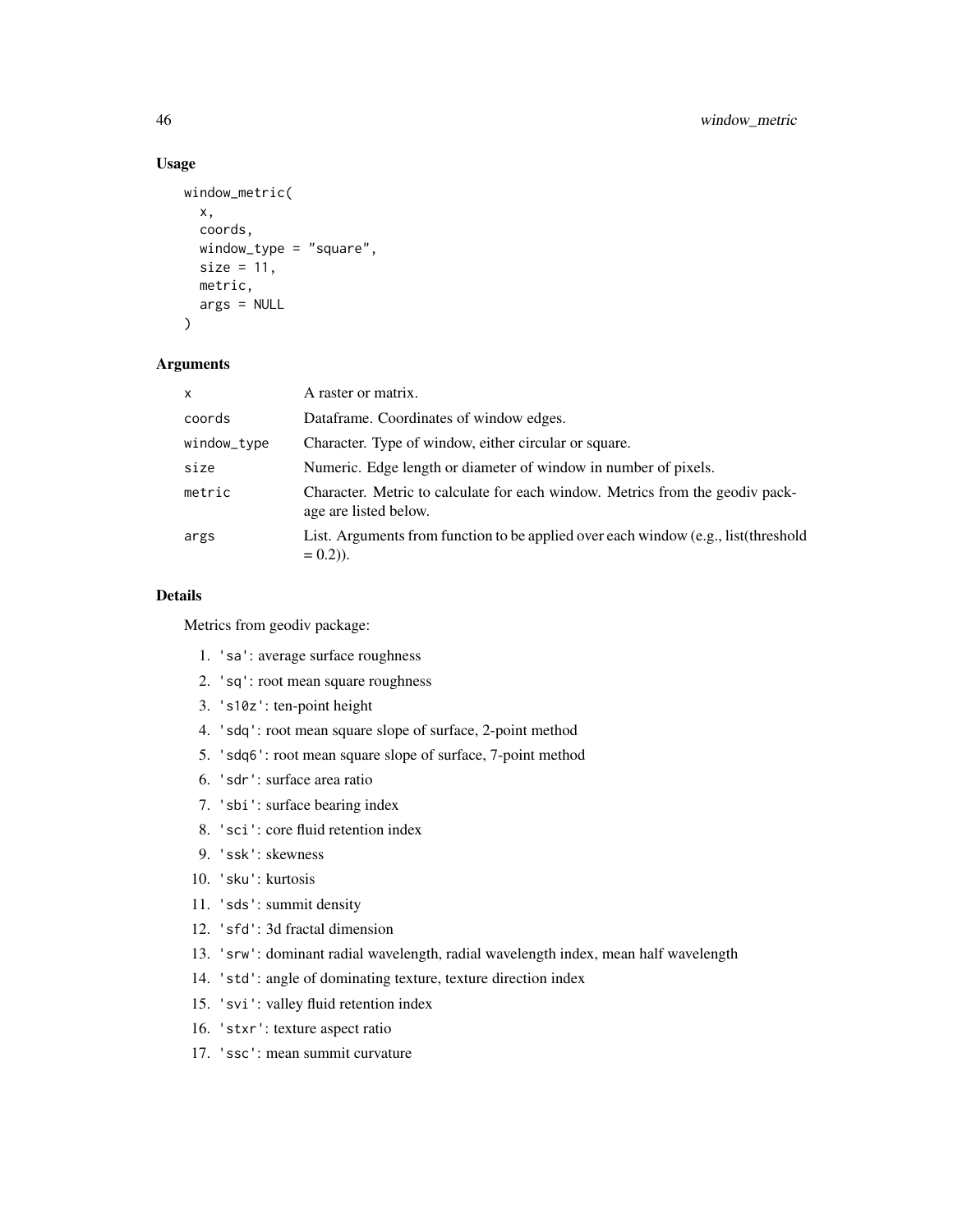#### <span id="page-46-0"></span>zshift and the state of the state of the state of the state of the state of the state of the state of the state of the state of the state of the state of the state of the state of the state of the state of the state of the

- 18. 'sv': maximum valley depth
- 19. 'sph': maximum peak height
- 20. 'sk': core roughness depth
- 21. 'smean': mean peak height
- 22. 'svk': reduced valley depth
- 23. 'spk': reduced peak height
- 24. 'scl': correlation length
- 25. 'sdc': bearing area curve height interval

#### Value

A raster with pixel values representative of the metric value for the window surrounding that pixel.

# Note

Note that if calculating the metric at the edge of a raster or matrix, the input raster/matrix must be padded. This can be done using the pad\_edges function.

**Offset Raster or Matrix Values** 

### Description

Calculates a matrix of values with a negative or positive, x or y, offset.

#### Usage

 $zshift(r, xdist = 0, ydist = 0, xrm, yrm, scale = FALSE)$ 

# Arguments

| r     | A raster or matrix.                                                                                                                                                                                                                                                                                               |
|-------|-------------------------------------------------------------------------------------------------------------------------------------------------------------------------------------------------------------------------------------------------------------------------------------------------------------------|
| xdist | Numeric indicating the number and direction $(+, -)$ of columns for the offset.                                                                                                                                                                                                                                   |
| ydist | Numeric indicating the number and direction $(+, -)$ of rows for the offset.                                                                                                                                                                                                                                      |
| xrm   | Numeric value or vector indicating the number of columns to be removed from<br>the final matrix. If not set, this value defaults to x dist. Positive values remove<br>columns from the right, while negative values remove columns from the left.<br>The absolute value of $x$ rm must be $\ge$ = abs( $xdist$ ). |
| yrm   | Numeric value or vector indicating the number of rows to be removed from the<br>final matrix. If not set, this value defaults to y dist. Positive values remove rows<br>from the bottom, while negative values remove rows from the top. The absolute<br>value must be $>=$ abs (ydist).                          |
| scale | Logical. Indicates whether or not to scale the values of the raster.                                                                                                                                                                                                                                              |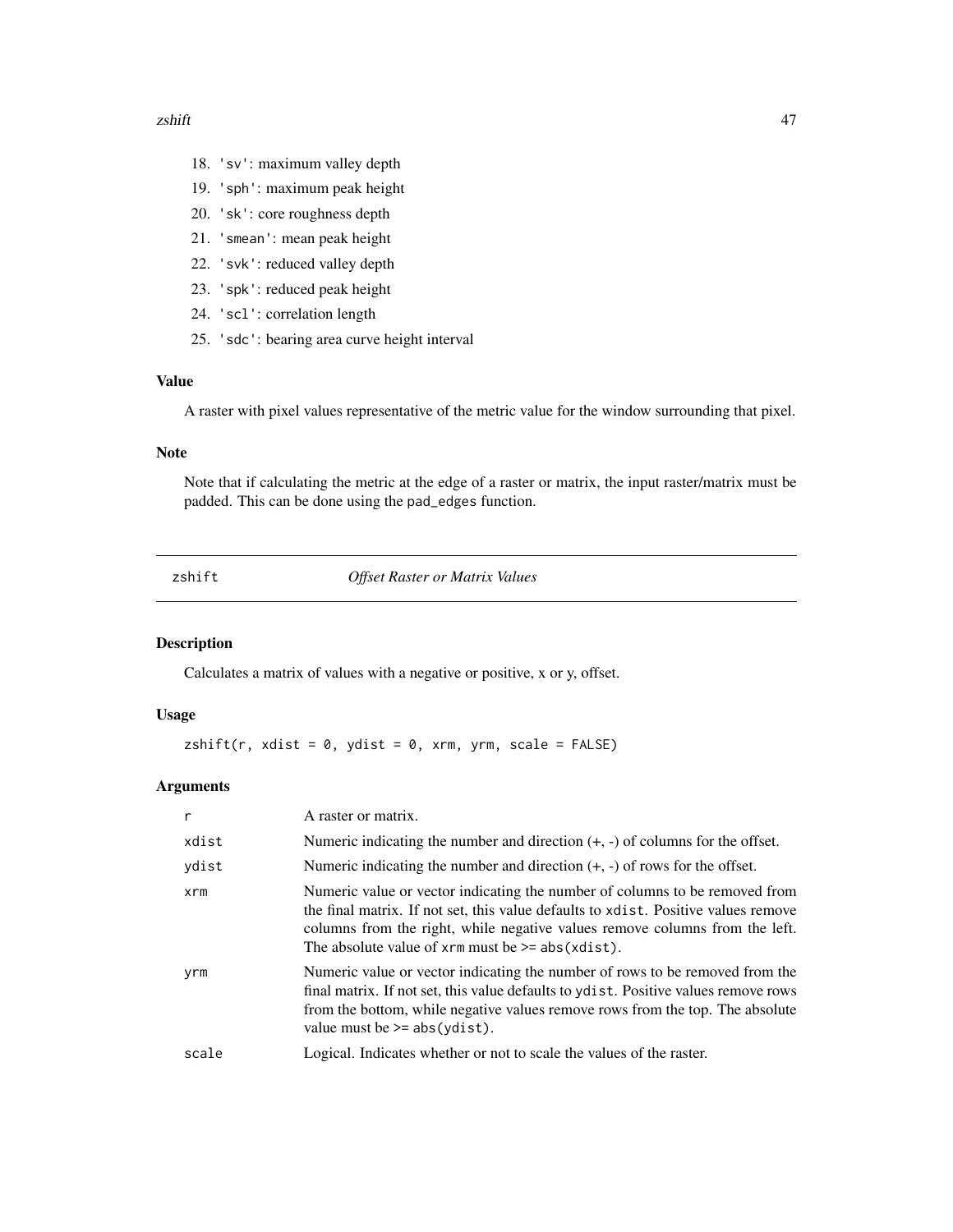# Value

A numeric vector of values created from a matrix of the values with the specified offset. The vector is created from a matrix with xrm fewer columns and yrm fewer rows than the original raster value matrix.

```
# import raster image
data(normforest)
```

```
# remove right and bottom borders 2 deep
noborder <- zshift(normforest, xdist = 2, ydist = 2)
```